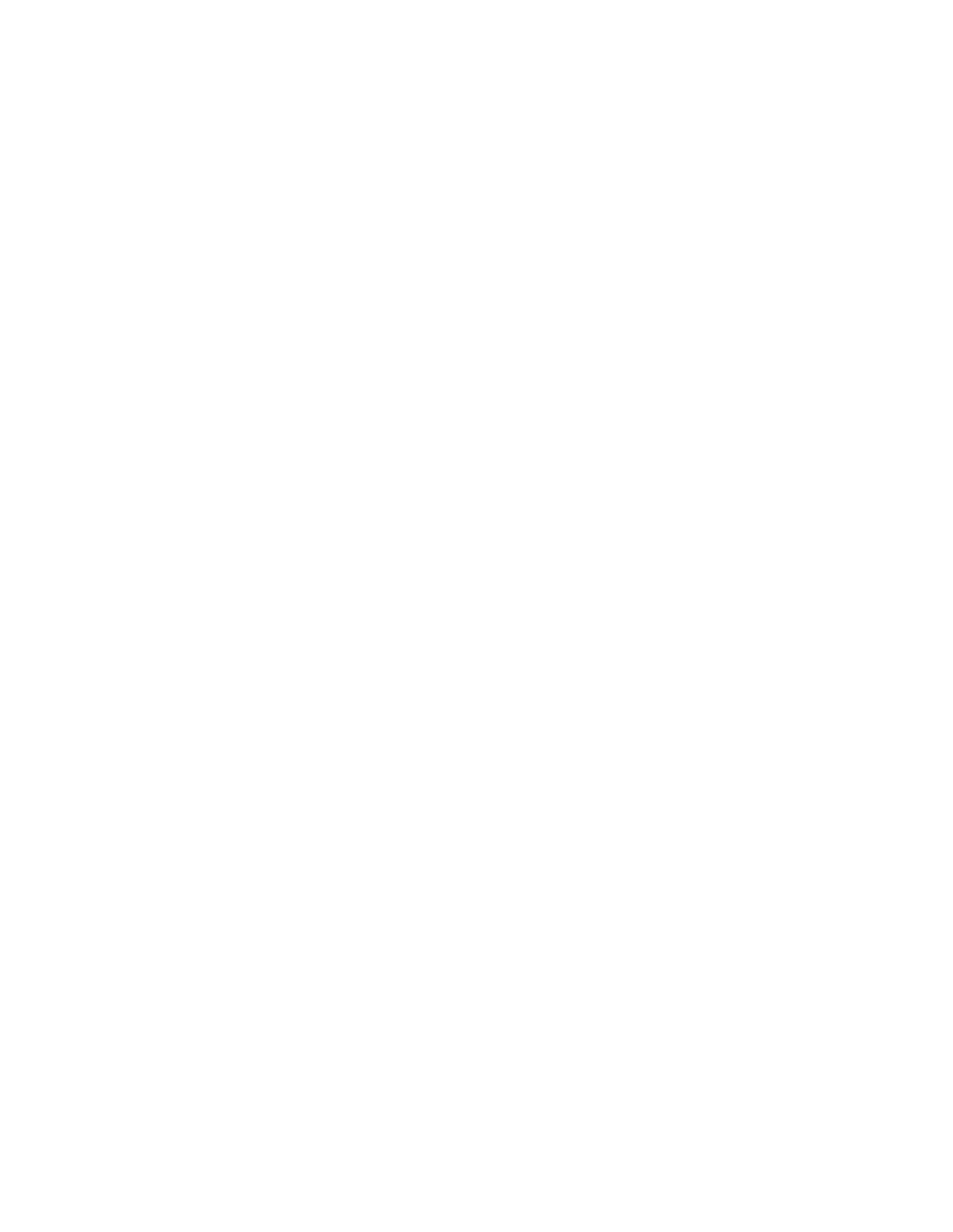(THE HOUSE LIGHTS GO DOWN/THE AUDIENCE (IN THE DARK) HEARS THE RECORDED OR LIVE WEASEL, SQUIRREL, STOAT AND FOX CHORUS)

CHORUS:WE ARE YOUR SCAREY WILD WOOD NEIGHBORS WEASELS AND SQUIRRELS AND STOATS AND FOXES WE KNOCK OVER GARBAGE CANS - RUMMAGE THROUGH GARBAGE RUN OFF WITH THE MAIL FROM YOUR MAIL BOXES

HEH HEH HEH HEH - HEH HEH HEH HEH

WE ARE INTRUSIVE AND UNPLEASANT NEIGHBORS AS YOU GET SLEEPY WE'RE GETTING FRISKY WE'RE A DANGEROUS CROWD - PLAYING MUSIC TOO LOUDLY LEAVING BOTTLES BEHIND WHICH WERE ONCE FULL OF WHISKEY

HEH HEH HEH HEH - HEH HEH HEH HEH

WE SQUEAK AND WE SNEAK UP ON OLD LADY RABBITS STEAL PURSES - UMBRELLAS - KNOCK-EM DOWN FOR CLIMAXES WE FOLLOW YOUR KIDDIES - PICK POCKETS AND BACKPACKS STEAL NICKELS AND OUARTERS - WE NEVER PAY TAXES WE RUN OFF WITH YOUR CAR KEYS - CHEW HOLES IN YOUR TIRES BELIEF IN BAD KARMA'S OUR TRUE OTHODOXY WE DO WHAT'S UNLAWFUL - WE DO EVERYTHING AWFUL WE'RE WEASELY AND SQUIRRELY, STOATY AND FOXY

ALWAYS HERE - WE CAN FIND YOU KEEP AN EYE OUT BEHIND YOU DON'T LOOK NOW - WHERE'S YOUR WATCH? BE AFRAID AND BE WARY WE'RE NOT KIDDING - WE'RE MEAN AND WE'RE BAD AND WE'RE SCARY

HEH HEH HEH HEH - HEH HEH HEH HEH HEH HEH HEH HEH - HEH HEH HEH HEHHHHH

(CURTAIN UP)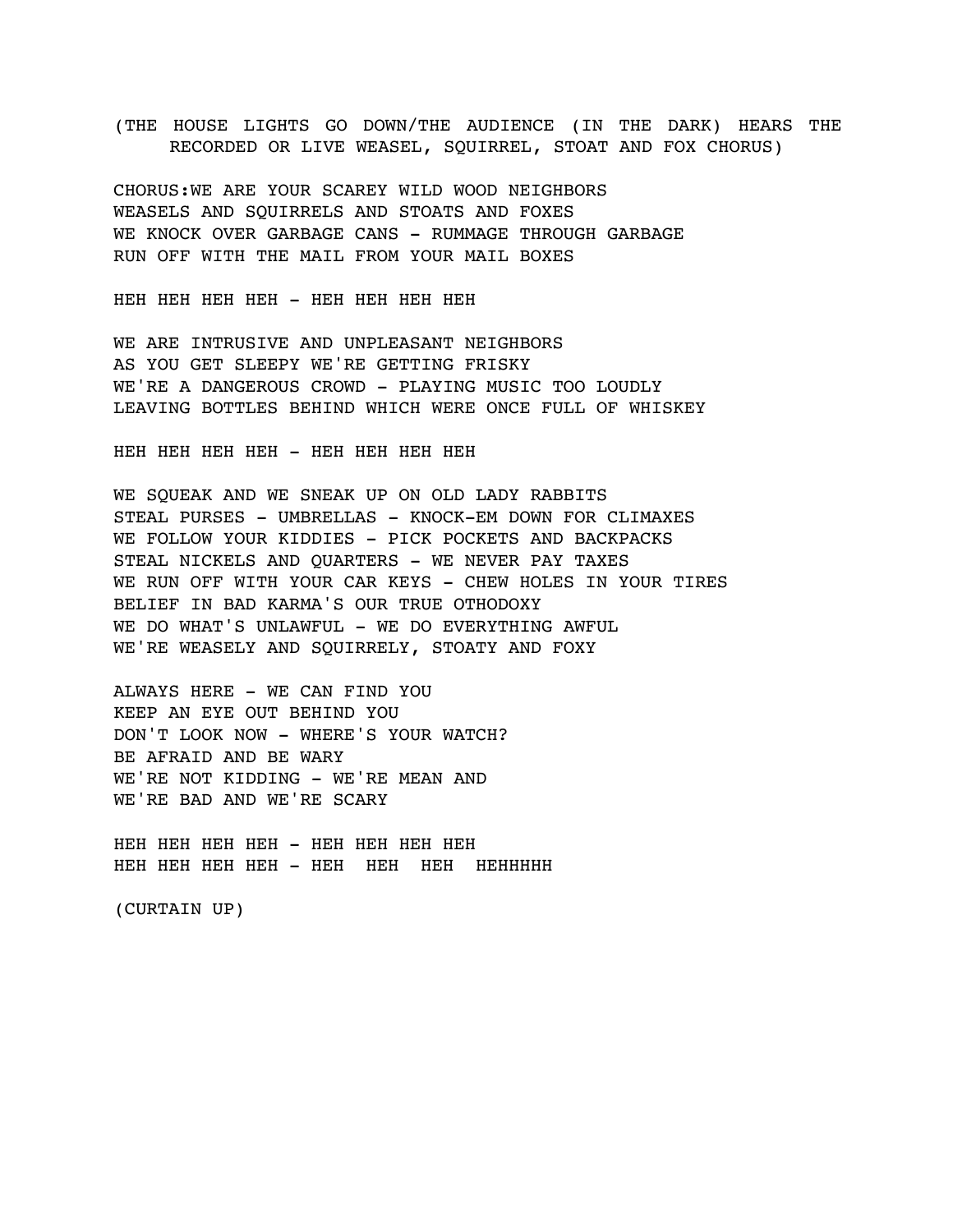SCENE ONE:SPRING, BIRDS FLY HOME, MRS. OTTER NOSES AROUND AND RAT MEETS MOLE

(TWO BIRDS W/BACKPACKS ENTER SINGING AND DANCING.)

BIRDS:WE JUST GOT BACK WE GOTTA UNPACK WE JUST GOT BACK FROM SOUTH-A THE BORDER TIME TA MOP TIME TA SWEEP NO TIME TA SLEEP-GOTTA-GET-THINGS IN ORDER WINTER WAS GREAT, SPRING'LL BE SWELL NOTHING IS NICER THAN COMING AND GOING WE LOVE BEING THERE WE LOVE BEING HERE THE SNOW IS OVER - THE LEAVES ARE SHOWING THE BREEZE IS BLOWING, THE RIVER IS FLOWING, OHHHHHHHHHHHH **WEEEEEEEEEE** JUST RETURNED BAKED AND BURNED JUST RETURNED FROM A WINTER REST PICK UP A TWIG PICK OUT A TREE GET BUSY BUILDING A BRAND NEW NEST PICK UP THE MAIL PAY ALL THE BILLS TURN ON THE PHONE - SO EVERYONE'S KNOWING GREAT FUN TO ROAM NO PLACE LIKE HOME THE ICE IS MELTING - THERE'S NO MORE SNOWING THE GRASS IS GROWING THE SUN IS GLOWING OHHHHHHHHHHHH WEEEEEEEEEEEE JUST GOT BACK WE GOTTA UNPACK JUST GOT BACK FROM SOUTH-A THE BORDER TIME TA MOP TIME TA SWEEP NO TIME TA SLEEP-GOTTA-GET-THINGS IN ORDER WINTER WAS GREAT,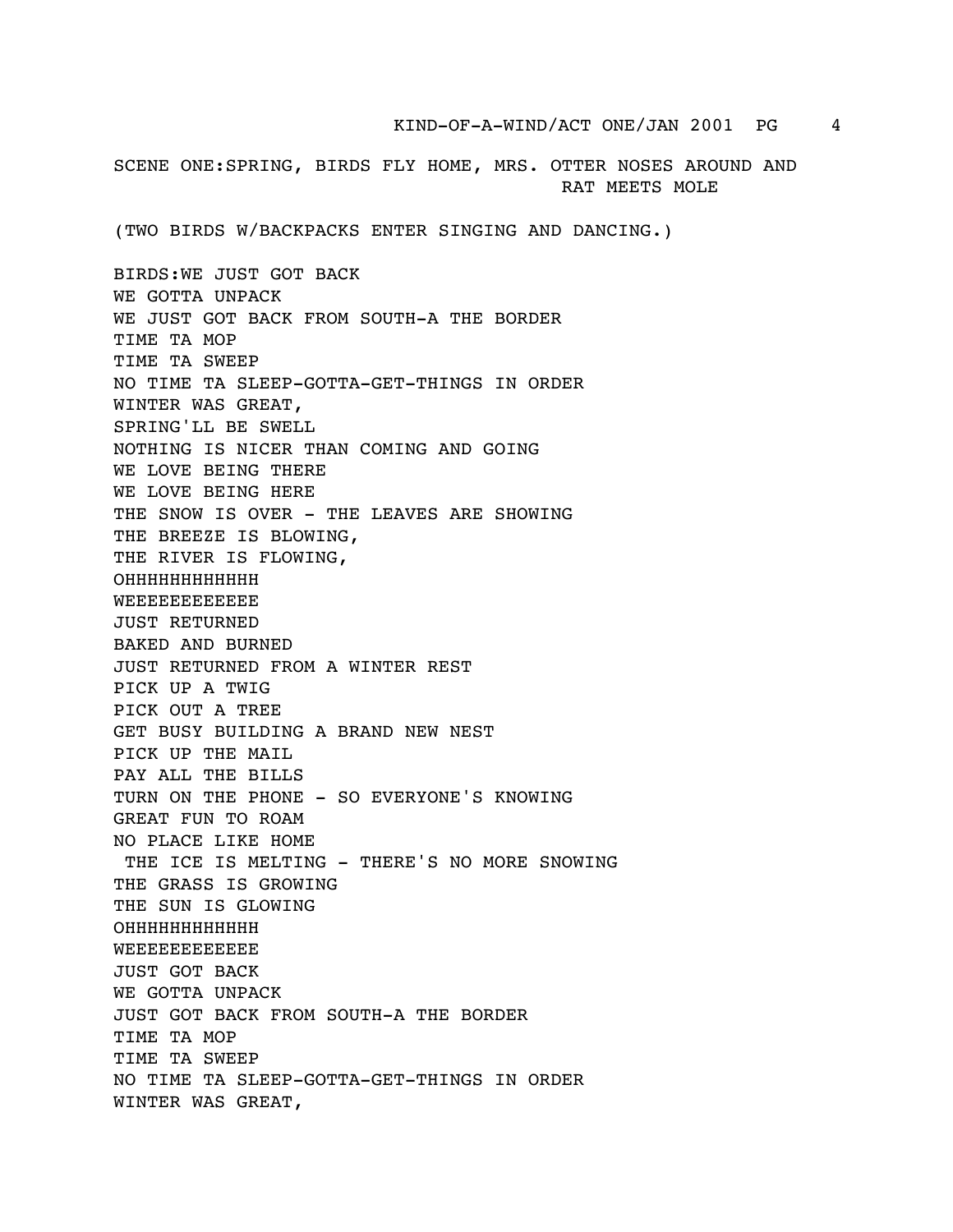SPRING'LL BE SWELL NOTHING IS NICER THAN COMING AND GOING...

(THE BIRDS EXIT, MRS. OTTER ENTERS)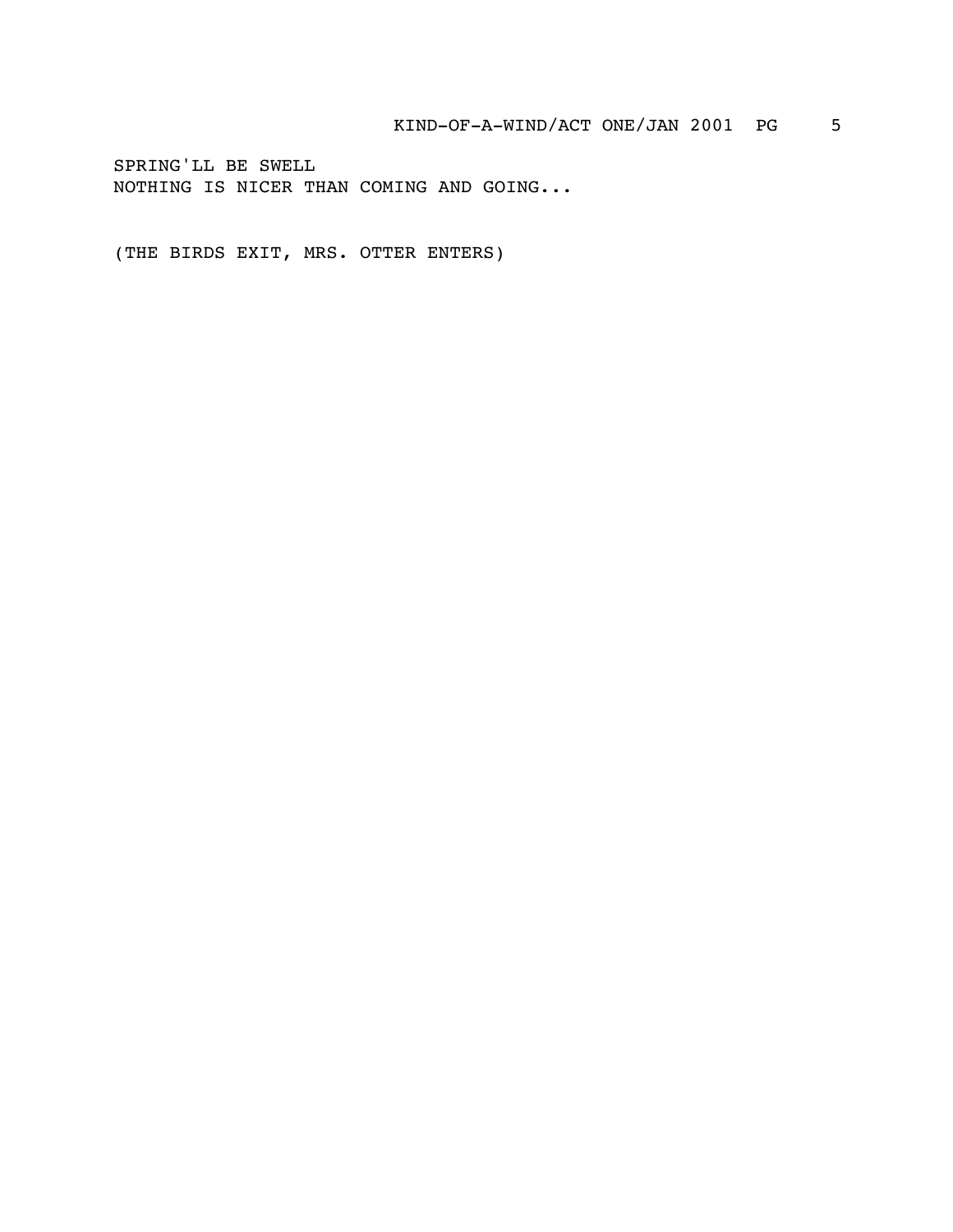- OTTER:Well, I'm up and out early. You might ask why. "Why are you up and out so early Mrs. Otter?" Today's the first day of Spring in the year nineteen twenty in our little riverside town named Willow, after the trees don't you know, here in New England. "Oh is it?" Yes it is. Every one is flying in and waking up and I like to know who slept in who's house over the long winter nights and who's flying back with who from who knows where. We love strangers in our town. We welcome them. Someone new to talk about. What's that you say? "Mrs. Otter you are a busybody." Not at all. I'm a body who keeps busy. My husband Mr. Otter says, "you're a born manager my dear," but my dear husband doesn't like being managed and my little otters are grown and out of the house. "You must miss them Mrs. Otter." Oh I do and what's a mature woman with management skills to do? I look after my grandchildren when they visit. Not often enough if you ask me. And I look after my friends. "Do you have many friends and grandchildren, Mrs. Otter?" Indeed yes and what about neighbors? I have a brand new neighbor this year. Came out of the Mole Orphanage. I heard them all call out at the start of winter. "So long Mole. We'll miss you Mole. Send a postcard." I had a peek, didn't I? Yes you did, Mrs. Otter. There he was digging a little home right near the river. All alone, poor little fellow. He must have slept like a log. I've seen neither hide nor hairs of him. My old friend the Rat is another story. Dear Ratty was awfully restless this winter. Poked his head out every other week. "I wish this. I wish that." I heard him. "I wish I had a family," old Ratty said. "I wish I had a son!" Mid life crisis, I suppose. Well, if wishes were horses Ratty might have got somewhere. Oops, there goes a scallop and I haven't had breakfast. (EXITS AS MOLE ENTERS)
- MOLE:Winter's over. This is my first Spring out of the Mole Orphanage. Oughta start spring cleaning - oughta buy moth balls for the woolens - oughta this, oughta that. I don't feel like doing what I oughta. It's Spring! I'm restless, I'm ready for an adventure.

RAT:(ENTERS) Hullo, Mole.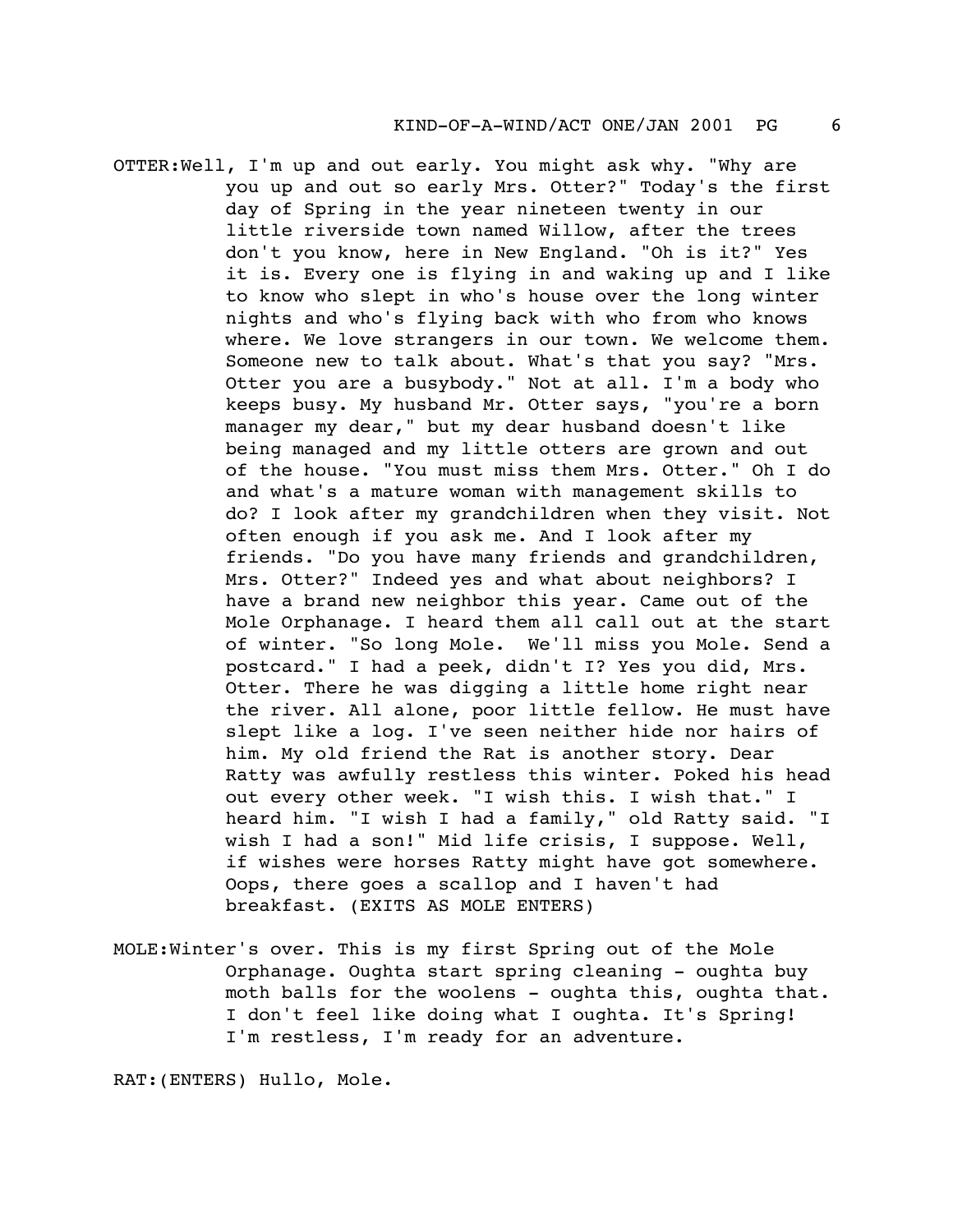MOLE:Oh hullo, Rat.

RAT:Have a good sleep?

MOLE:Like a log. You?

RAT:The birds woke me.

MOLE:Well, it's Spring. They're happy to be home.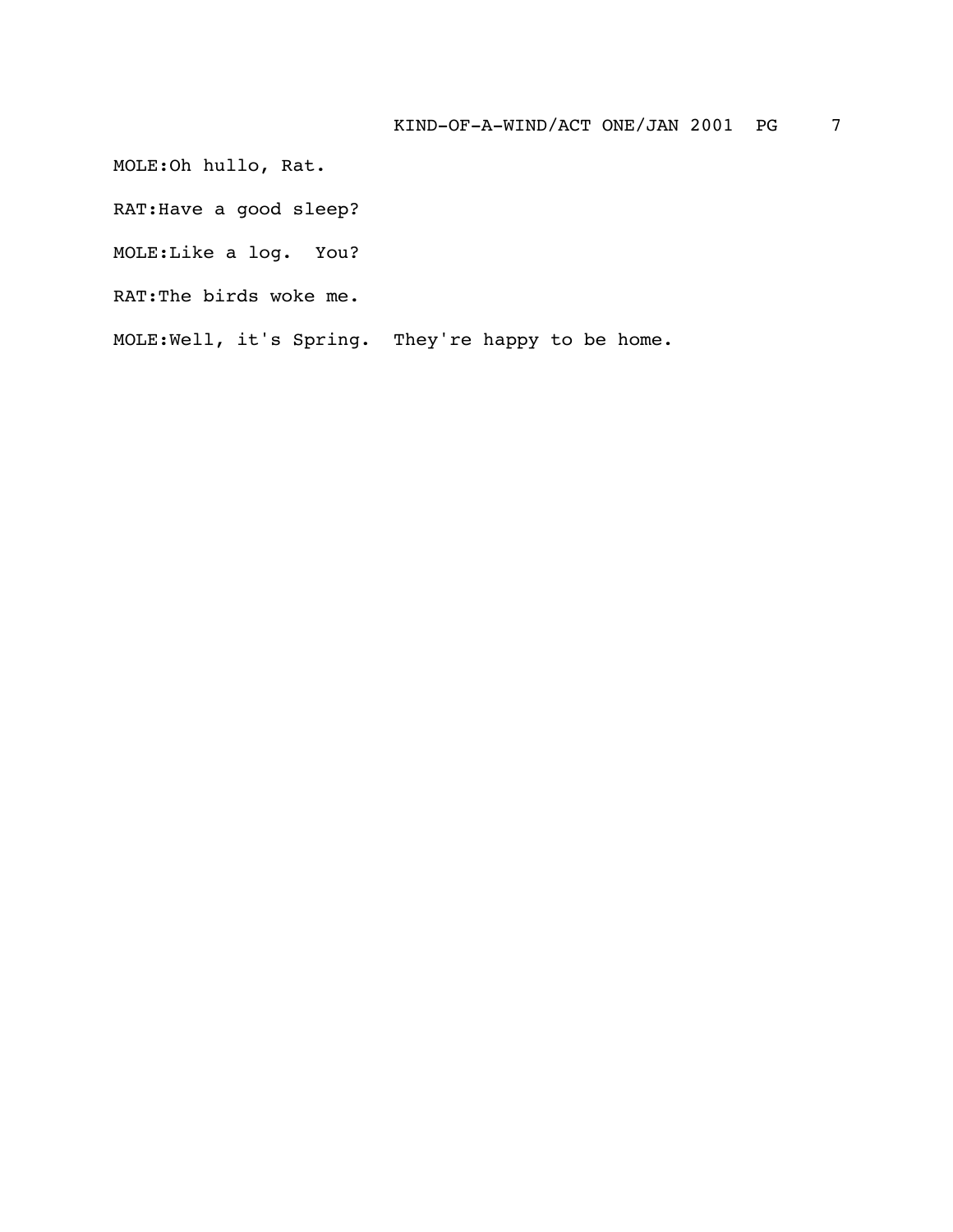RAT:Never understood this flying south. Why can't they just get under the covers n'stay put? Wanna ride in my boat?

MOLE:I never been in a boat.

RAT:ABSO-LUTE-LY NOTHING IS - POS-IT-IVE-LY NOTHING IS SO WONDERFUL FEELING - SO AWFUL APPEALING I SQUEAK - I GO SQUEALING - I'M HEAD OVER HEELING YA GOT ME CONFESSING I FIND IT A BLESSING THIS MESSING ABOUT IN BOATS - Ya know there's two things I like to do.

MOLE:Let me guess.

RAT:Row my boat and make up songs.

MOLE:I guessed. You must think I'm a booby but is this a river?

RAT:Are you a mole? Am I a rat?

MOLE:So I live by the river and you live by the river?

RAT:By it and with it and on it and in it.

MOLE:Ya gonna sing again?

RAT:THE RIVER IS BROTHER AND SISTER TO ME AND AUNT AND UNCLE AND COMPANEEE AND FOOD AND DRINK AND NATURALLEEE...uh...washing. It's my world. What it hasn't got is not worth having and what it doesn't know is not worth knowing.

MOLE:You must go lotsa places.

RAT:I don't even mind when floods happen and brown water runs by my best bedroom window.

MOLE:Do you go lotsa places?

RAT:And I love it when everything dries up and weeds clog the channels and I can run around finding fresh food and things people drop outta their boats.

MOLE:You don't go anywhere.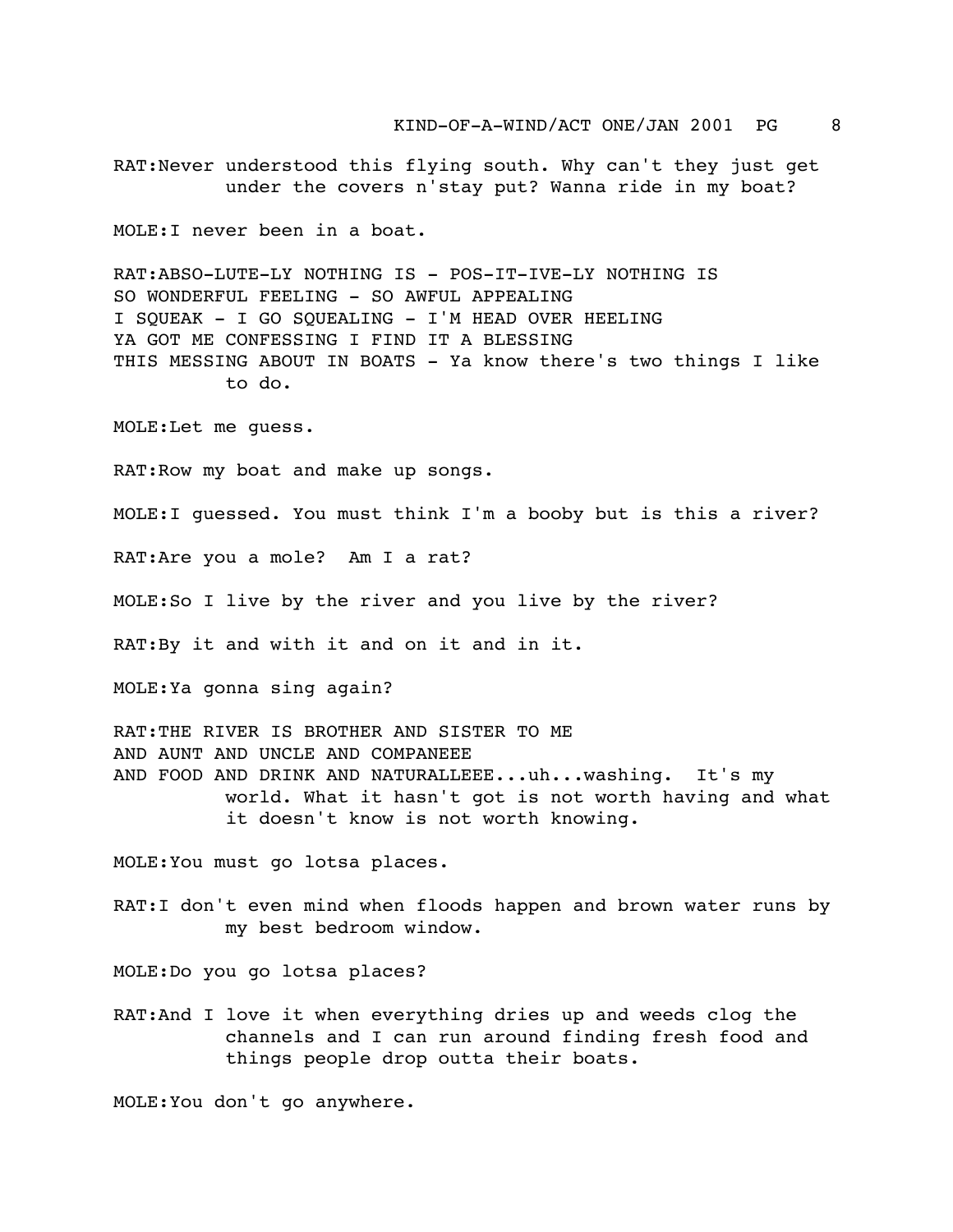RAT:No.

MOLE:Oh.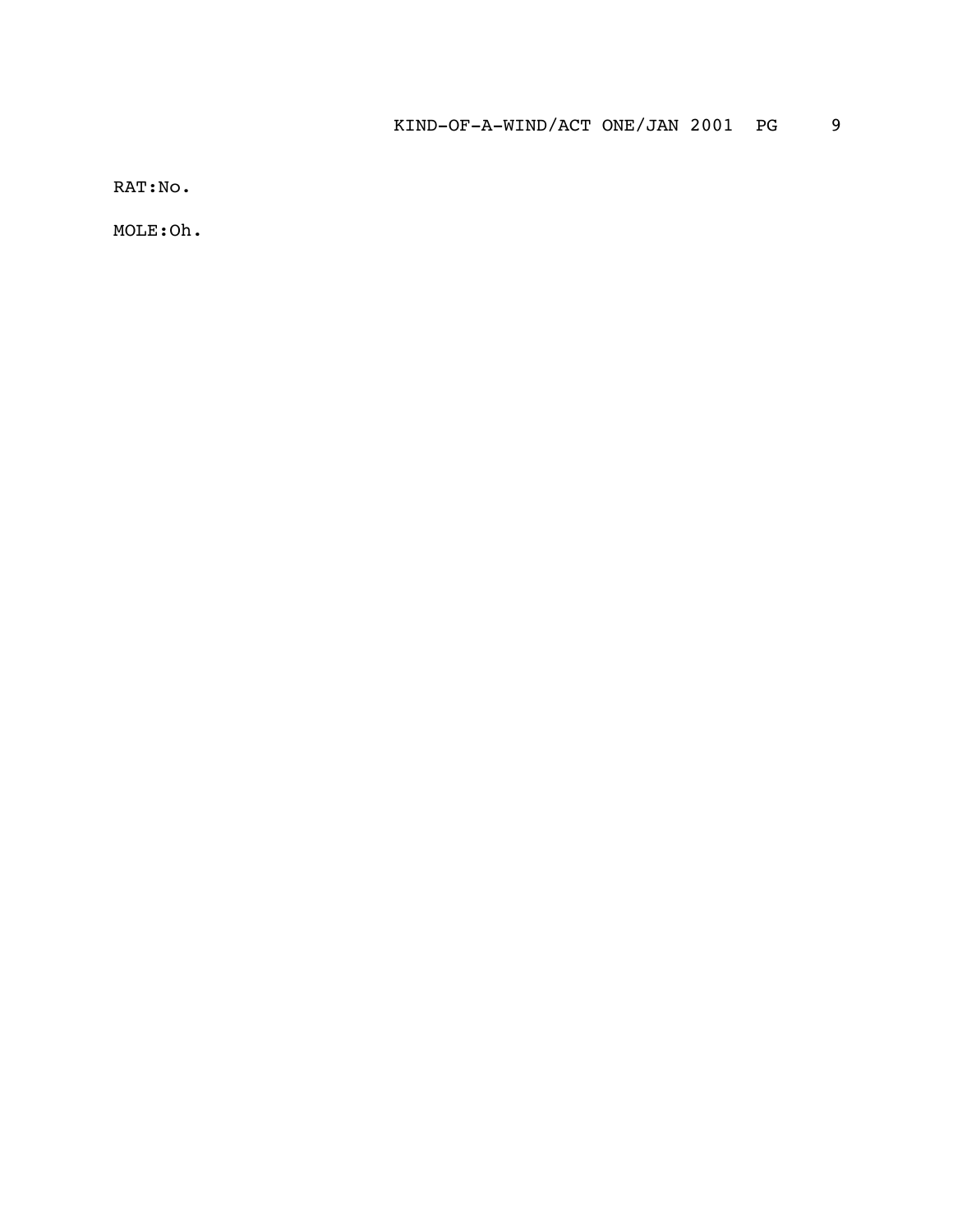RAT:But I love the river because it goes everywhere. RIVER'S GREEN - RIVER'S BLUEY/CLEAN TODAY - TOMORROW, PHOOEY WINTER COMES - DON'T MIND DO WE? RIVER FREEZES - INTO PIEZES I get a new river every day without going anywhere. Yesterday it smelled like herring. I hate ta travel.

MOLE:Even over there?

RAT:Over where?

MOLE:Over there.

RAT:Oh, over there. No, that's the Wild Wood. (CLAP OF THUNDER/STAGE DARKENS FOR A STORM WILD WOOD CHORUS STARTS/STOPS/STAGE BRIGHTENS) We don't go over there very much, we river livers.

MOLE:Who lives in the Wild Wood?

RAT:The widow Mink. She's very grand. She has a salmon pink tile bathroom and a burglar alarm.

MOLE:You know her?

RAT:I know her coat. And Badger lives there. He's the widow's neighbor. Badger wouldn't live any where else, not if ya paid him.

MOLE:Then what's so terrible about the Wild Wood?

RAT:The weasels, the squirrels, the stoats and the foxes. They live there too. (CLAP OF THUNDER/STAGE DARKENS FOR A STORM WILD WOOD CHORUS STARTS/STOPS/STAGE BRIGHTENS) It ain't animal etiquette to gossip but...

MOLE:But?

RAT:But the truth is ya can't really trust a weasel or...

MOLE:Or?

RAT:Or a squirrel or a stoat or a fox and that's a fact.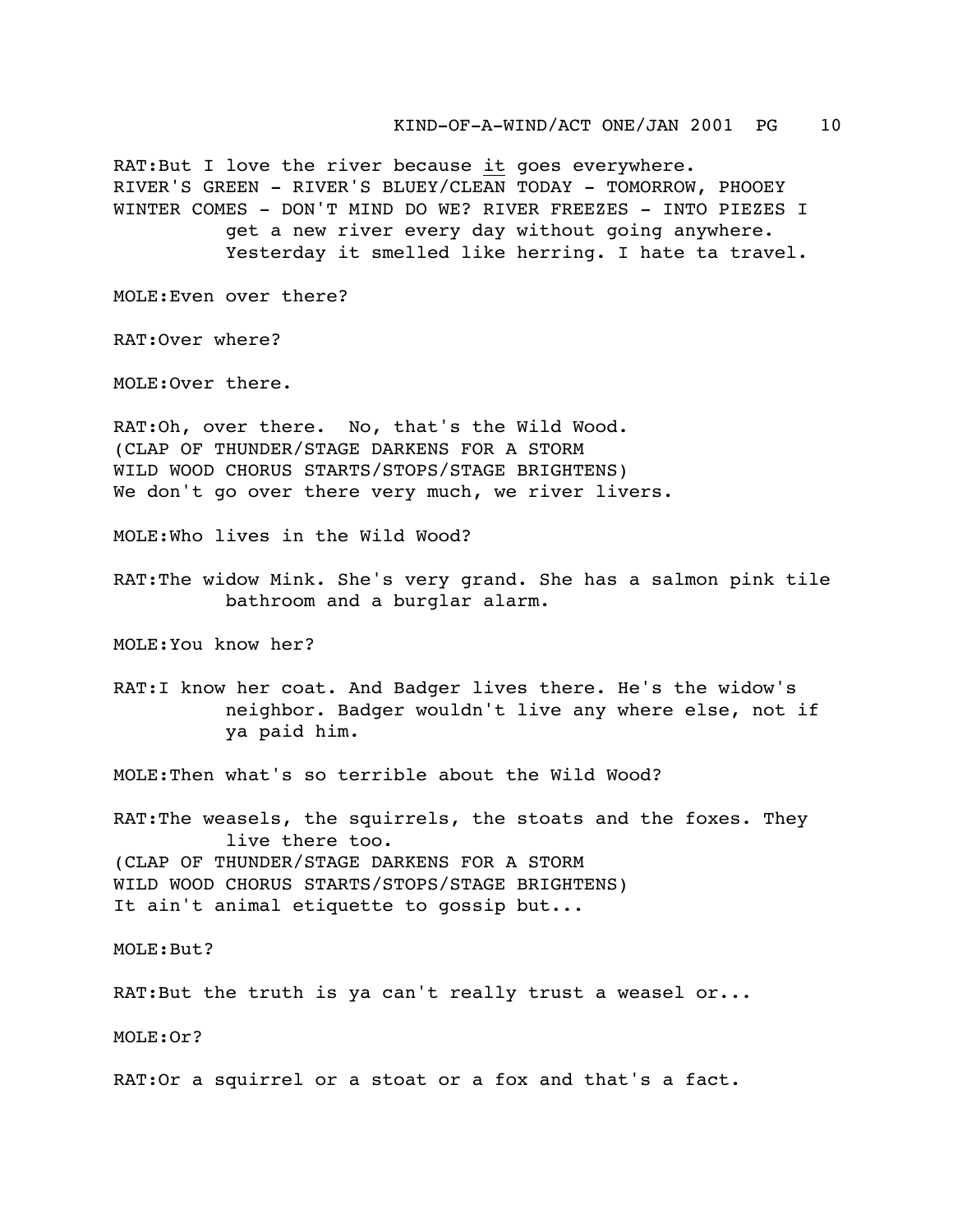MOLE:A fact?

RAT:YA CAN'T SUBTRACT THAT THAT'S A FACT A MATTER OF FACT AS A MATTER OF FACT I SAY WHAT I SAY WITH THE UTMOST TACT BUT I GOTTA IMPART WHAT I HAVE IN MY HEART YA CAN NEVER REALLY TRUST EM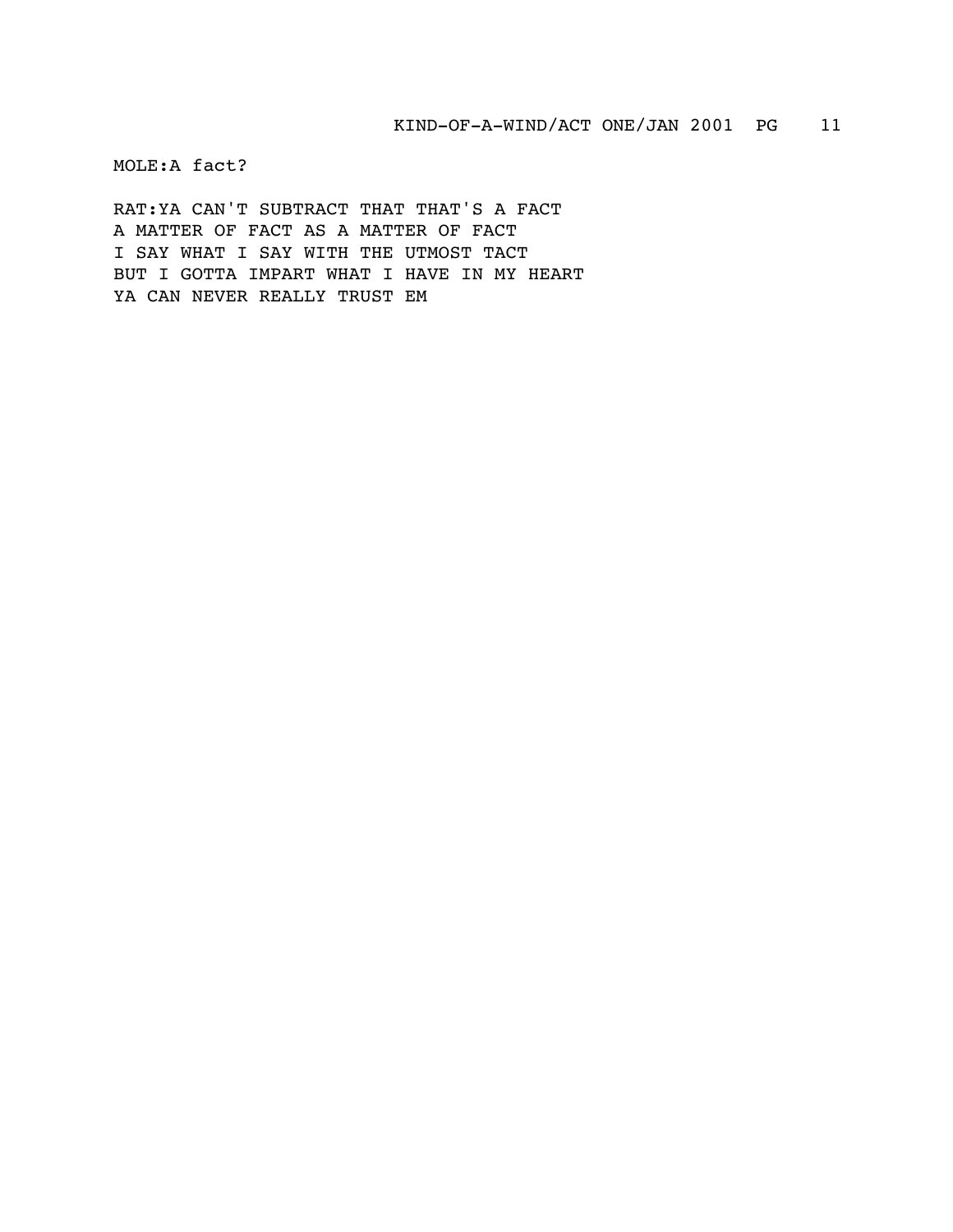MOLE:Ya write these songs down?

RAT:I almost sold one once to the animal hit parade but at the last minute I decided the life of a celebrity was not for me.

MOLE:And what's that out there beyond the Wild Wood?

RAT:Ya mean where it's all dark blue and dim?

MOLE:Yeah, what's that?

RAT:Ya mean where it looks like hills or there's something like the smoke of towns or maybe only clouds drifting?

MOLE:That's what I mean. Beyond the Wild Wood. What's that?

RAT:That's the Wide World. I never been there and I'm never going and you neither if ya got any sense at all. What are you looking at?

MOLE:Somebody wet heading this way.

OTTER:(ENTERS) Hello Ratty. Hello...

RAT:Mrs. Otter. You know my new friend, Mr. Mole?

OTTER:I am pleased to make your acquaintance, Mr. Mole.

RAT:My old friend Mrs. Otter.

MOLE:Glad ta meet ya, maam.

OTTER:I happened to be passing when you moved in last winter. You chose a lovely spot. I hope you won't be bothered by the noise. What a day for tourists, Ratty. They're everywhere. "Scuse me, ma'am," they say with their paws full of maps, "are there any nice shops around here?" "Shops?" I say, "Shops? Shops? This is a residential area." (BADGER ENTERS) Oh hello Badger!

BADGER:No visitors today thanks very much! (EXITS) OTTER:(TO MOLE) He's so shy! "So Mrs. Otter, who else is out on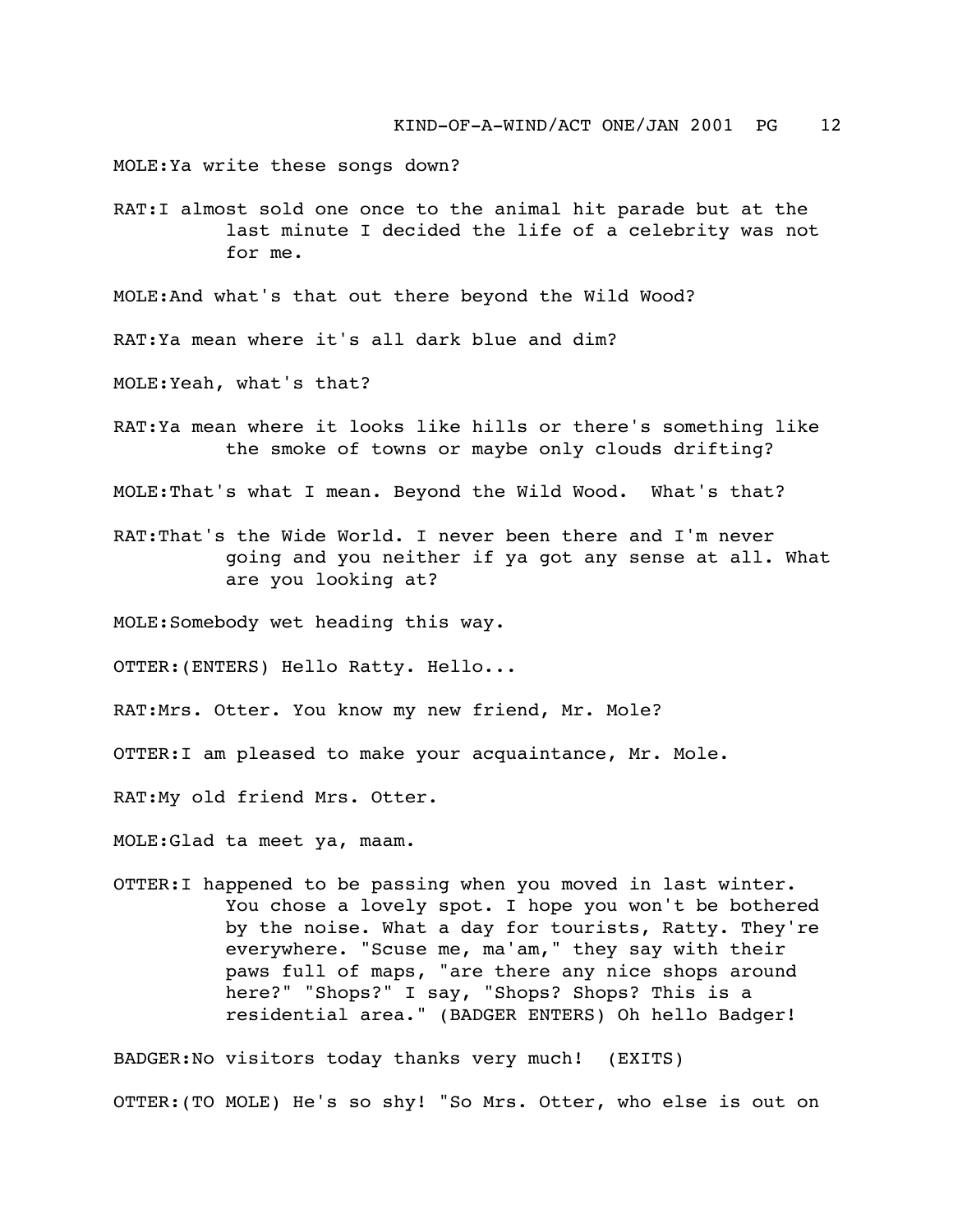KIND-OF-A-WIND/ACT ONE/JAN 2001 PG 13

the river?" Why ask me? Do I know everything? "Have you seen Toad" you say? "Toad of Toad Hall," I ask? Yes indeed. Toad's out in his brand new canoe; new canoe clothes, new canoe everything but - the same old Toad. Last week it was yachting. Navy blue blazer with gold buttons. He gave the yacht to the Salvation Army.

MOLE:He gave the yacht away? OTTER:Before that was the house boat. Remember the houseboat, Ratty? He gave the houseboat to the Salvation Army too.

MOLE:He just gave it away?

OTTER:Away. Just like Toad. "I love it to pieces, Mrs. Otter," he says. Toad loves everything to pieces for fifteen minutes. That's what Mr. Otter says. Good old Toad.

RAT:Good old Toad.

MOLE:Good old Toad.

- OTTER:Well as long as he can afford all these ooops, there goes a scallop! I can't resist a sca...(OTTER EXITS)
- RAT:(SHOUTS) Nice running into ya Mrs. Otter. Let's get together next week. (TO MOLE) Well, it's time we started back.

MOLE:Can I row?

RAT:Don't stand up! Oh Mole, oh, ya gonna tip us over. Grab my hand. I'll pull you out. Oh Mole.

MOLE:I must look like a drowned rat.

- RAT:You look like a drowned mole, Mole. Ya better come and dry off at my place. I'll build us a nice fire and give ya some dry clothes and -WE'LL TURN UP THE HEAT - HAVE SOMETHING TA EAT WE'LL START OUT WITH MEAT - DESSERT WILL BE SWEET
- AND THEN WHEN WE'RE REPLETE WE'LL FIND US  $A a$  seat  $-I$  mean a couch but seat rhymes - WE'LL PUT UP OUR FEET whattaya say Mole?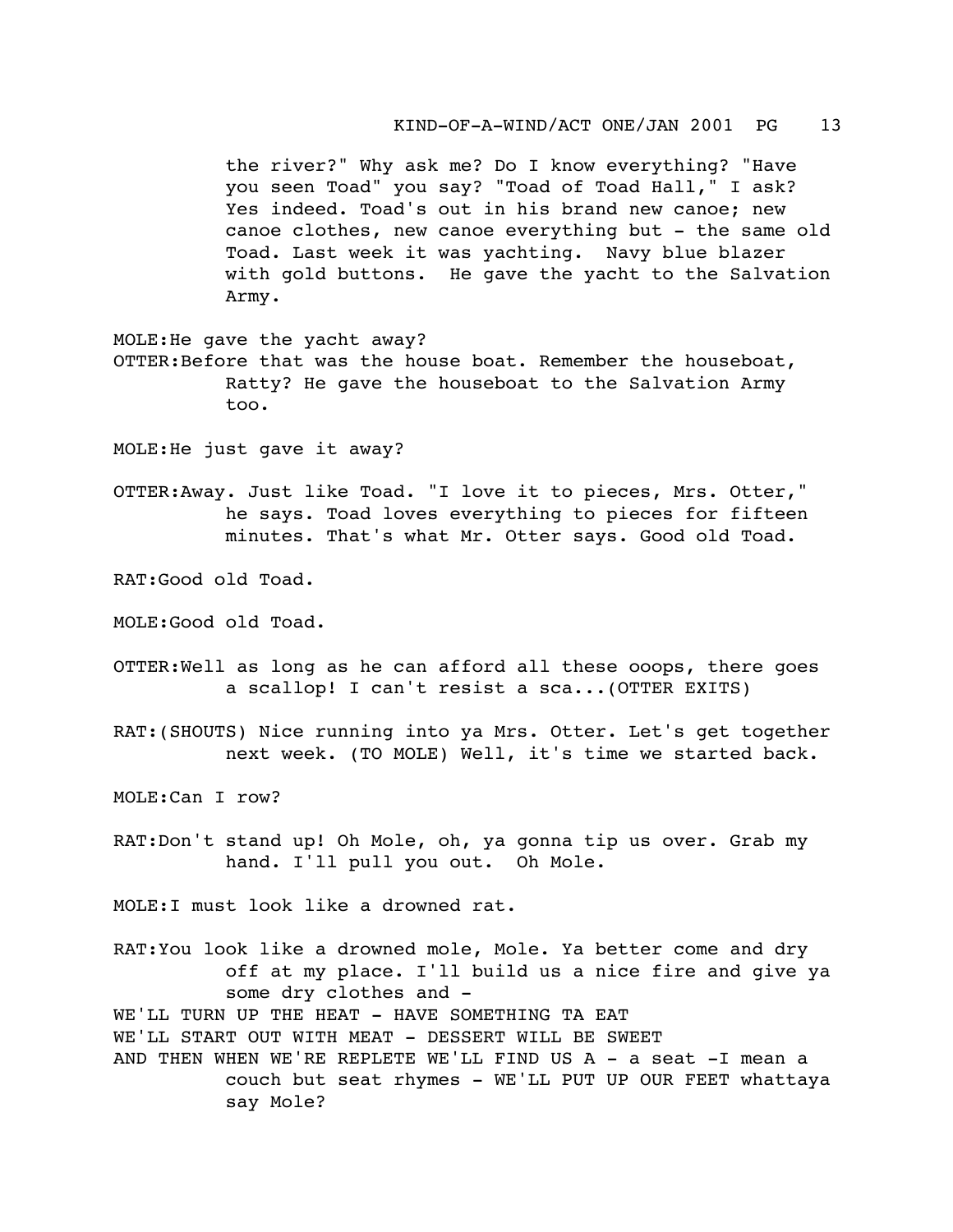MOLE:I say that's the best song yet and this is the best day of my life, Ratty. I was feeling restless, ya know how it is, and I wanted ta have an adventure on my first Spring day and I sure am having one. I'M SO VERY VERY HAPPY - MY NEW LIFE IS JUST BEGINNING ON MY OWN - NO SUPERINTENDANT - NOW AT LAST I'M INDEPENDANT I'M SO VERY VERY HAPPY - EVERY BIT OF ME IS GRINNING IF THE OTHER MOLES COULD SEE ME THEY WOULD WISH THAT THEY COULD BE ME I THOUGHT LEAVING HOME WAS SCAREY BUT IT TURNS OUT TO BE DREAMY NOW After we dry off and eat and rest ya think we could visit Mr. Toad?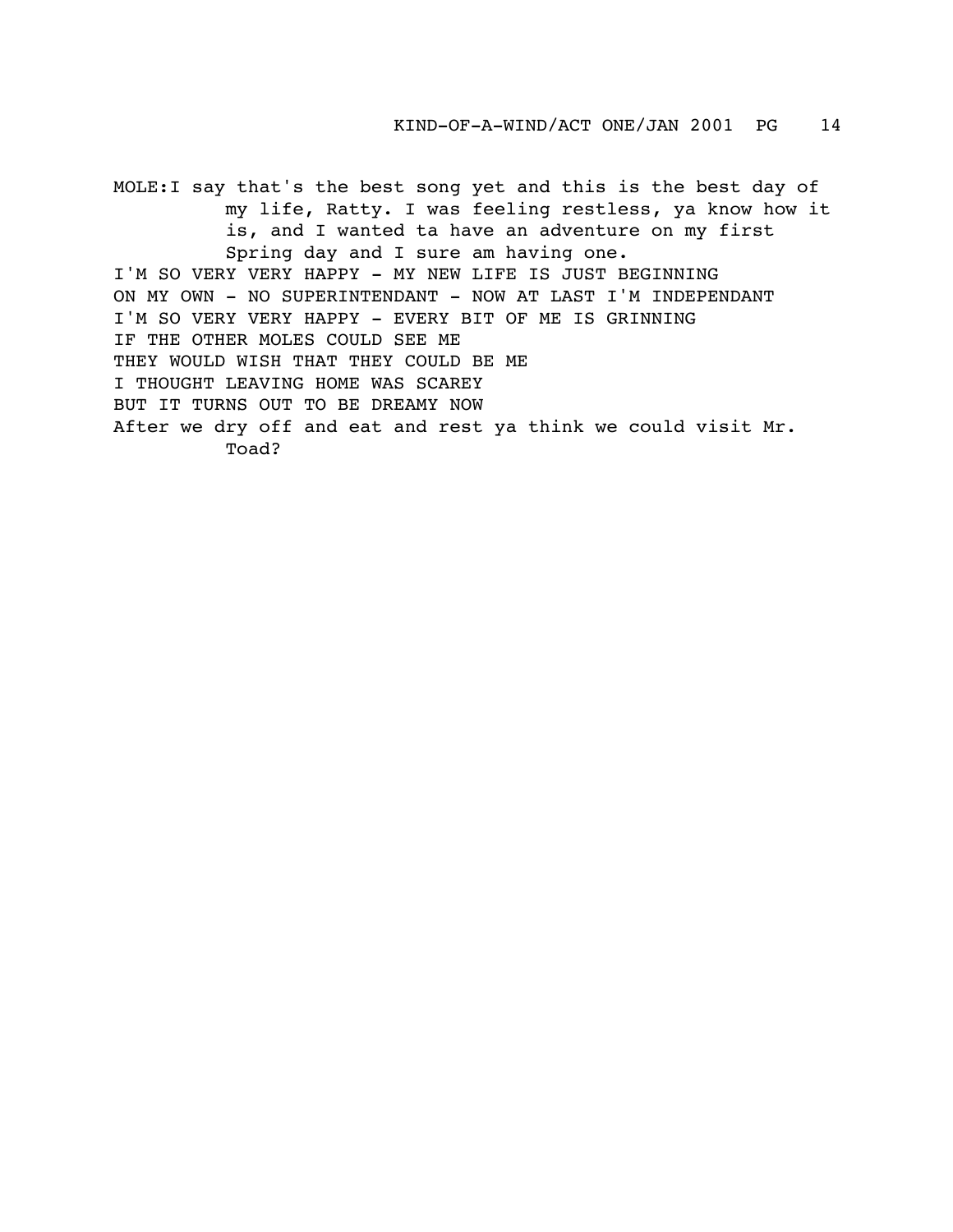RAT:How about tomorrow? Whattaya say?

MOLE:I say okay. I'M SO VERY VERY HAPPY - PANTING WITH ANTICIPATION I FEEL SURE I'M ON THE BRINK OF ANYTHING AT ALL I THINK OF I'M SO VERY VERY HAPPY - USING MY IMAGINATION REDESIGN ME - OVERHAUL ME - ALL YOU HAVE TO DO IS CALL ME STATUS QUO-ING AIN'T AT ALL ME GREAT ADVENTURE MUST BEFALL ME - NOW

RAT:I didn't know you write songs too.

MOLE:My first one. I'm learning from you. Is Toad Hall far?

RAT:Not so far and it's never the wrong time to call on Toad of Toad Hall. Early or late he's always good tempered, glad to see ya, always sorry when ya go. I'm not saying he's very clever, mind you, but we can't all be geniuses can we?

MOLE:Don't you like him?

RAT:Well, he's green! It's hard to take a green animal seriously and he is a little conceited and his favorite subject is what he saw and what he ate and what famous picture star he met at the theater last week who thought he was the most wonderful toad and much more interesting to talk to than almost any animal any animal can think of but besides all that I must say he does have some great qualities, has our Toady.

MOLE:Could ya say what they are?

RAT:Well, for one thing TOAD IS RICH AND HIS CUPBOARDS ARE BRIMMING HIS DISHES ARE FANCY. HIS WINE LIST IS FANCY. HIS LUNCHES ARE FANCY WITH ALL THE TRIMMING A KIND OF A THING WHICH I REALLY UH FANCY

MOLE:You used "fancy" four times.

RAT:I know that! C'mon!

(THEY EXIT. THE SUN GOES DOWN, THE MOON COMES UP, THE MOON GOES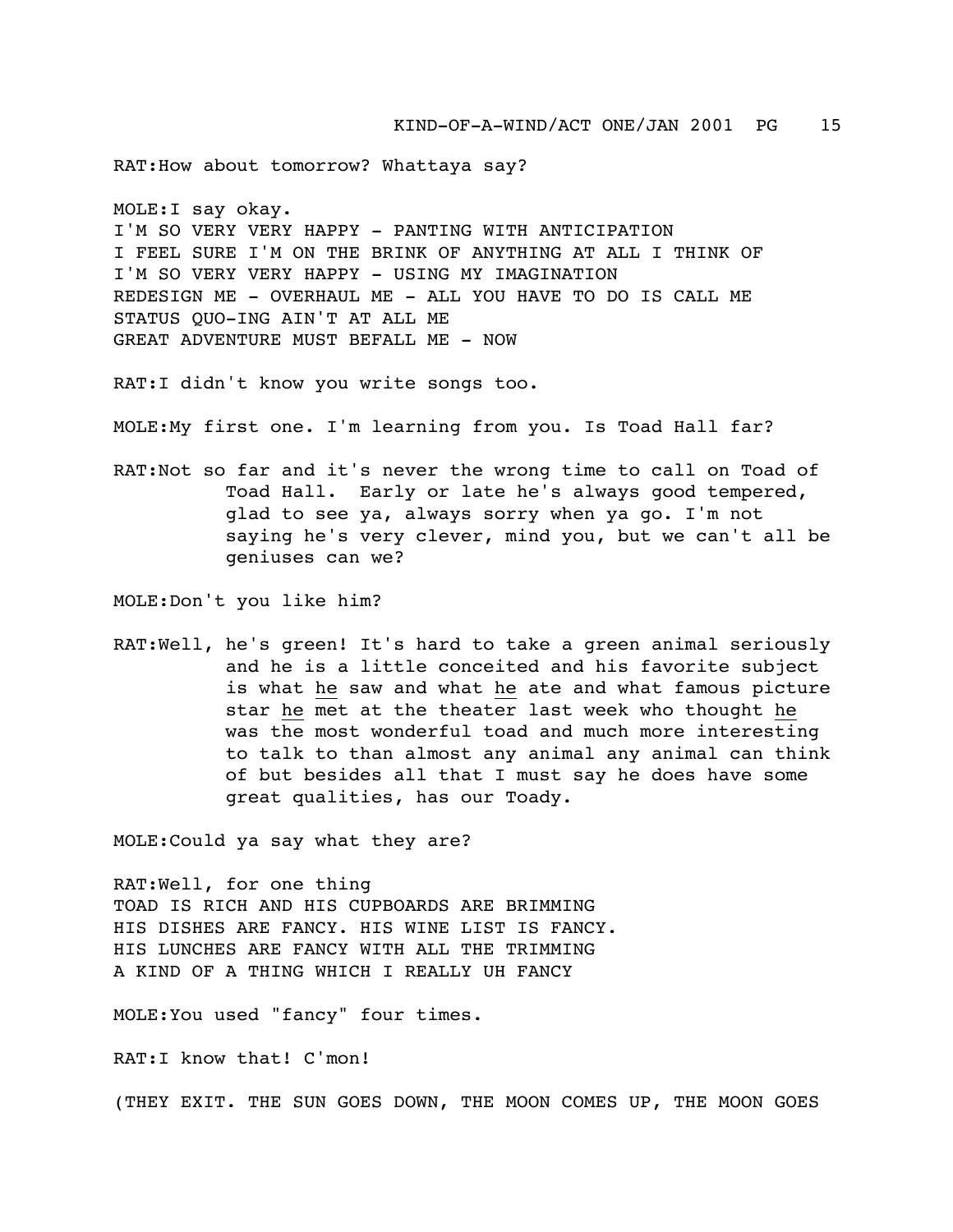DOWN, THE SUN COMES UP. TOAD ENTERS)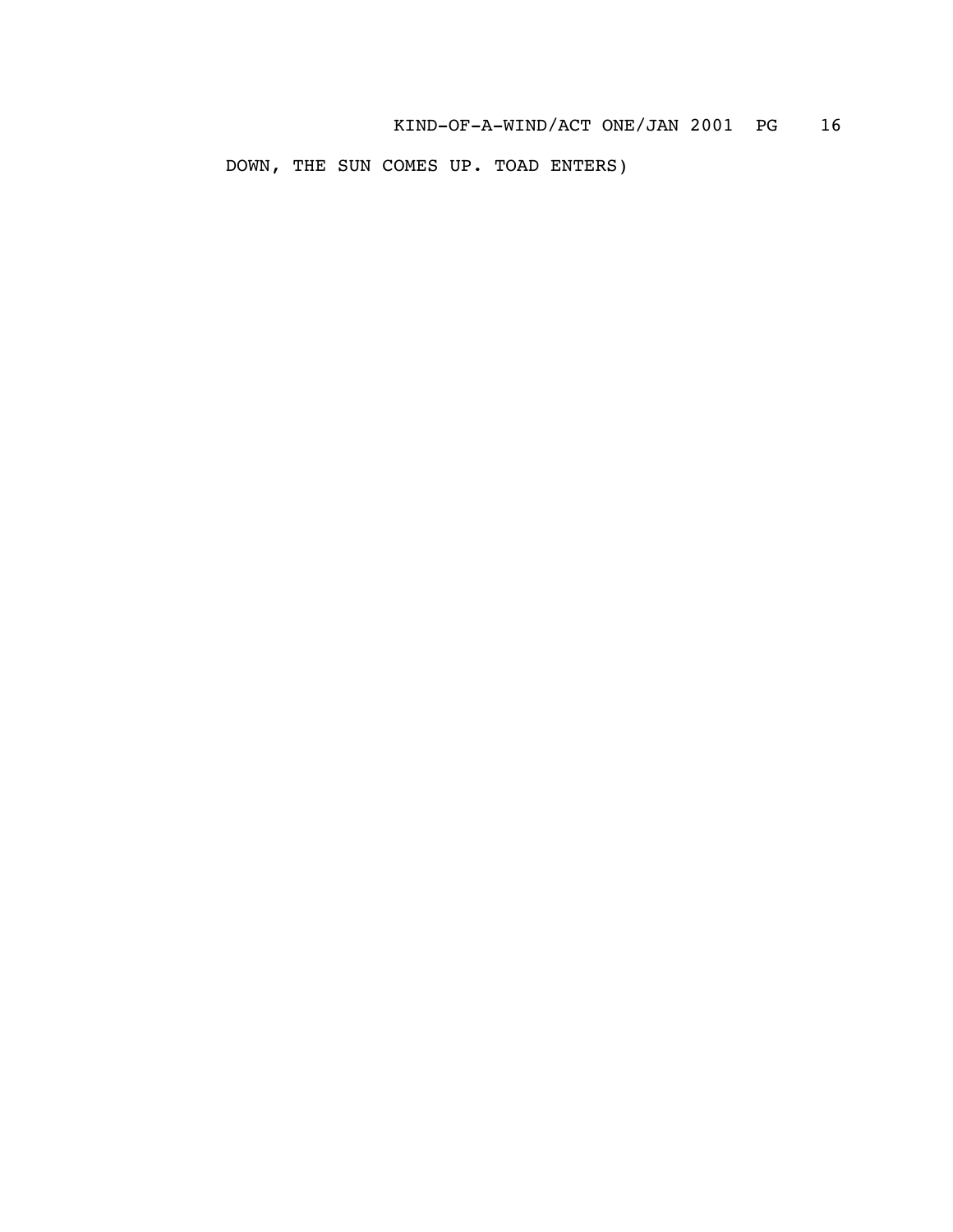SCENE TWO:THE NEXT DAY AT TOAD HALL

TOAD:What a wonderful morning. What a wonderful day for the open road. (RAT AND MOLE ENTER) Hooray, this is wonderful. I was just gonna send a boat down the river for ya Ratty with strict orders to get ya up here right away and here y'are like an answered prayer.

MOLE:What a wonderful house.

TOAD:Well, thank you. Aren't you nice whoever you are.

RAT:Toad meet Mole. Mole meet Toad.

MOLE:Glad ta meet ya.

TOAD:Glad ta meet ya. Best house on the river. Or anywhere else either. Somebody very famous just the other day, now let me think who, on the tippa my tongue.

MOLE:A picture star?

- TOAD:That's it! Well, aren't you nice. Somebody just like a picture star was saying "Toad, whatta wonderful house." But let's not talk about me. You are the very animals I wanna see. I need your help.
- RAT:If it's about your rowing you're not doing so badly. Ya splash around a lot but with some coaching...

MOLE:Rat can certainly teach you. He's teaching me too.

TOAD:Oh blooey. Rowing? Blooey blooey. Kid stuff. You still do that old rowing? Lemme tell ya nobody who's anybody rows any more. I gave it up - let's see when was it?

RAT:You were rowing yesterday.

TOAD:Was it yesterday? Seems so long ago. No, no more rowing for me. Blooey blooey. I discovered the real thing. I love it ta pieces. I'm gonna love it forever. Wait till you and your nice friend see this dear Ratty. Real life. Travel, excitement, the open road, the dusty highway, villages, cities, in one town and out the other. Here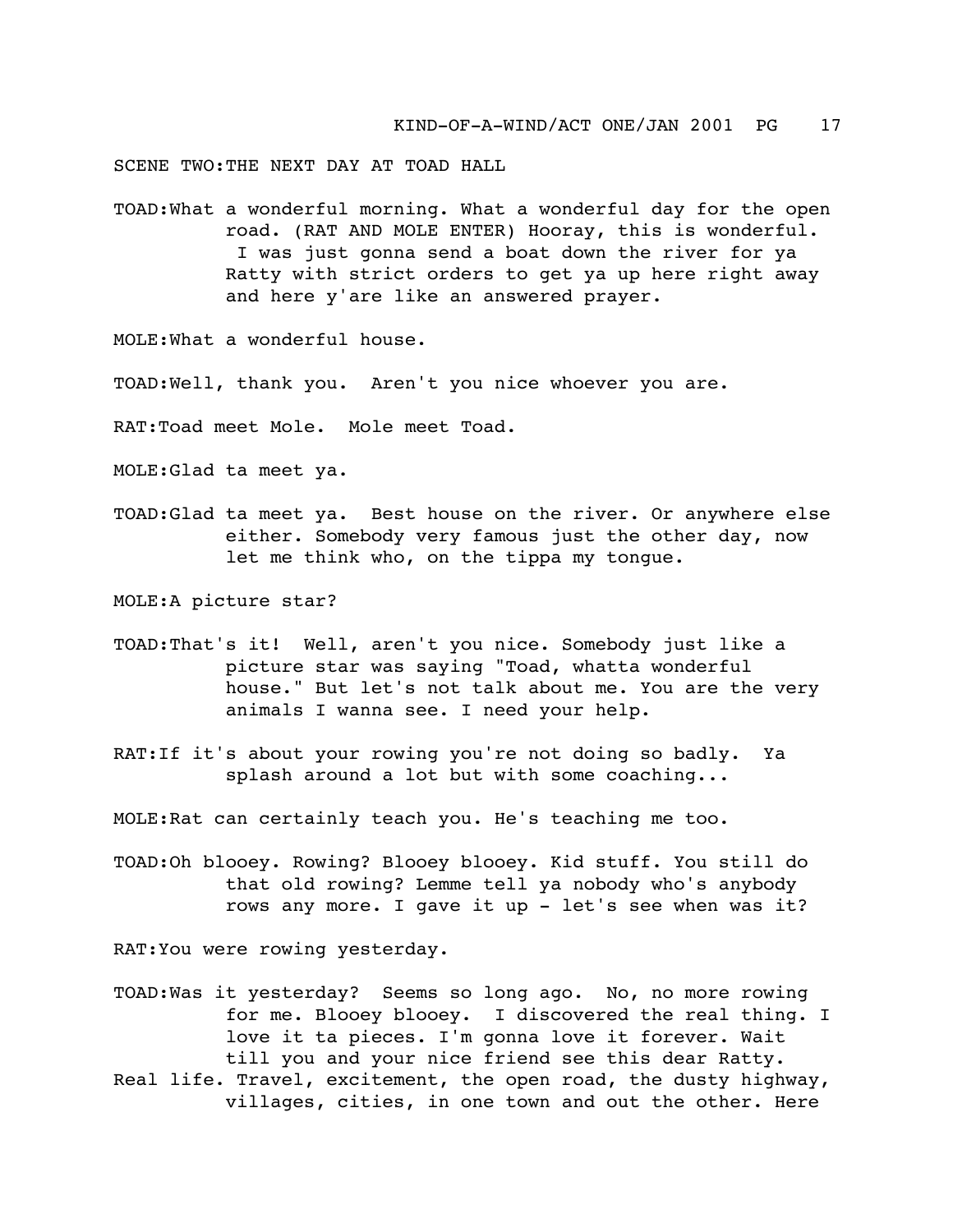today and gone tomorrow. The old get up and whatever.

(HORSE AND WAGON ENTER)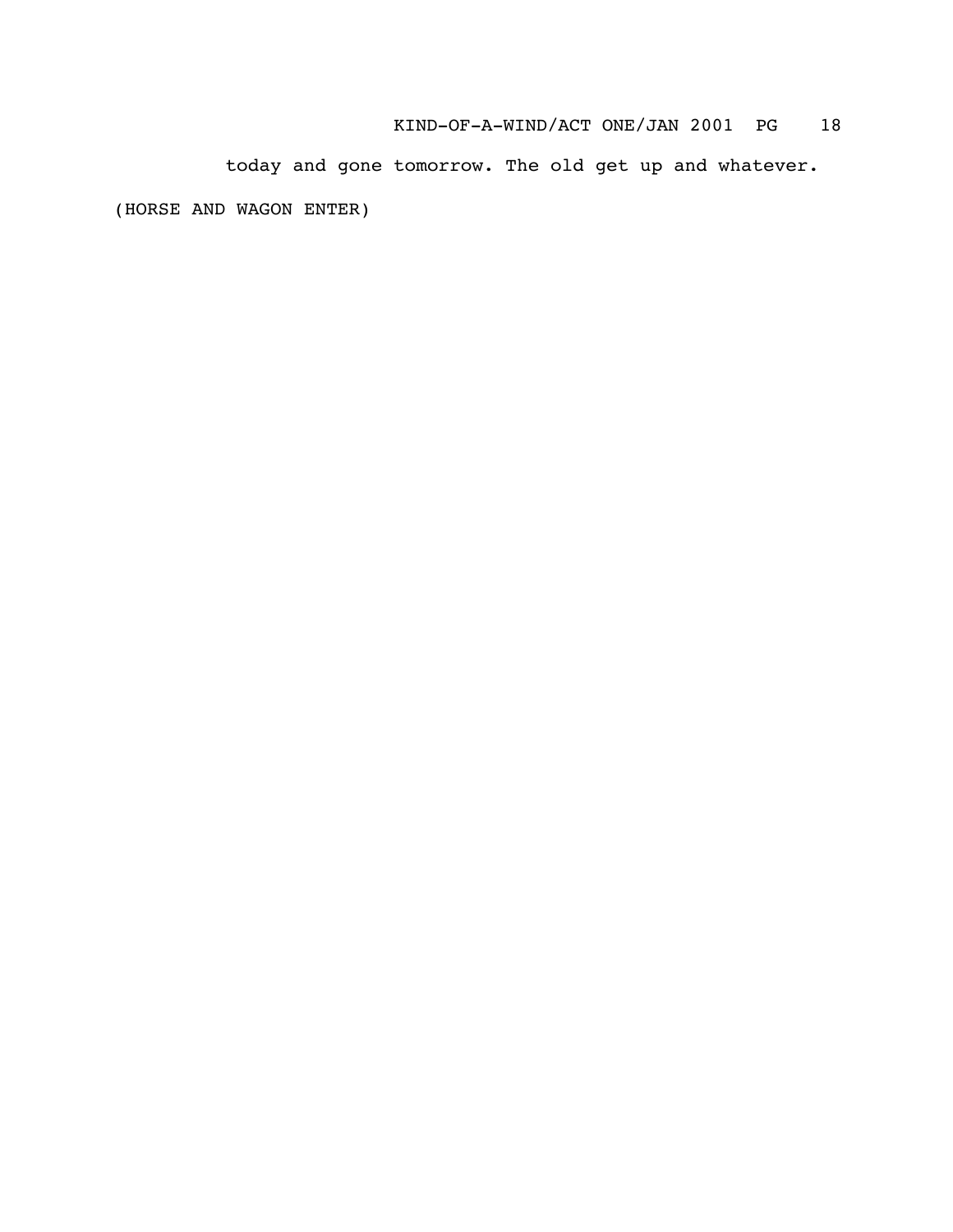RAT:It's a horse and wagon, Toad.

TOAD:A wagon? A wagon, Ratty? My dear Mole, this isn't just a wagon. This wagon is the best kinda wagon. The used car skunk who sold it ta me said it was once owned by a very famous animal.

MOLE:May we take a look inside?

TOAD:"May we take? Isn't he cute? Be my guest.

MOLE:Ratty, look. Tiny fold up sleeping bunks.

TOAD:And a fold up couch and blue and white fold up Japanese disposable kimonos.

MOLE:And a collapsible cooking stove.

TOAD:And collapsible pots n'pans and hooks and book shelves.

MOLE:And a bird cage with a real fake bird in it.

TOAD:For decor! And a chamber pot for you know what. All complete. Whatever ya want. Crackers and sardines, hard boiled eggs, seltzer, a dictionary, the complete Grimms fairy tales and fifty two edible playing cards.

MOLE:Nothing's left out.

TOAD:Nothing's left out fa when we start out this afternoon!

RAT:What?

MOLE:He said...

- RAT:I heard what he said. Did I hear what you said Toad? Did you say "we" and "start" and "this afternoon?"
- TOAD:Oh Ratty, don't talk stiff and sniffy. Ya gotta come. I can't manage without you so don't argue. Ya don't wanna stick to ya dull old river all ya life, and ya dull old boat and live in ya dull old house? I wanna make ya a sophisticated animal of the world.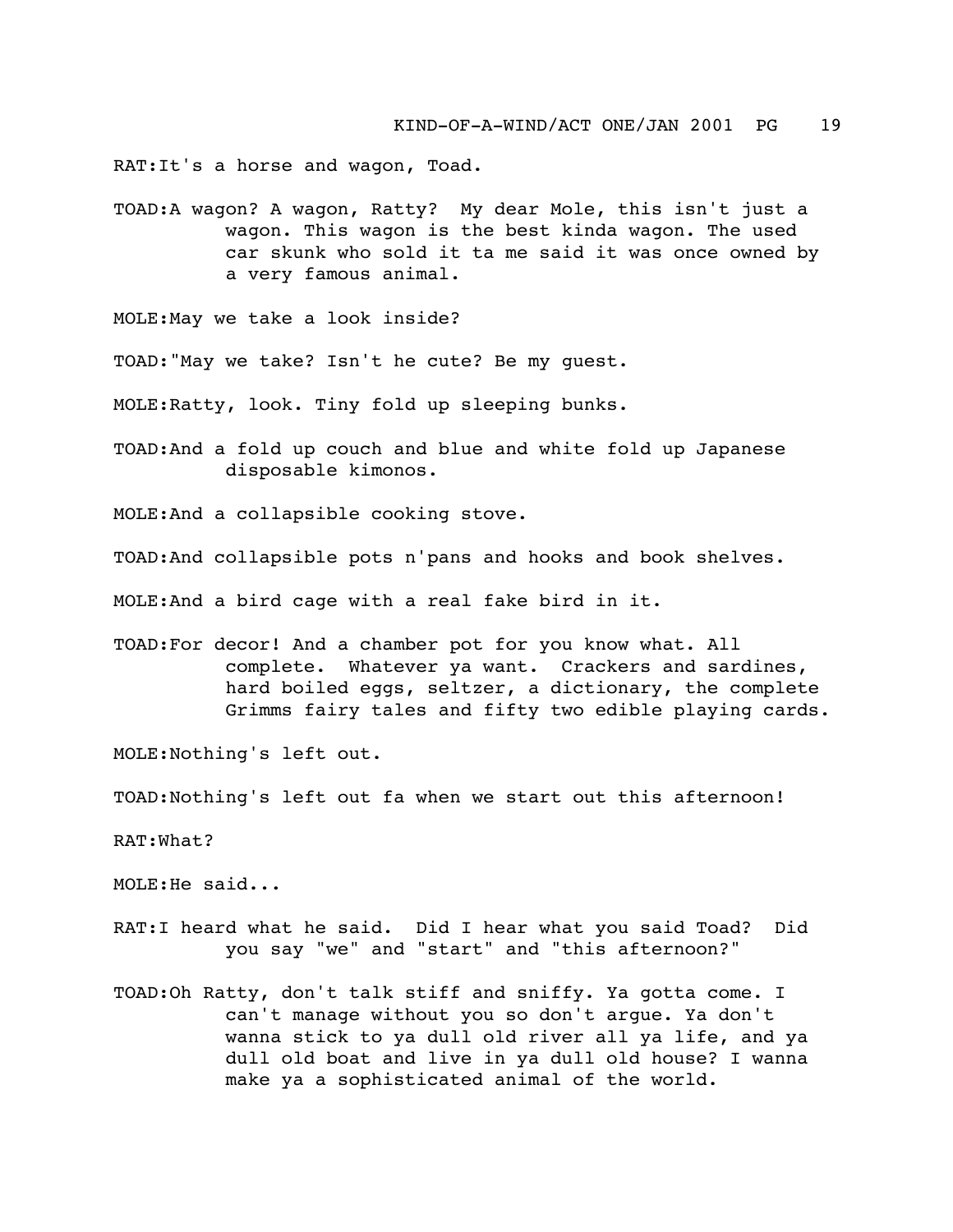- RAT:I am as sophisticated as I wanna be thank you very much and I'm not going. I am going to stick to my dull old river and my dull old boat and my very dull old house thank you very much I'm sure Toad, and what's more, Mole's gonna stick too, aren't ya Mole?
- MOLE:Of course I am. You bet. No two ways about it. I'll stick ta you Rat. You go your way and I'll go your way. No is no if you say so. But if you say yes it would be yes because it does sound sorta like an adventure...

RAT:Sorta what?

MOLE:Sorta awful. I guess.

TOAD:Why don't we have some lunch and talk it over. No rush. I only wanna give pleasure to you guys. Live for others, that's my motto. A simple lunch. Russian pumpernickel with Switzerland swiss cheese, smoked salmon from Scotland, French champagne mixed with fresh Florida orange juice. Well, Mole, done much travelling?

MOLE:No, I never went anywhere in my whole life.

TOAD:Ohhhh too bad. Never been east of here?

MOLE:No, never.

TOAD:Ya must have been south-a here. Everybody goes south.

MOLE:No, never.

TOAD:Oh dear. How about the north? Never went north, Mole?

MOLE:No. I once walked half a mile in a circle at the orphanage and I ended up back where I started from.

RAT:Okay, okay, Toady. Enough. We'll go. We'll all go.

TOAD:Oh Ratty, I'm sure ya won't be sorry.

RAT:I'm sorry already. Ya have any olives from Greece?

TOAD:No time ta eat now. (MRS. OTTER ENTERS)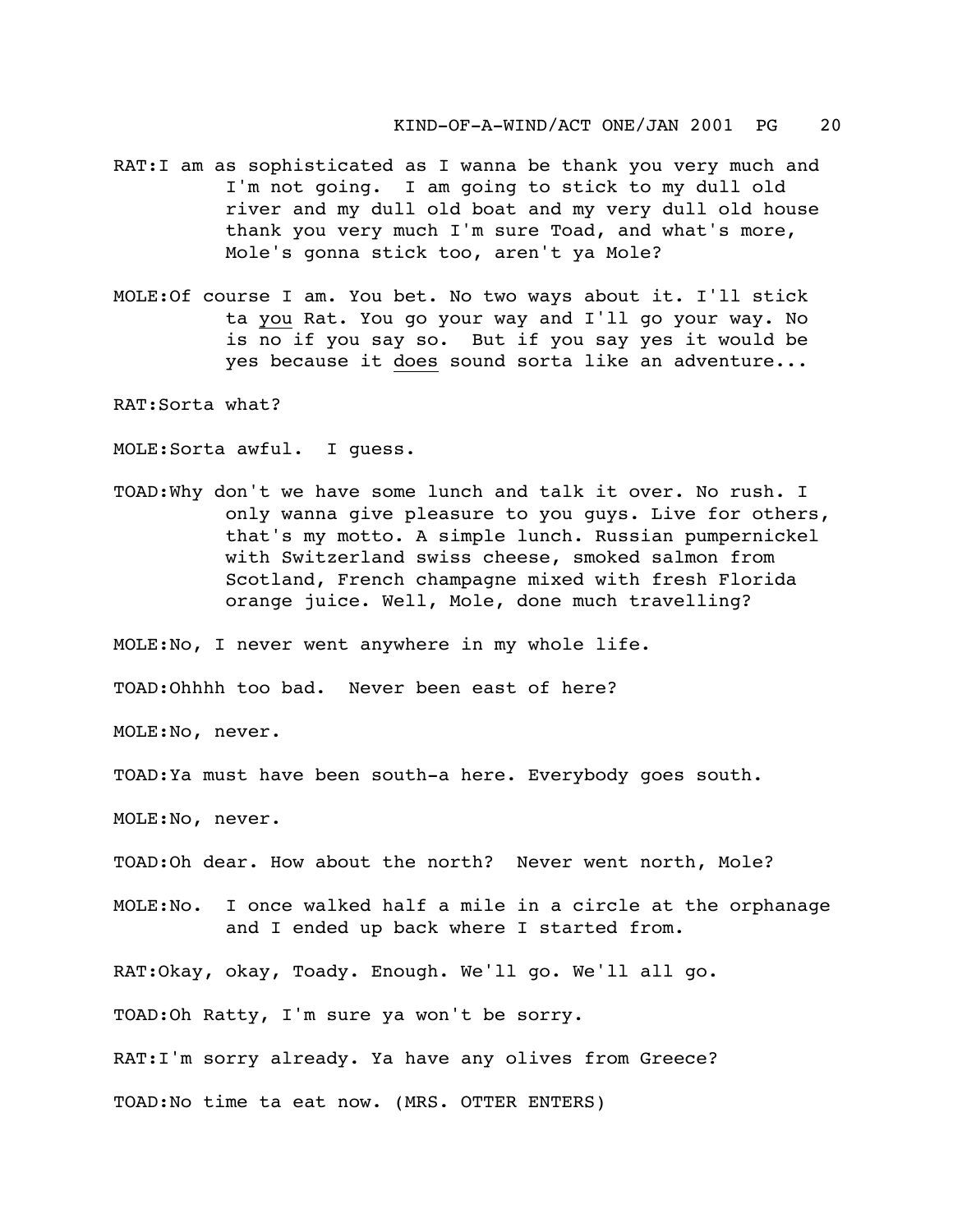OTTER:There you are dear old Toad.

RAT:Wait a minute. Whattaya mean no time ta eat?

OTTER:Hello Ratty, hello Mole.

TOAD:Gotta get on the road. (HE GETS THE WAGON READY) OTTER:I was just passing by. I said to myself: "Mrs. Otter," I said, "you mustn't stand on ceremony with your old friend Toad." Is that a horse and wagon?

TOAD:If we start now we'll just miss lunchtime traffic.

OTTER:Lunchtime. That's what I said. I said, "Poor Toad'll feel obliged to ask you to lunch. I said "Toad serves a delicious lunch." Looks like a wagon. Going somewhere?

TOAD:We'll stop by your place Ratty and pick up an old bag.

- OTTER:An old bag. Yes. "Well," I said, Toad's the best host." I said, "he'd be so hurt if he heard you were in the neighborhood and you didn't stop by - lunchtime."
- TOAD:And one for you Mole. Goodbye Mrs. Otter. Tell you all about it when we get back.

RAT:Goodbye, dear Mrs. Otter.

MOLE:We're having an adventure. ISN'T IT WONDERFUL - I'M A GLOBE TROTTER! ALL:WHAT AN ADVENTURE! WHAT AN ADVENTURE! MOLE:REGARDS TO THE ORPHANS - GOODBYE MRS. OTTER! ALL:WHAT AN ADVENTURE! WHAT AN ADVENTURE!

MOLE/RAT:WHO WOULDA THOUGHT WE'D BE TRAVELLING TOGETHER? TOAD: HOME - HOME ON THE ROAD TOAD/MOLE:AN ELEGANT WAGON! RAIN PROOF AND BEDDABLE! MOLE:HOPE WE GET LOST RAT:HOPE THE FOOD'L BE EDIBLE!

(MOLE, RAT AND TOAD WALK IN PLACE W/HORSE AND WAGON AS LIGHTS AND BACKDROP CHANGE TO TAKE US FROM TOAD HALL TO THE OPEN ROAD. MRS. OTTER MOVES DWN/STG, TALKS TO AUDIENCE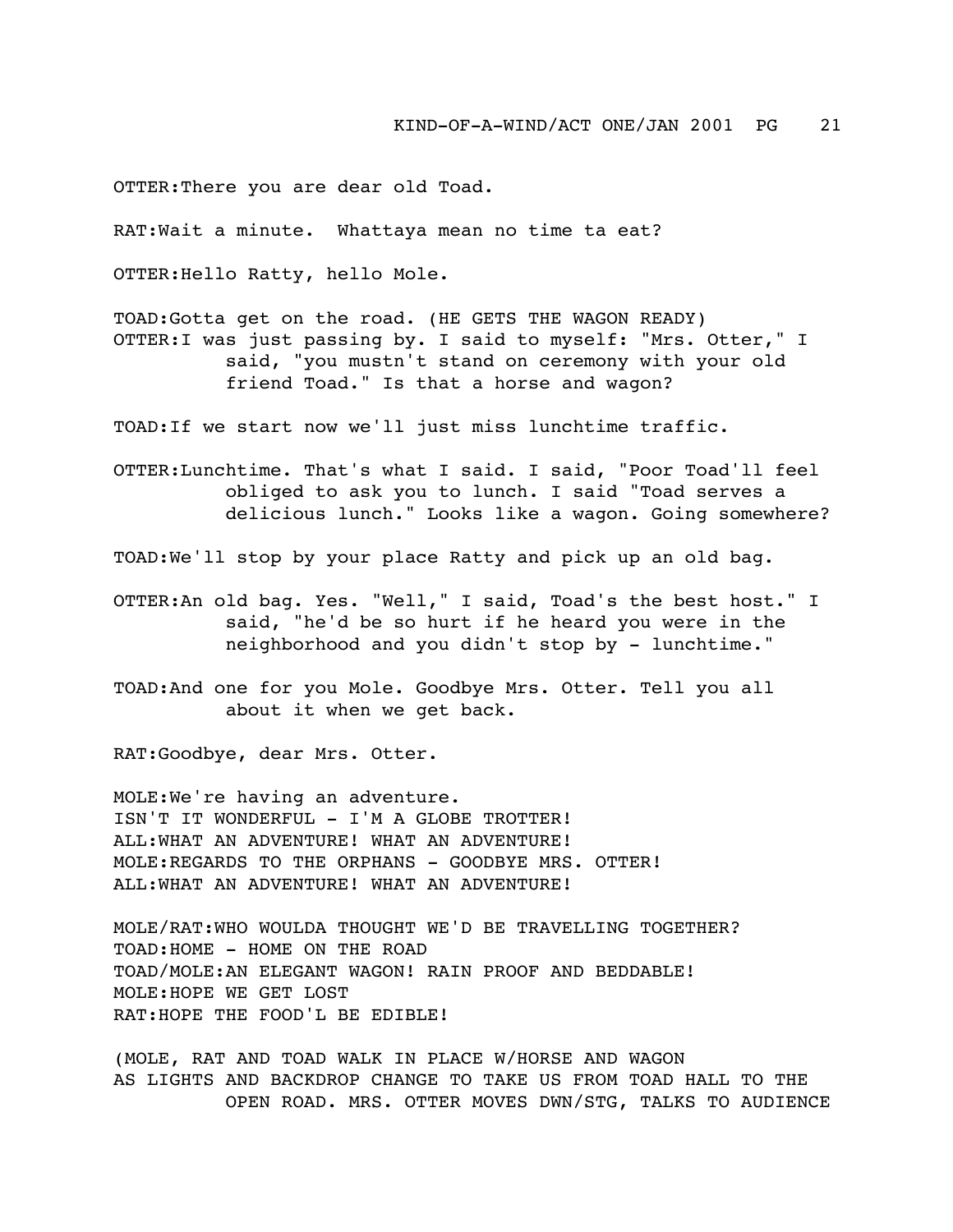WHILE CHANGE OCCURS)

OTTER:An adventure. Yes. Well, Mrs. Otter, boys will be boys. A good thing you happened by isn't it? Someone had better keep an eye on Toad's house while he's gone and who might that someone be? Oh, and Ratty's house? Yes indeed. Oh, and dear little Mole's new little hole. Such a lot to do and who else is there to do it? Who, who, who? Can it be me? Mr. Otter always says "I'm sure you know best, my dear." And so I do. Now then a tiny look in Toad's kitchen. "Don't want any lovely imported food to go bad while dear Toad's out of town do we," I ask myself? "No indeed," I reply, "what a thoughtful and practical animal you are my dear Mrs. Otter."

(SHE EXITS, THE SUN GOES DOWN, THE MOON COMES UP)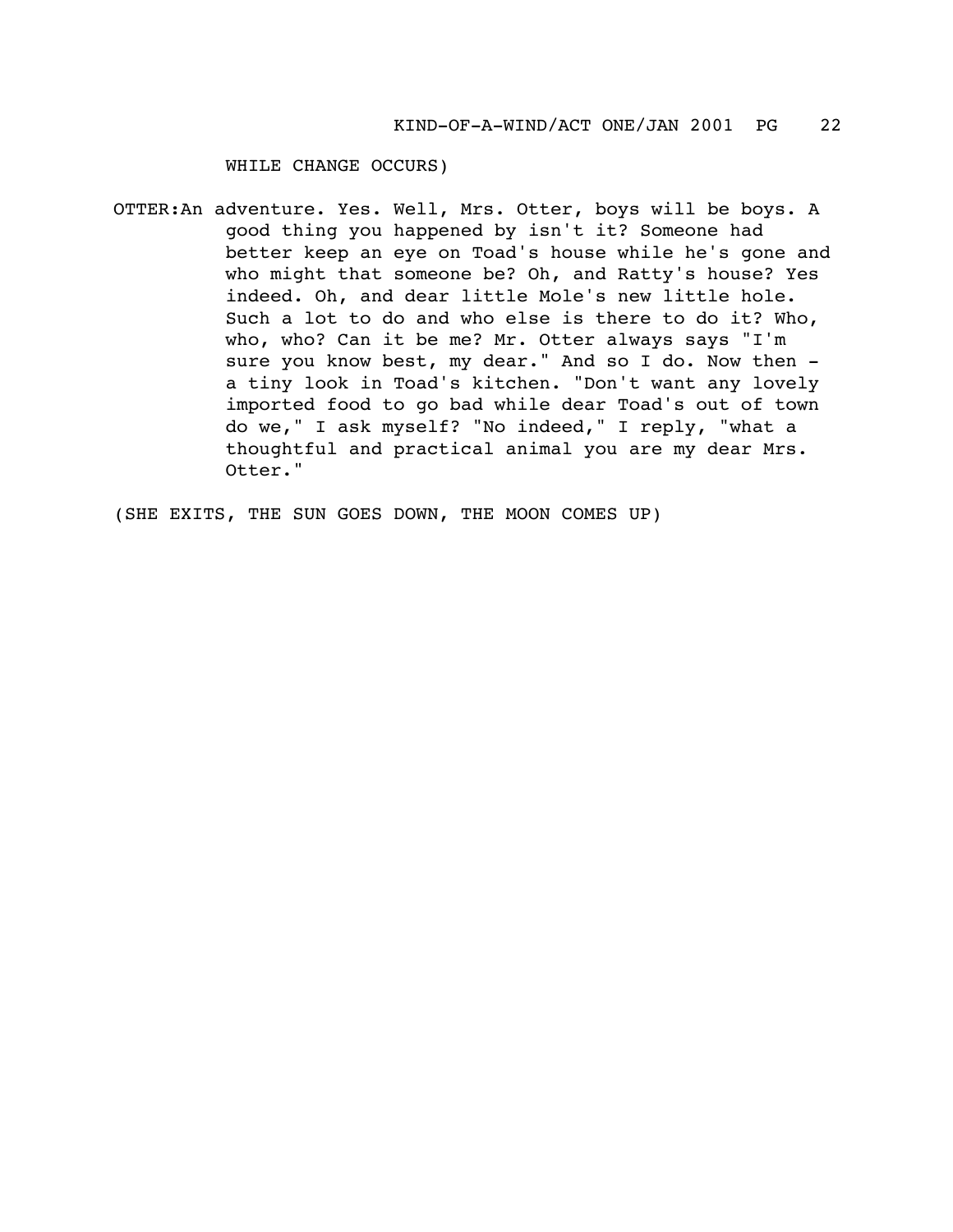## SCENE THREE:AT NIGHT ON THE ROAD

TOAD:This is the life isn't it?

MOLE:Ratty. I don't wantya to be unhappy.

RAT:Thanks a lot, Mole, but we gotta stick by Toad. It isn't safe for him to be out on the road by himself. I'll keep an eye on the wagon, you go see ta the horse.

MOLE:(TO HORSE) You okay?

HORSE:I've had better times.

MOLE:Ya don't like travelling?

HORSE:Would you like if nobody ever asked where you wanna go? Giddyap this giddyap that. You'd think an animal would have more respect for another animal.

(LOUD SOUND OF SPEEDING CAR, CAR LIGHTS, HONKING AND CRASH)

RAT:(SHOUTS) Why don'tya watch where ya going?

MOLE:You okay Ratty?

HORSE:Report the bastard to the A.S.P.C.A.!

RAT:I got your license. I'll take ya to court! I got the license Toad, Toad? Are you okay Toad?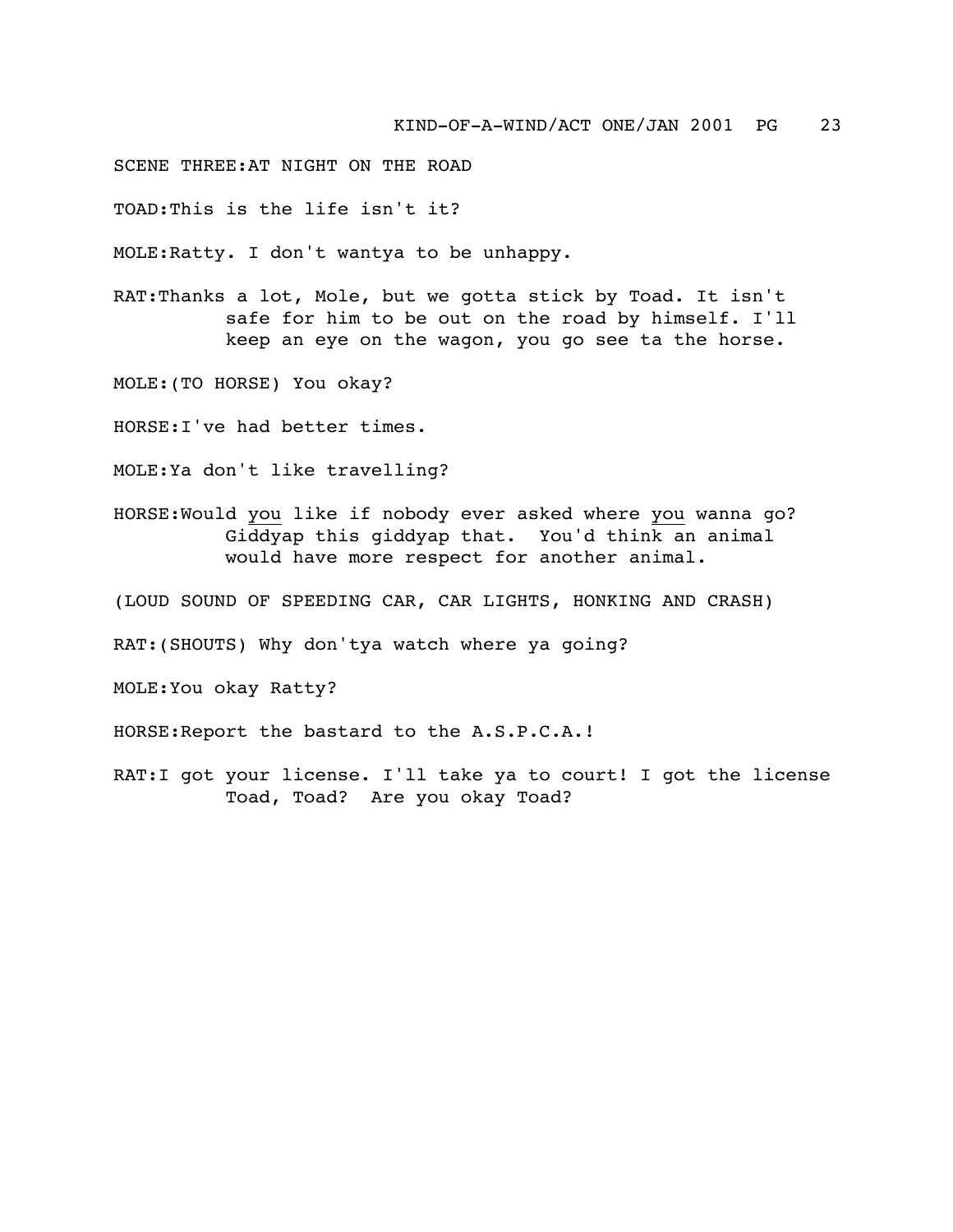TOAD:Honk honk. Wasn't that great?

RAT:What?

TOAD:Poetry of motion. The only way to travel. Here today -next week tomorrow. Honk honk outta my way. Yowee.

RAT:Oh, I don't believe this, Toad.

TOAD:And to think I never knew. Wasted years. Blooey blooey. What dust clouds I coulda made. What wagons I coulda side swiped. Honk honk.

RAT:He'll be like this for days now.

MOLE:How far is it to the nearest town?

HORSE:Five or six miles.

RAT:We'll take turns walking and riding the horse.

HORSE:I'll take turns too. I'll ride one of you.

MOLE:But what about Toad?

RAT:Now, listen ta me Toad, soon as we get ta town you'll go ta the police station and make a complaint against the driver of the car.

HORSE:What about me?

RAT:Meanwhile Mole and I will find a hotel and get rooms where we can stay till it's ready.

HORSE:Hey, what about me?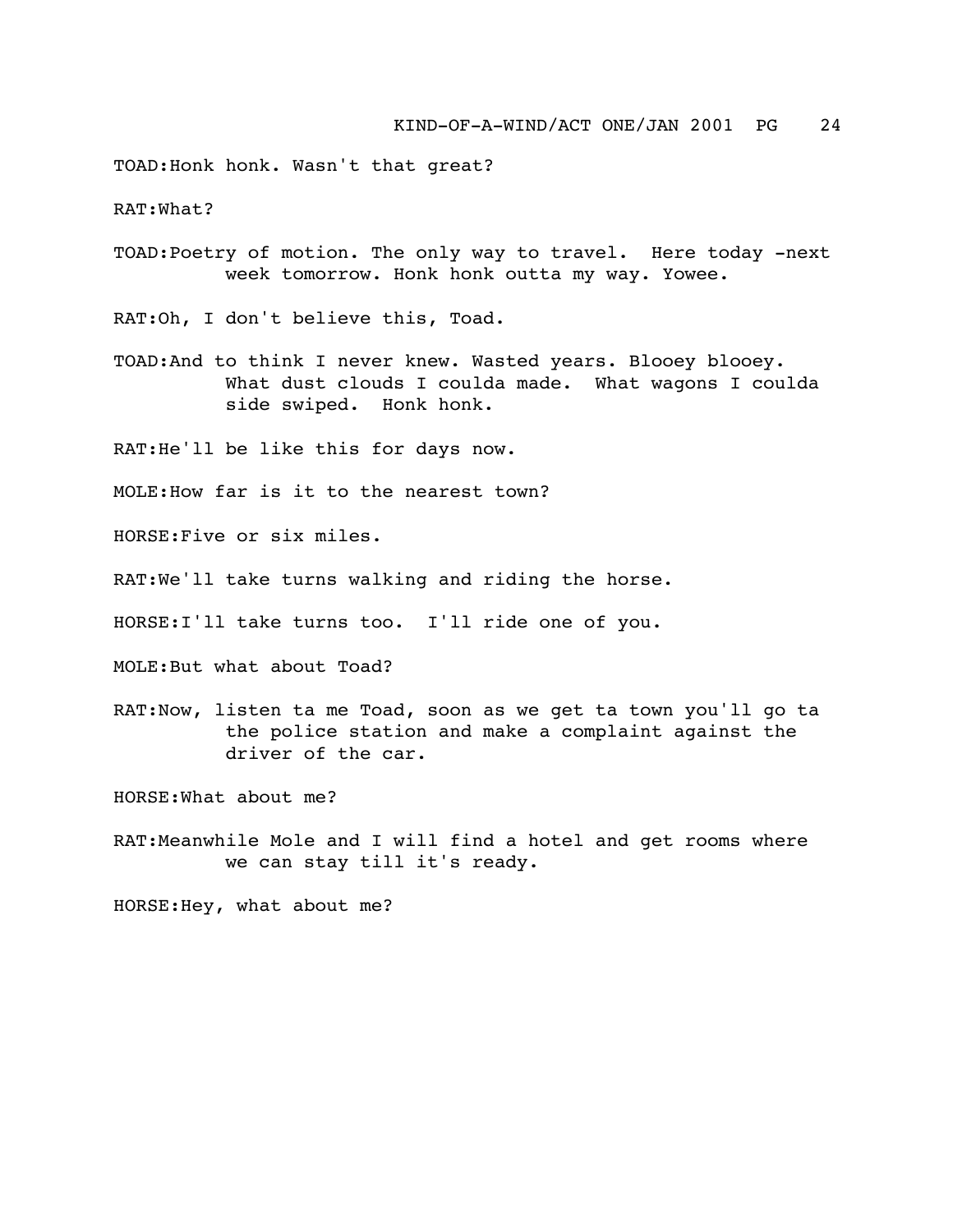TOAD:Police station? Complaint? Me complain? About that beautiful vision, that heavenly honking dream carrier? I'm finished with all other locomotion forever. Wagons are tedious. And bumpy. And wimpy. Horses are ludicrous.

HORSE:Hey!

TOAD:They get lame, they get limpy. I'M TOAD OF TOAD HALL - I'M GREEN AND I'M SMALL I WANT WHAT I WANT AND I MUST HAVE IT ALL

Rollerskates get rusty - bicycles get stolen Rowboats are preposterous - they shrink or get swollen I'M TOAD OF TOAD HALL - I'M GREEN AND I'M SMALL I WANT WHAT I WANT AND I MUST HAVE IT BUM BA DA DUM BUM BUM BUM BUM BA DA DUM BUM BUM BUM - ALL

RAT:Making up songs suddenly seems like an epidemic.

TOAD:DON'T WANT A YACHT - OR A DORY - A TRAWLER A TOAD'S NOT A TORTOISE - A CREEPER OR CRAWLER A TOAD IS A JUMPER - HE'S NATURALLY SPEEDY A TOAD NEEDS A VEHICLE THAT'S FAST - YES INDEEDY!

HORSE:A horse should not have ta listen ta stuff like this!

TOAD:ISN'T SPEED WALKING SILLY? I DON'T HAVE THE WILL FOR IT A SLED IS TOO SLIPPERY AND YA GOTTA HAVE A HILL FOR IT I ONCE USED A SKI - IT JUST WASN'T ME - I GOT IT FOR FREE Because I never paid the bill for it.

ALL:You never paid the bill for it?

TOAD:I'M TOAD OF TOAD HALL - I'M GREEN AND I'M SMALL BUT LET ME START SPINNING THAT OLD STEERING WHEEL I WAS MEANT TO BE DRIVING - DEPARTING - ARRIVING A HORSE IS NO MATCH

HORSE:Hey!

TOAD:A HORSE IS NO MATCH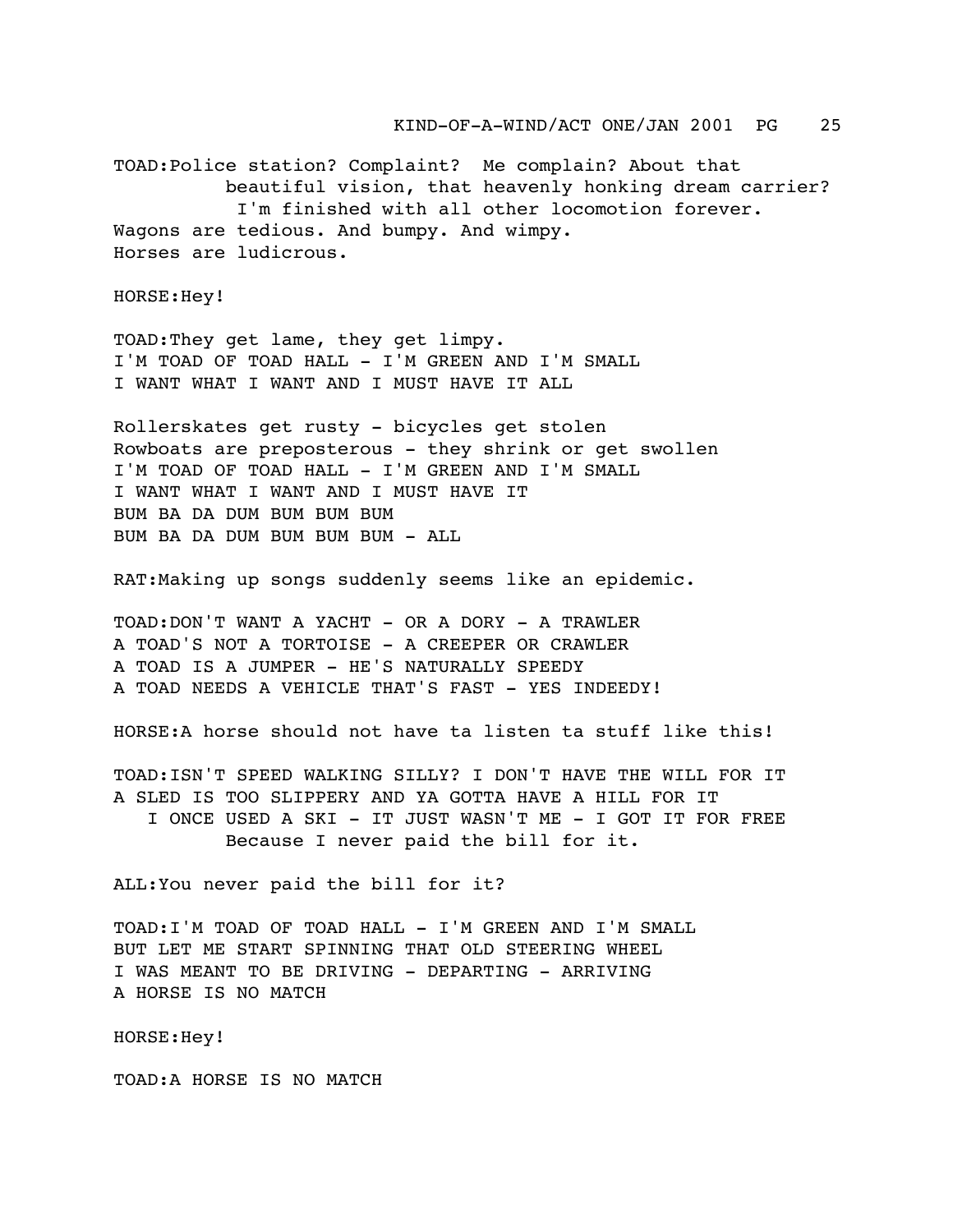HORSE:Hey!

TOAD:A HORSE IS NO MATCH FOR AN AUTOMO - BUM BA DA DUM BUM HONK HONK BUM BA DA DUM BUM HONK HONK - BEEELE!

HORSE:I guess I know when I'm not wanted. (EXITS)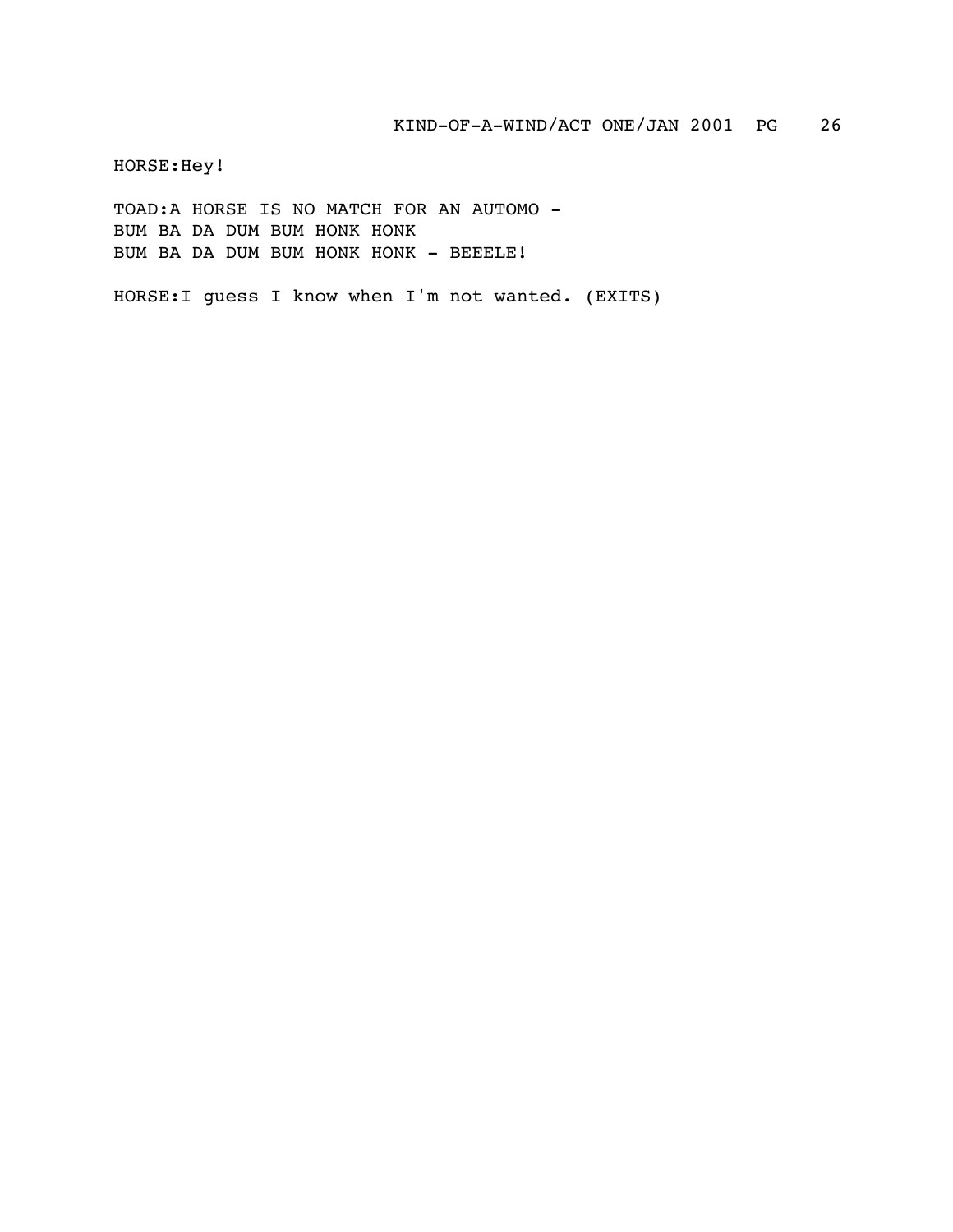RAT:Oh Toad!

- TOAD:Oh Rat. My best friend. I'm so grateful. If you hadn'ta come I might notta gone and I wouldn'ta seen that swan, that sunbeam, that thunderbolt! I might never have heard the holy honk honk or smelt the aroma of gorgeous gasoline. Honk honk honk. (EXITS)
- RAT:I give up. When we get ta town we'll go to the train station and see if we can get a train home tonight.

MOLE:Yes, Ratty.

RAT:And if you ever catch me saying yes to Toad again just knock me over and jump up and down on me until I change my mind or go into a coma, whichever comes first.

MOLE:Yes, Ratty.

RAT:I know exactly what Toad's gonna do first thing tomorrow morning.

MOLE:Yes, Ratty.

RAT:Up to town by the earliest train and order the biggest, flashiest, most expensive yellow open top automobile with purple leather seats.

MOLE:Yes, Ratty.

RAT:And the loudest honking horn he can find, and he will make sure the car he buys is just like the car some famous animal picture star drives only bigger and he will have T. O. T. H. printed in gold on the door.

MOLE:What's T.O.T.H?

RAT:Toad of Toad Hall - HE'S SPOILED AND HE'S SILLY NARCISSISTIC AND BLIND TOO - HE'LL NEVER CHANGE WILL HE? DOES WHAT HE HAS A MIND TO - TILL HE GETS HIS FILL HE'S GREEN AND HE'S SMALL - HE'S TOAD OF TOAD HALL HE WANTS WHAT HE WANTS AND HE MUST HAVE IT BUM BA DA DUM BUM BUM BUM ADD MOLE:BUM BA DA DUM BUM BUM BUM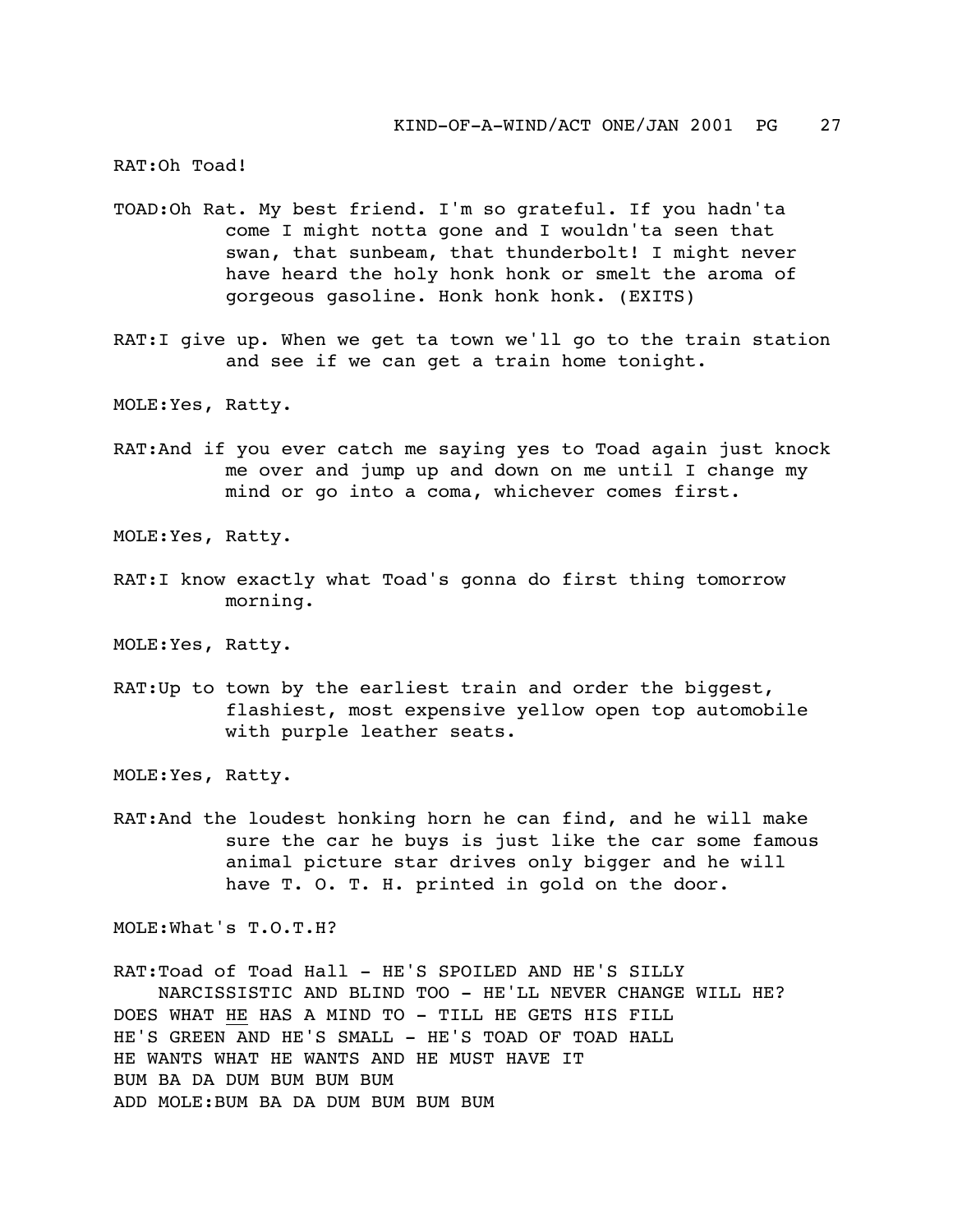BUM BA DA DUM BUM BUM BUM - ALL!

(RAT AND MOLE/WAGON EXIT, SUN COMES UP, WIDOW ENTERS, MUSIC CONTINUES/TRANSFORMS FOR WIDOW)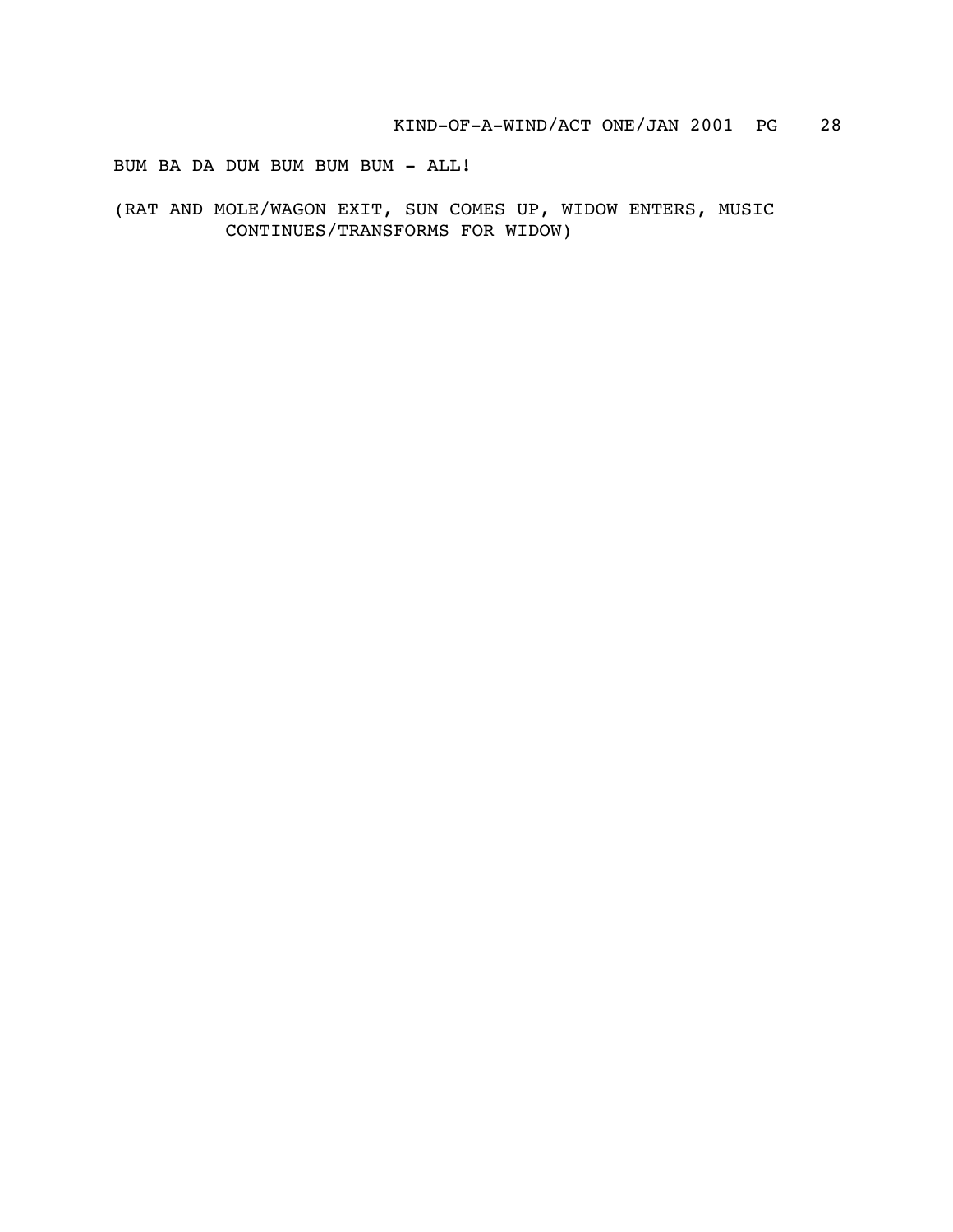KIND-OF-A-WIND/ACT ONE/JAN 2001 PG 29

SCENE FOUR:MID APRIL/WIDOW MINK IS LONELY/MRS. OTTER'S HUNGRY WIDOW:April Fool. More fool me. Might as well still be winter for all the social life I have. But I can't complain. I'M A RICH MINK'S WIDOW - I HAVE EVERYTHING I NEED HE LEFT ME WELL PROVIDED FOR WHEN PROVIDENCE DIVIDED US HE WAS MATURE WHEN WE WERE WED - I WAS SHY AND YOUNG AND PURE I WAS POOR BUT I WAS BLOND (A BLOND MINK COAT IS QUITE ALLURING) HE WAS CHARMING AND SEDUCTIVE - HE PROPOSED - C'MON DEAR HURRY WE WERE MARRIED - VERY HAPPY - VERY HEALTHY - WITHOUT WORRY I'M A RICH MINKS WIDOW - I HAVE EVERYTHING I NEED WE LOVED TO NIBBLE ON EACH OTHER CALL EACH OTHER BY PET NAMES I CALLED HIM POOCHY - CALLED HIM HUNK HE CALLED ME FOXY PUSSY CAT I BRUSHED HIS COAT - I CUT HIS NAILS KNIT A SWEATER AND A HAT HE LOVED TO EAT - I LEARNED TO COOK I DIDN'T MIND WHEN HE GOT FAT I DIDN'T GUESS WHEN HE GOT FAT THAT HE WOULD HAVE A HEART ATTACK I COULD CALL HIS NAME A MILLION TIMES BUT I'D NEVER GET HIM BACK MY POOR DARLING - MY SWEET POOCHY - THE PAIN TESTED MY ENDURANCE I WAS WORRIED - WAS I POOR? NO! HE WAS SMART - WE HAD INSURANCE I'M A RICH MINK'S WIDOW - I HAVE EVERYTHING I NEED... OTTER:(ENTERS) Oh, dear widow Mink, I was just passing and I said to myself "Mrs. Otter, don't you stand on ceremony with your old friend the widow. She'd be so hurt if you were in the neighborhood and you didn't drop by. But it's tea time," I say, "the widow will feel obliged," I say, "but perhaps she'd like to hear the news," I say. Did you hear about Toad? Gone on a trip. Took Ratty along. And our new neighbor Mole?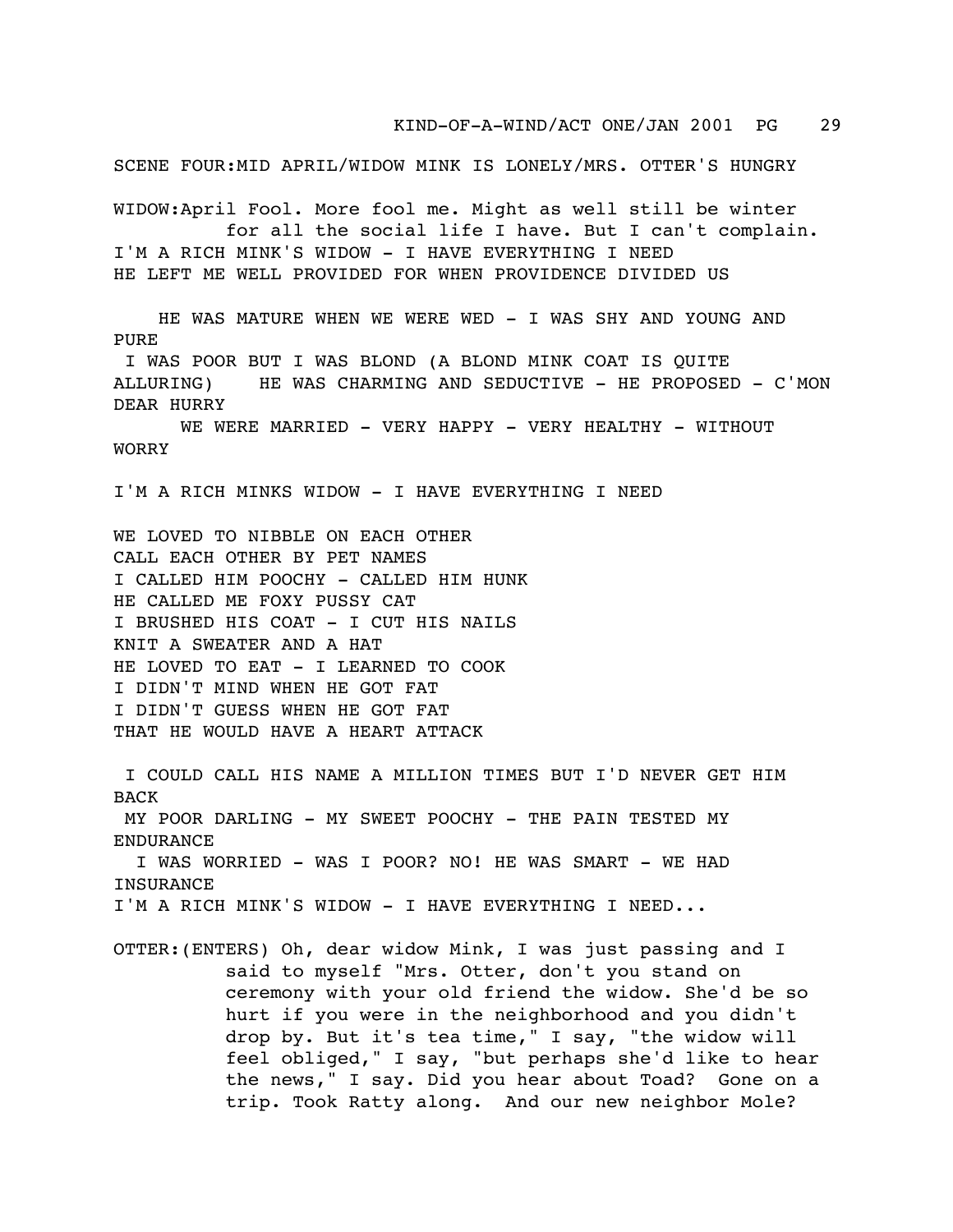He's with them. A horse and wagon. Can you imagine? "Mrs. Otter," I say to myself, "Dear widow Mink is alone in the wild wood with nobody to talk to." She must miss Mr. Mink. She must be so lonely. Specially at tea time. (NO RESPONSE) Especially then. (NO RESPONSE) Yes. Well. I suppose I'll be on my way. I suppose I'll make do with yesterdays bread. Toasted. Or pick up a donut. Or something. Such a pleasure, widow. Hello to Mr. Badger. If you see him. (EXITS)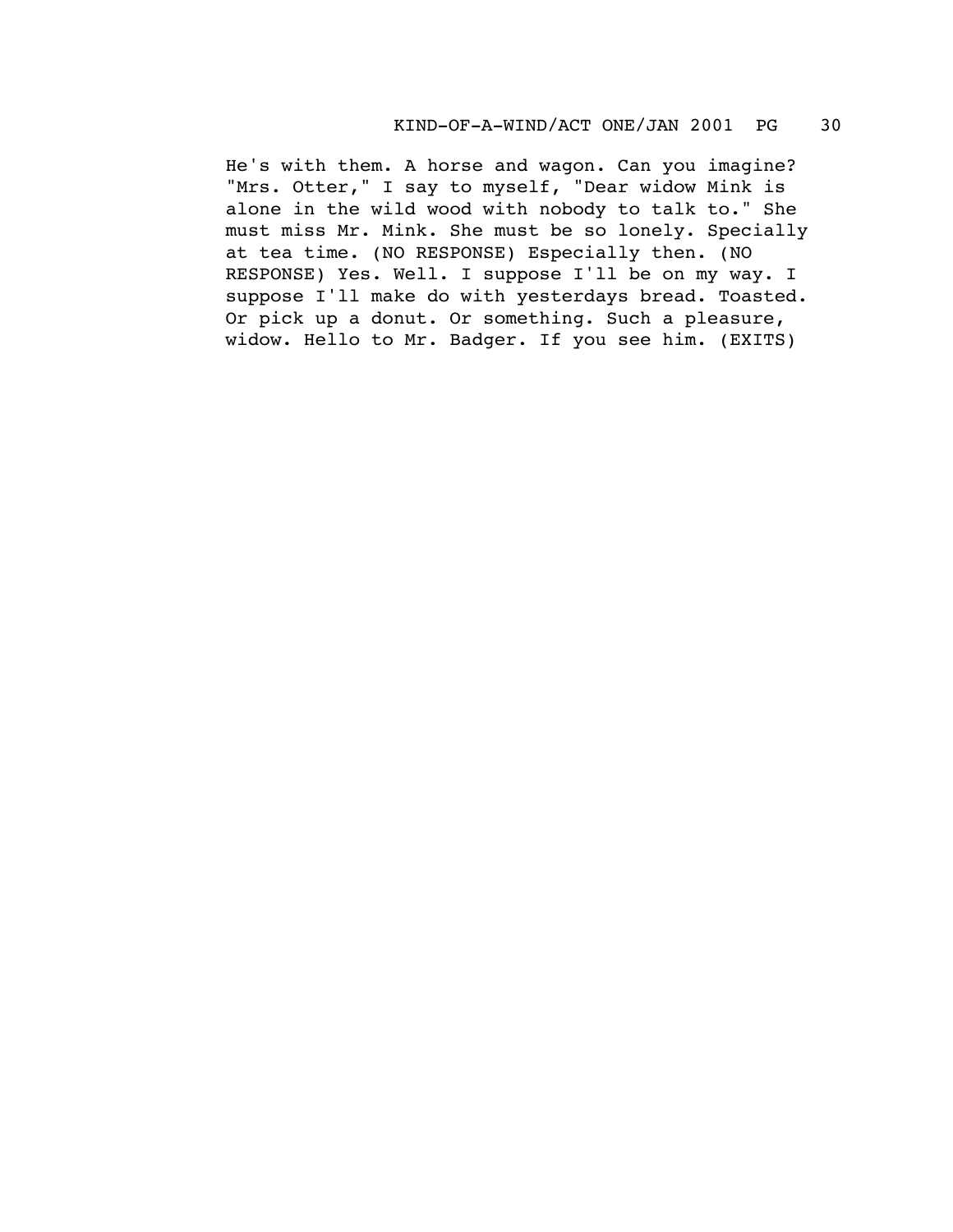WIDOW:I'M A RICH MINK'S WIDOW - I HAVE EVERYTHING I NEED EXCEPT THE MAN I LOVED AND I MISS HIM EVERY DAY

 I DREAM OF HIM - I TALK TO HIM - I PRETEND SOMETIMES HE'S HERE

 I KNOW FULL WELL I'M MAUDLIN - THE WIDOW'S CRYING IN HER BEER

 WHO CAN TAKE A HUSBAND'S PLACE? MISTER BADGER? WHAT DID I SAY? OH DEAR -

I SEEM TO HAVE A THING FOR THAT OLD BACHELOR CROSS THE WAY

I KNOW HE'S GRUMPY - KINDA SHY STAYS BY HIMSELF - OH WHATTA GUY HE'S NO KID - HE'S NO GREAT CATCH BUT I AM TIRED OF NEVER HUGGING TIRED OF HAVING THE WHOLE BED TO MYSELF TIRED OF BUYING JUST ONE ARTICHOKE -

 "THEY'RE TWO FOR A DOLLAR, LADY." NO THANKS - I ONLY NEED ONE ONE LAMBCHOP - ONE APPLE TURNOVER ONE TICKET TO THE PICTURES

I'M STILL BLOND - I'M NOT SO YOUNG BUT I'M WELL BUILT AND NOT BAD LOOKING THERE'S MY HOUSE - MY BANK ACCOUNT MY STOCKS AND BONDS AND THERE'S MY COOKING I'M LONGING FOR A MERGER AND I SEEM TO WANT THAT CODGER IN FACT I'LL MAKE A WAGER THAT I'LL SOON BE MRS. BADGER

I'M A RICH MINK'S WIDOW WHO HAS EVERYTHING I NEED A VERY RICH MINK'S WIDOW WHO HAS EVERYTHING INDEED Oh dear, another lonely night. I'M A RICH MINK'S WIDOW WHO HAS EVERYTHING I NEED - EXCEPT HIM!

(SUN GOES DOWN, MOON COMES UP)

(WIDOW EXITS. MOLE AND RAT ENTER)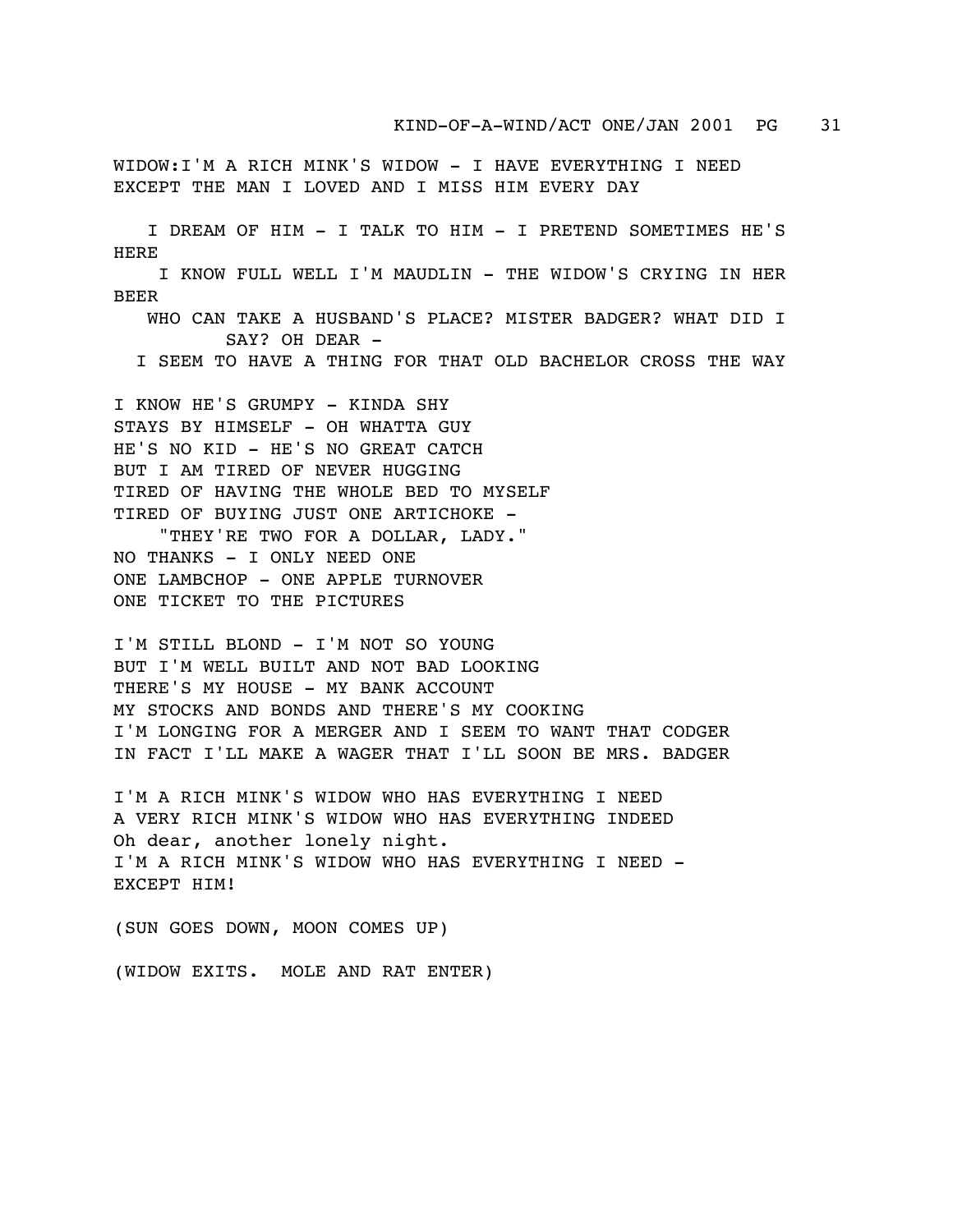## KIND-OF-A-WIND/ACT ONE/JAN 2001 PG 32

SCENE FIVE: APRIL IS ALMOST OVER - COULD WE VISIT BADGER?

MOLE:Hello, Ratty.

- RAT:Hello, Mole. Mrs. Otter told me she bumped into you in the middle of April when she bumped into me.
- MOLE:Told me she bumped into you too. Have you bumped into Badger lately? I still haven't met him.
- RAT:Oh, Badger'll turn up some day or other and then I'll introduce ya.

MOLE:Couldn't we ask him to dinner, or something?

RAT:He wouldn't come. Badger hates invitations.

MOLE:Well, suppose we go and call on him?

RAT:Oh, I'm sure he wouldn't like that at all. EIGHT OR NINE IS BREAKFAST TIME DON'T VISIT THEN YOU MUST AGREE IF WE WAIT TILL NOON I HAVE A HUNCH HE TAKES LUNCH LIKE YOU AND ME AND WHAT IS MORE AT FOUR OR THREE BELIEVE YOU ME HE HAS HIS TEA SEVEN OR EIGHT IS DINNER TIME SO NO ONE VISITS THEN YA SEE

MOLE:This sounds like Mrs. Otter.

RAT:ALL IN ALL AND ALL IN ALL IT'S BETTER IF HE VISITS ME IT'S BETTER IF WE WAIT - THEN HE CAN COME AND VISIT ME. Not a bad little song, huh?

- MOLE:Ya sure can plunk out a tune for every occasion, Ratty, even for no occasion at all.
- RAT:It isn't exactly animal etiquette to say so but someone seems ta have got up on the wrong side-a his bed today.

MOLE:Oh, I'm sorry Ratty. I get so restless in the Spring.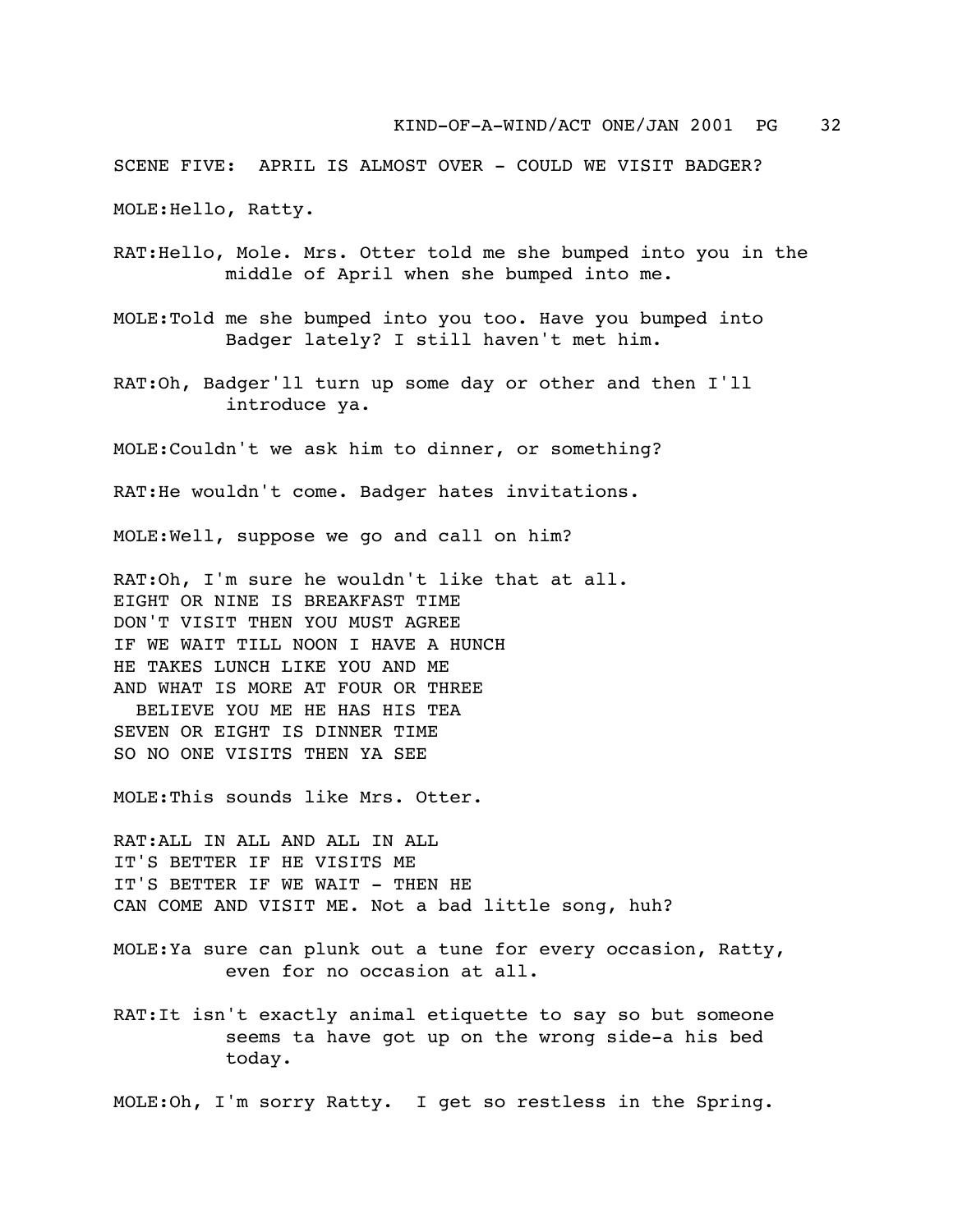RAT:I know what you mean. Been feeling very peculiar myself since our expedition with Toad. Like a kinda itch. But Badger lives in the middle of the Wild Wood and did ya hear the weather report? Used ta be "Spring was Spring" but not anymore. Whatever became of April showers? A freak snowstorm they say! And it's almost May! (EXITS)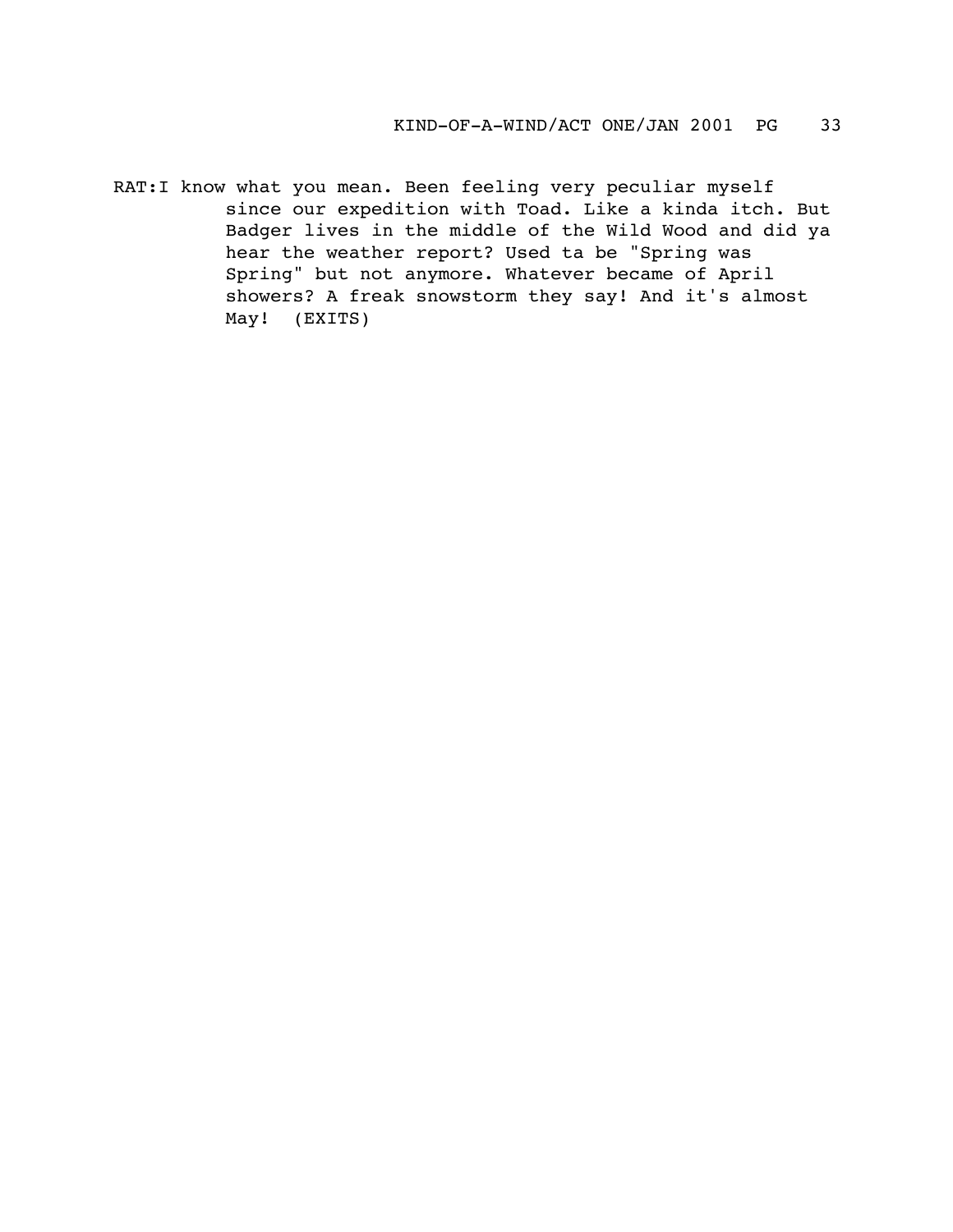SCENE SIX: LOST IN THE WILD WOOD

MOLE:There's no reason a perfectly smart mole like me can't take a perfectly nice walk on my own and find Badger's old house on my own and knock on his door and introduce myself all on my own instead of always listening to other animals telling me the silly old fashioned rules of small town life about when a mole can go calling on somebody or what time of day or when you can't or don't or absolutely should not which is only really perfectly made up by animals and maybe even Badger even thinks it's rude of me since I'm the new guy in town who -

(CLAP OF THUNDER/STAGE DARKENS FOR A STORM WILD WOOD CHORUS STARTS/TWO FOXES ENTER W/BAG OF SNOW TOSS SNOW AT MOLE/SPIN HIM/TRIP HIM/WHILE HE SPEAKS)

he has undoubtedly heard all about from Mrs. Otter - who seems to be able to go wherever she wants whenever she wants and here I am not calling on him to say hello in all this long time and maybe it's the absolutely perfect right thing for me to do and won't he be glad to meet someone new on a night like oh I'm more and more lost and the snow is making it harder and harder ta see and oh Ratty I shoulda listened to youaaachooo.

RAT:(ENTERS SHOUTING) Mole! MMMMMMMole, where arrrre you?

(THE TWO FOXES RACE OFF/STAGE BEGINS TO BRIGHTEN)

MOLE:I'm heeeere Ratty. Is thaaaat really youuuu?

RAT:It's reallllly meeee.

MOLE:I hope ya notttttt gonna say IIIIII told ya so.

RAT:I'm not gonna say I told ya so but IIIIIIII told ya so.

MOLE:Where am IIIIIII?

RAT:Look ta your rightttt. Whattaya seeeeee?

MOLE: Treeeeees.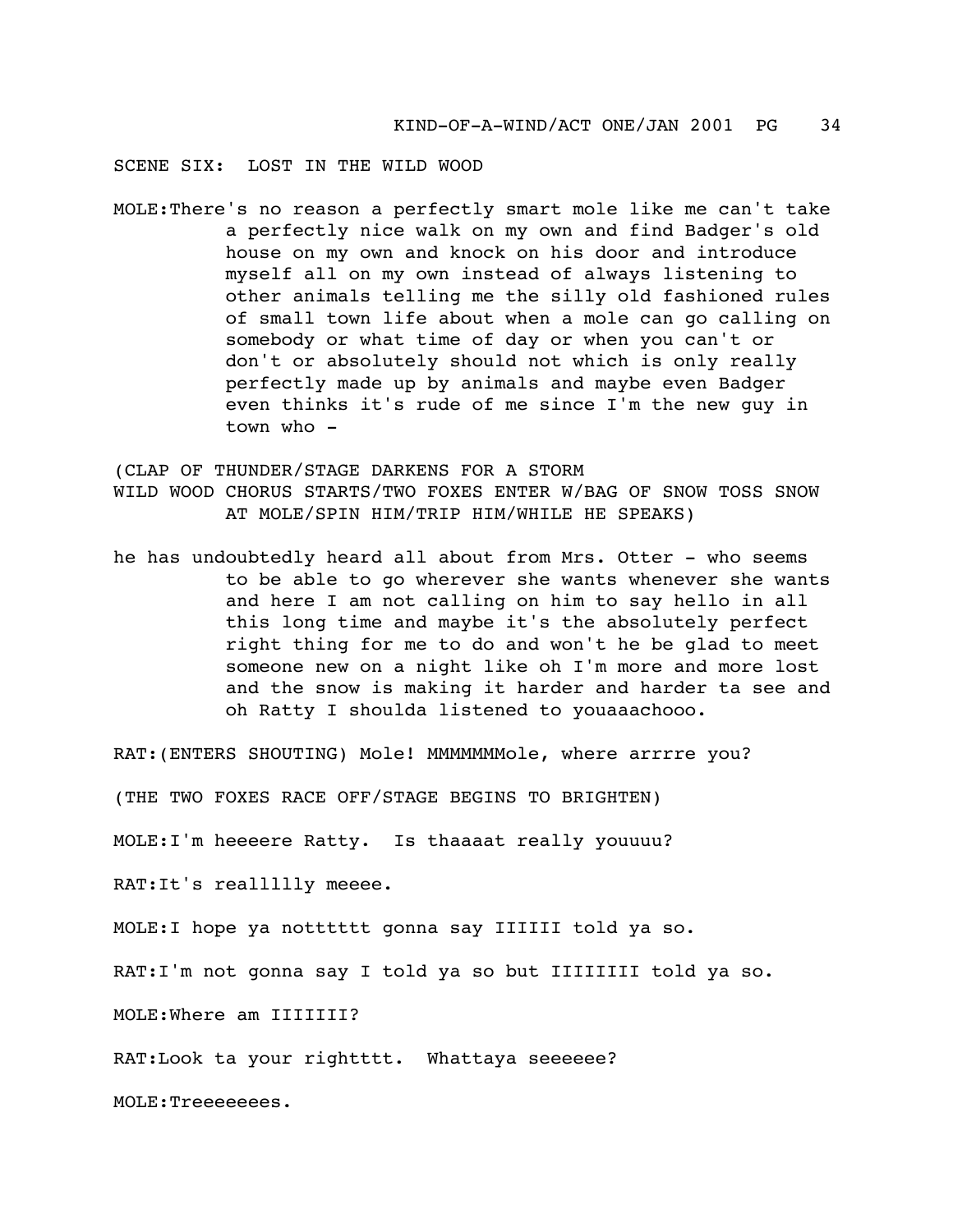RAT:Look ta your left. Whattaya seeeeeee?

MOLE:Treeeeeees.

RAT:Turn around. Whattaya seeeeeee?

MOLE:You! I see you, dear old Ratty!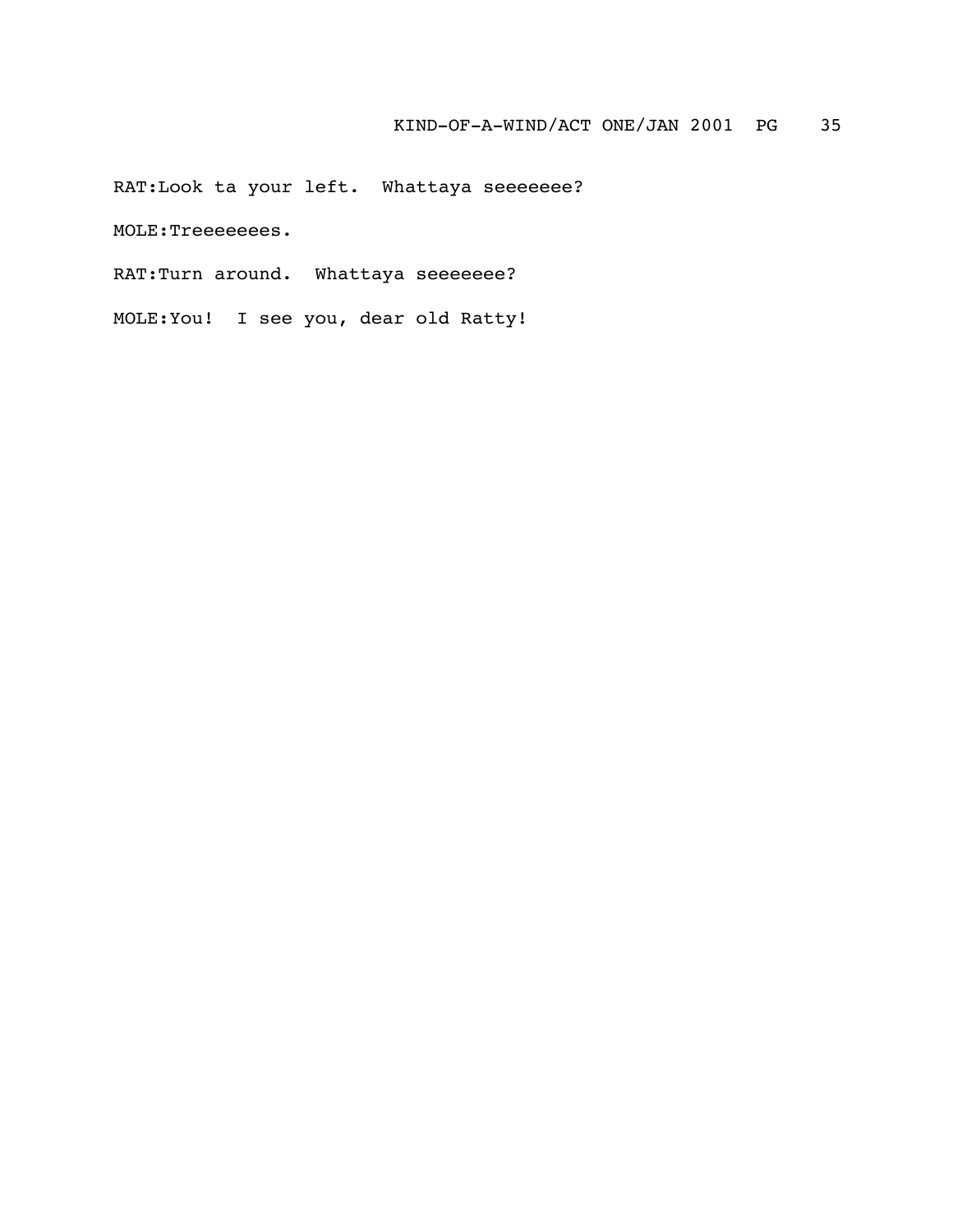RAT:(TURNS AROUND) Oh Mole. I'm glad to see you safe!

MOLE:You're a real friend to come out looking for me in this weather. I shoulda listened to you, Ratty.

RAT:YOU CAN TRUST ME - Mole I'M ONE RAT THAT YOU CAN COUNT ON NO AMOUNT TOO BIG TO BANK ON DON'T NEED THANKS - I DON'T NEED PAY YOU CAN BELIEVE ME WHEN I SAY YOU MAY BE SURE I WON'T BETRAY YOU - Mole

YOU CAN TRUST ME - Mole I'M NOT FICKLE - DO YA GET ME? IF YOU LET ME I'LL BE STEADY ALWAYS READY - WHAT THE HELL - YOU TRIP OR STUMBLE - LET ME TELL YOU I'LL UNFALL WHAT E'ER BEFELL YOU ARE YOU BUYING WHAT I SELL YOU? Mole

YOU CAN TEST ME - I'M FULLA GOOD SUGGESTIONS ANSWER ANY KINDA QUESTIONS - I'M NOT HIDING AN AGENDA I'M SO GLAD WHEN I CAN LEND A HAND GO ON AND TEST ME - I'M THE "HONEST ABE" OF RODENTS (PAUSE) SORRY NOTHING RHYMES WITH RODENTS - I SAY "SORRY" WHEN I BLUNDER I JUST WANT FOR YOU TO UNDER-STAND

YOU CAN TRUST ME - Mole I'M THE FRIEND A FRIEND DEPENDS ON

MOLE:YOU'RE THE FRIEND A FRIEND RELIES ON

BOTH:THOUGH TIME FLIES - I'M FAITHFUL - FEAR NOT NO SURPRISE - ME DISAPPEAR? NOT ON YOUR LIFE - I'LL STILL BE HERE - WHAT LUCK - IT'S CLEAR I WON THE JACKPOT YOU CAN TRUST ME - I WON'T HURT YOU - MOLE! RAT!

BADGER:Who is it? Who is it badgering a badger on a night like this?

RAT:Oh, Badger, let us in, please. It's me, Rat, and my friend Mole. We lost our way in the snow.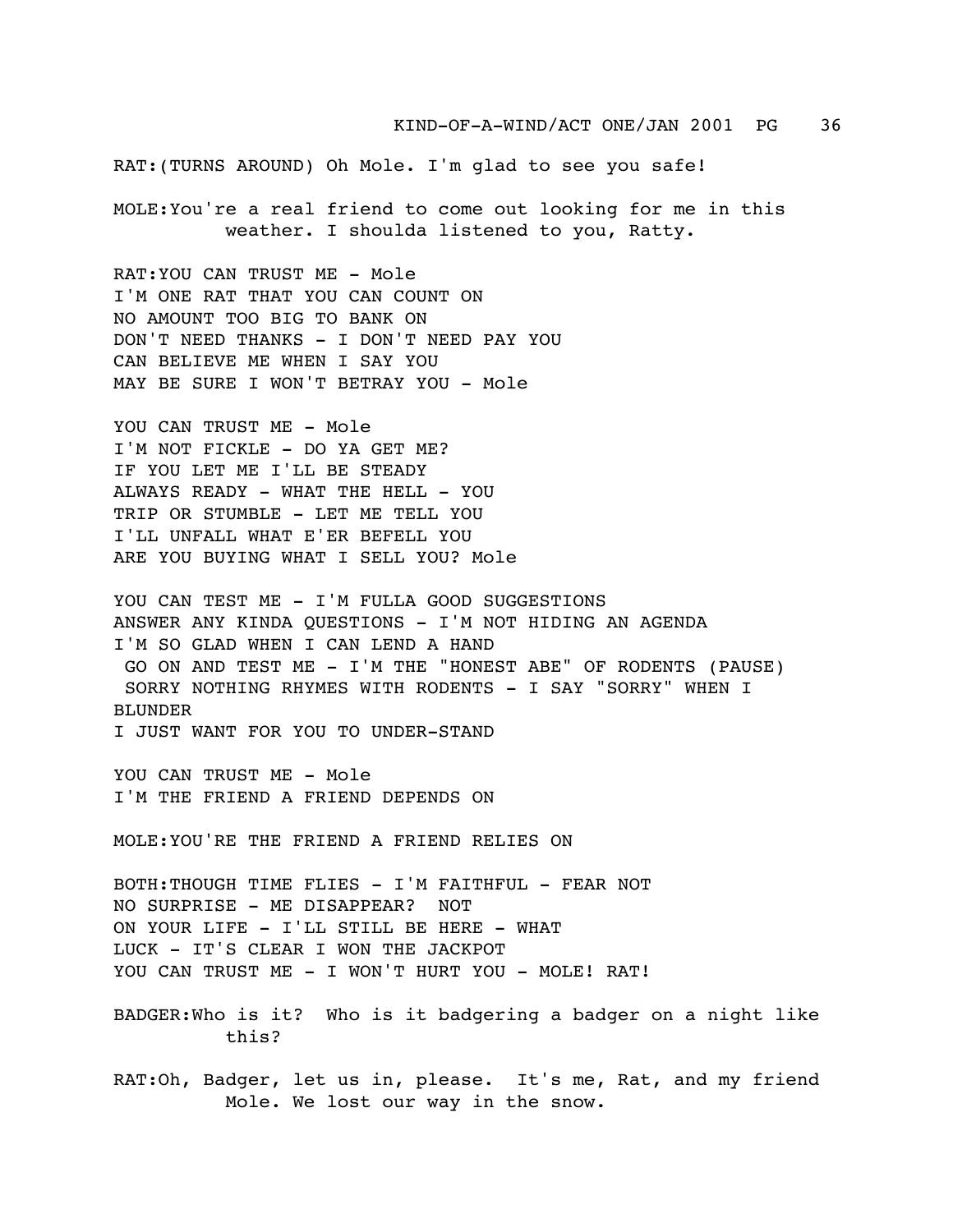SCENE SEVEN: A VISIT TO BADGER AND MOLE CATCHES COLD

- BADGER:Lost in the snow! And in the Wild Wood too! And at this time of night! Whatever happened to April?
- MOLE:That's what you said Ratty. It was all my fault sir. I made a fool of myself and Ratty rescued me.
- BADGER:I always say it's nobody's business to say anything about anything anybody else does and who can throw the first stone and all's well that ends well.

MOLE:Very kind of you to say so, achoo!

BADGER:Bless you. I always say so.

MOLE:Thank you.

BADGER:Well now you're here, here you are. I always say that. How's old Toad doing?

RAT:Bad ta worse. Another smash up last week.

BADGER:Oh dear, how many is that?

RAT:This is the seventh automobile. His garage is piled up, literally piled up to the roof with bits and pieces and none of em bigger than your hat.

MOLE:Achoo!

BADGER:Bless you.

MOLE:Thank you.

RAT:Toad's been in the hospital three times.

MOLE:And traffic court! He pays fines every time!

RAT:Toad's rich but he's not a millionaire. If only he'd hire some decent steady well trained chauffeur type animal and pay him a good salary. But no! He insists on driving himself and he's the world's worst driver. He's gonna get killed or ruined. One or the other.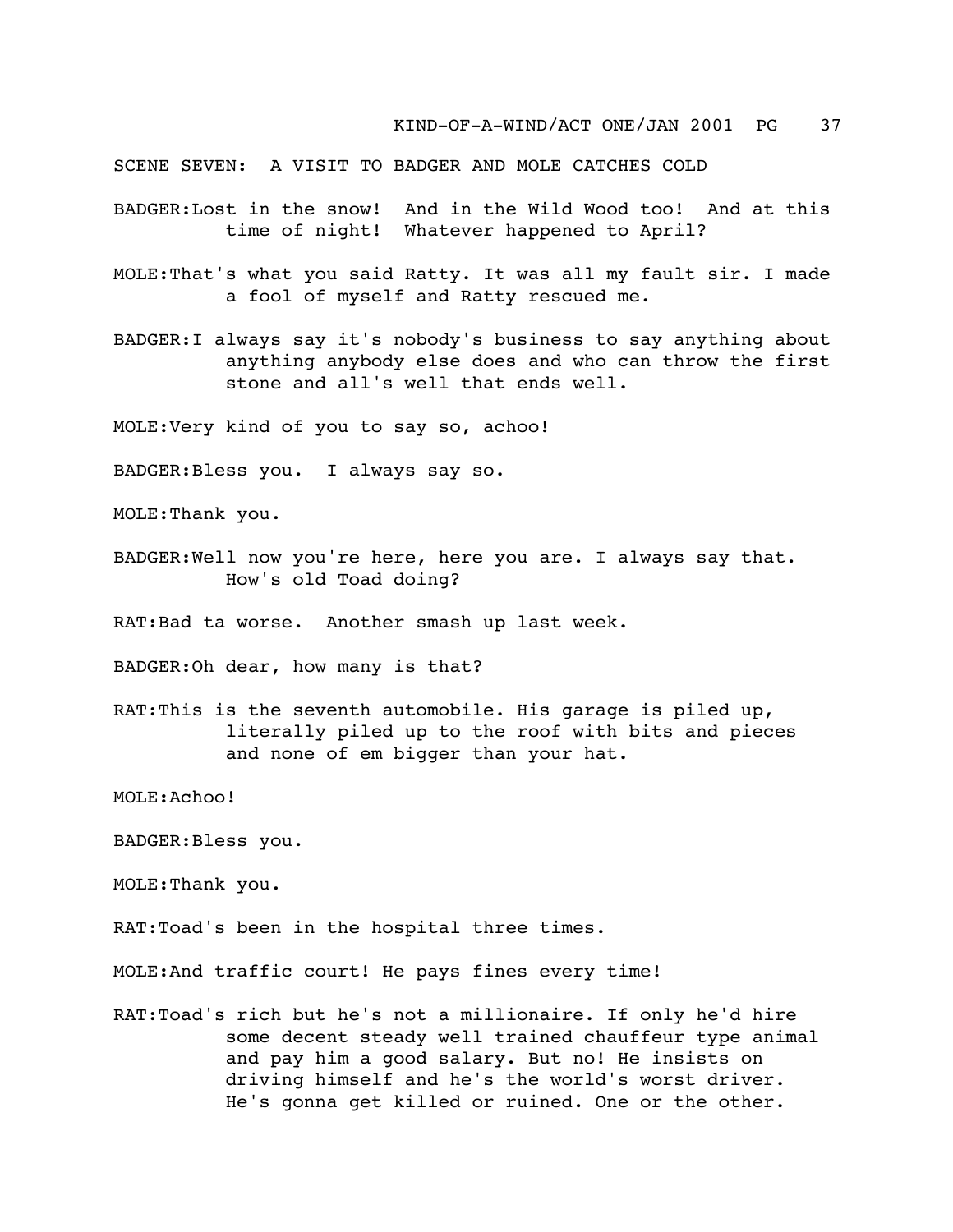WIDOW:(CALLS OUT) Hello?

BADGER:Oh dear, the widow!

WIDOW:(ENTERS W/BIG POT) I saw your light on.

BADGER:Oh, dear, what a big pot.

- WIDOW:I thought you boys might like some of my famous hot chicken soup. The late Mr. Mink used ta love it.
- BADGER:Much obliged Widow Mink but I always say charity begins at home and a man's home is his castle and I always...

WIDOW:I'll call you Badge and you call me Minky.

MOLE:I'm Mole and this is my friend...achoo!

RAT:You can call me Ratty.

WIDOW:I think I better feel your forehead, Mole. (SHE DOES) Oh, dear, I think you have a fever. You try, Badge.

BADGER:I'm much obliged I'm sure Widow Mink but...

WIDOW:Just put your paw on your friend's head, Badge.

BADGER:Well, yes, I do think Mole has a fever, Rat.

WIDOW:He'd better stay the night. I'll pop in tomorrow with some hot oatmeal and golden raisins and camomile tea. Mr. Mink always liked oatmeal and raisins and tea when he was under the weather.

MOLE:I'm so sorry Ba...baa...baaachoooo!

RAT:If you don't mind Badger, maybe it is better for Mole to spend the night.

WIDOW:I think it'll be a coupla days, don't you Badge?

RAT:I'll go home Mole and get you some pajamas and...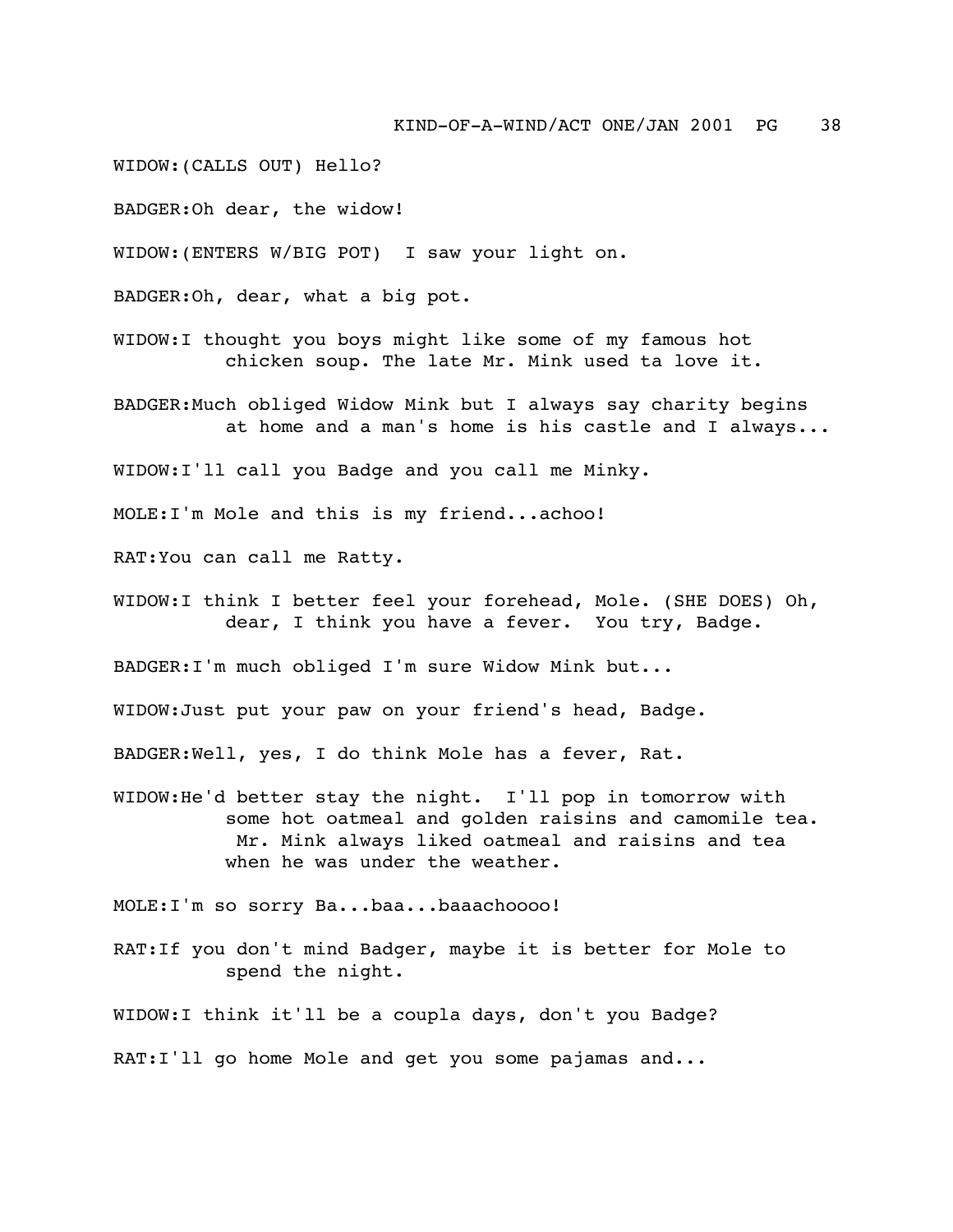WIDOW:Oh, ya don't have ta do that Ratty, dear. Mole can wear Mr. Mink's silk pajamas and a nice warm flannel robe.

MOLE:Thank you very mah...maaahhh...maaaachooo!

WIDOW:Don't mention it. I'll leave you boys now. Ya needn't wash the pot, Badge. I'll pick it up first thing in the morning when I drop off breakfast and we can have a chat then about what ya think ya might like for lunch. Maybe, some of my lovely zucchini frittata. Mr. Mink was crazy about my zucchini frittata. Sleep tight, you two, don't let the bed bugs bite.

RAT:Goodnight Badger. Goodnight Mole. (WIDOW AND RAT EXIT)

MOLE:I think she likes..ahhhhchooooyou!

BADGER:Bless you.

MOLE:Thank you.

BADGER:I hope you'll be comfortable here Mole.

MOLE:Oh yessir. I am by nature and birth and breeding an underground animal and your house suits me to a tee.

BADGER:Isn't that lucky!

- MOLE:Ratty and I are becoming great friends but he does live right next to the river and he keeps the windows open.
- BADGER:Isn't that unlucky! Well, one animal's uh something is another animal's uh something else and to each his own or something and I have ta say it's not my business to say anything about the way anybody else chooses to live but for myself, I have ta say I couldn't live that way.

THERE'S NO SECURITY - PEACE OR TRANQUILITY TIL YOU'RE UNDERGROUND

 NOONE CAN GET AT YA - NOONE CAN HURT YA WHEN YOU'RE UNDERGROUND

 GOTTA LOCK YOUR DOORS N'WINDOWS N'BUY WINDOW SHADES N'CURTAINS HIDE YOUR MONEY UNDER A MATTRESS EXCEPT WHEN YOU'RE UNDERGROUND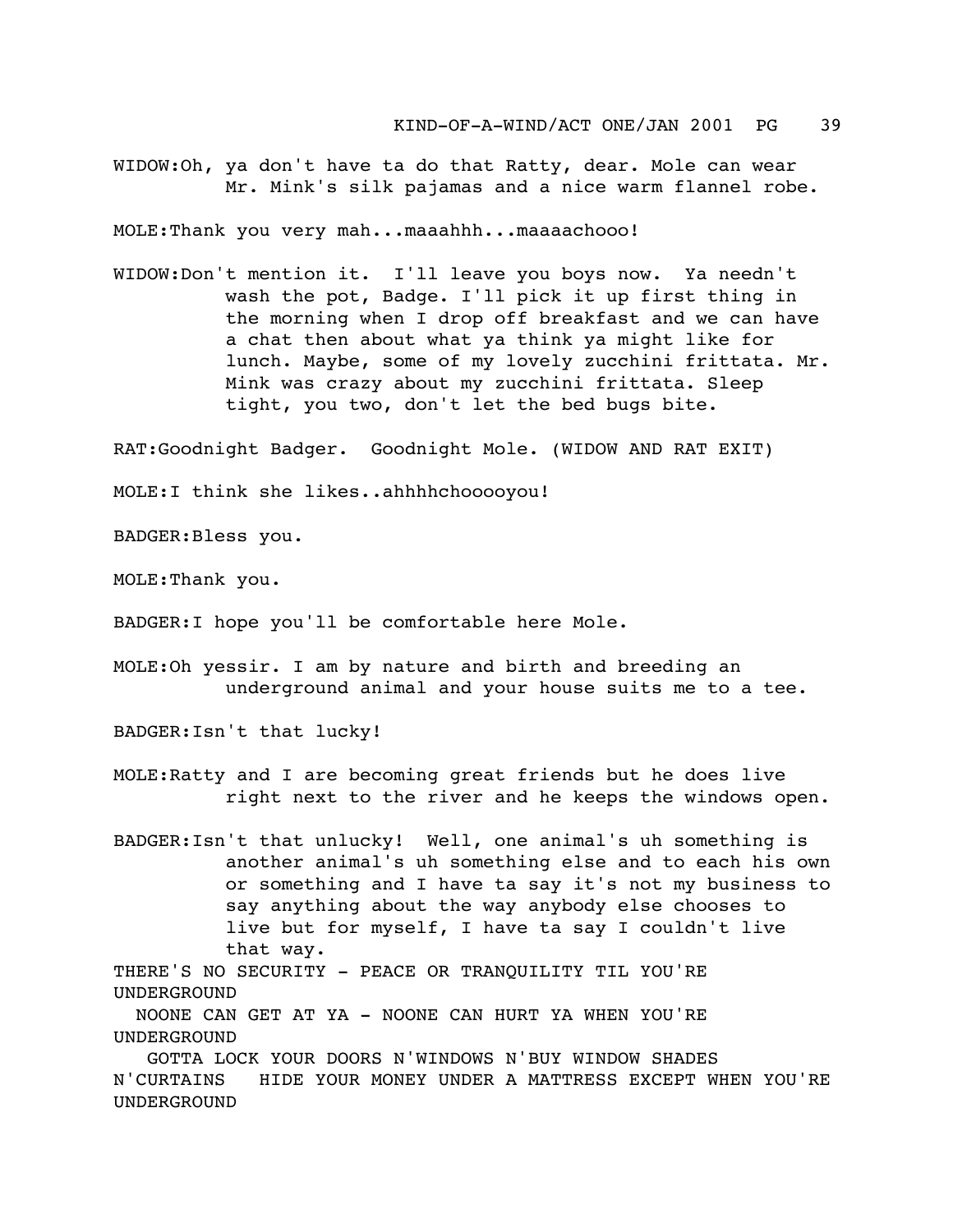MOLE: WE CAN DO ANYTHING FASTER - WE'RE ENTIRELY OUR OWN MASTER WE DON'T HAVE TA ASK PERMISSION TO BUILD A NEW ADDITION

OTHER GUYS NEED APPROVAL FROM THE STATE OR THE CITY

 THEY NEED CONTRACTORS N'CARPENTERS N'PLUMBERS MORE'S THE PITY

BOTH:WHEN WE WANT A BIGGER HOUSE WE DIG ANOTHER ROOM OUR HOUSE FEELS TOOOO BIG - WE STUFF UP A HOLE ABSOLUTELY NOTHING'S BETTER THAN HOME SWEET HOME FOR A MOLE OR A BADGER - A BADGER OR A MOLE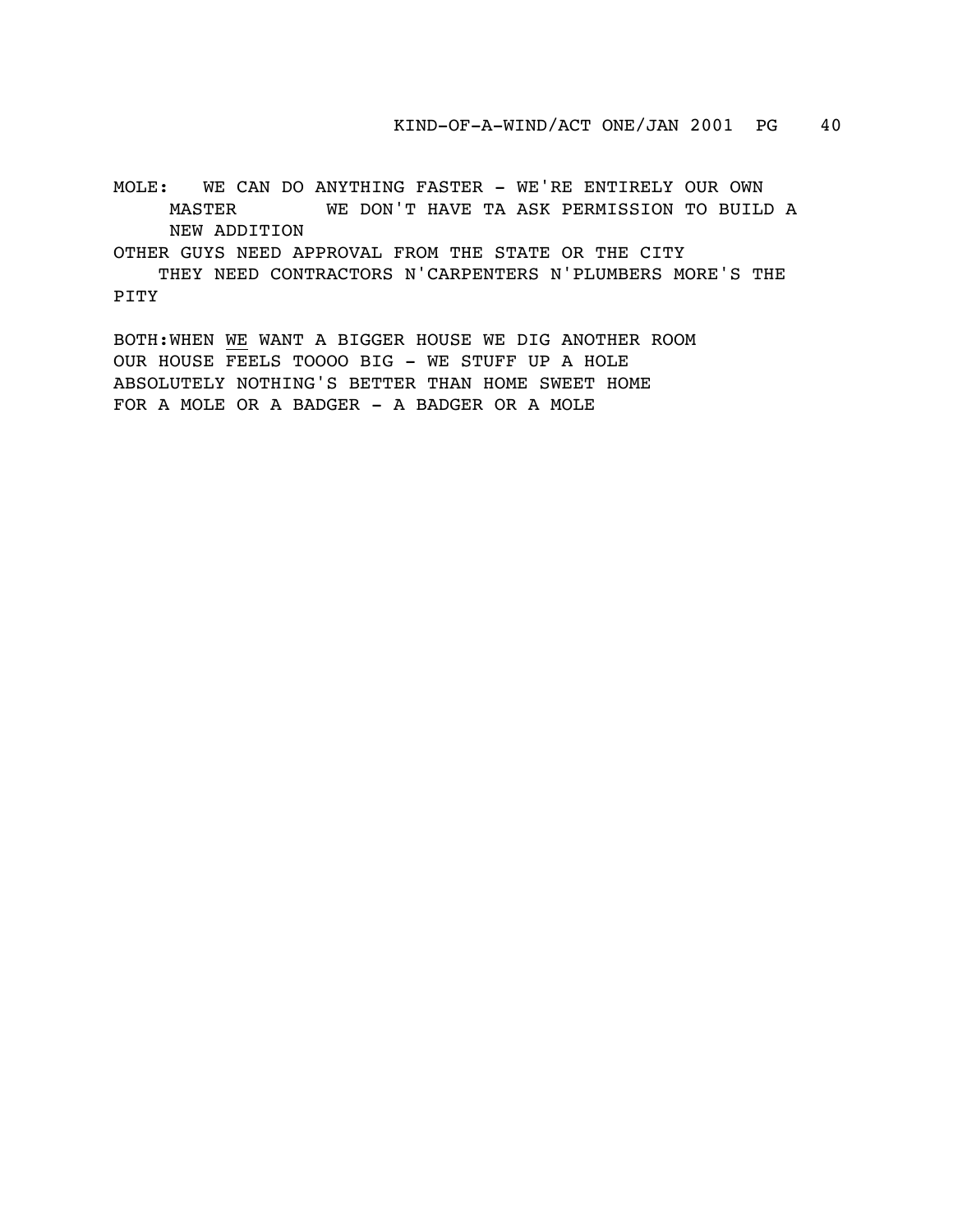- MOLE:And things go on all the same overhead and ya don't bother about 'em.
- BADGER:Exactly. Look at Rat. A couple of feet of flood water and he's got ta move into a hotel and what about Toad? What about a fire?

MOLE:Suppose the roof blows away?

BADGER:What if a window get's broken?

MOLE:What if the roof blows away?

BADGER:And the chimney could fall down.

MOLE:And the roof could blow away!

BADGER:And suppose there's a draft? I really hate a draft.

MOLE:Oh, I really hate a draft. Ahhhchooo!

BADGER:Bless you.

MOLE:Thank you.

BADGER:No, it's not my business to say but I couldn't live that way.

MOLE:At least not all the time.

BADGER:Up and out of doors is good enough for roaming around and good enough for going to work and ta see a play once in a while but underground is where I wannna come back to. Underground is my idea of uh home!

BOTH:IF YOU WANT A BIGGER HOUSE YOU DIG ANOTHER ROOM YOU'RE HOUSE FEELS TOOOO BIG - YA STUFF UP A HOLE IT'S DRYER WHEN IT'S WETTER YOU DON'T HAVE TO WEAR A SWEATER REALLY SUITS US TO THE LETTER ABSOLUTELY NOTHING'S BETTER POSITIVELY NOTHING'S BETTER BETTER BETTER BETTER BETTER FOR A MOLE OR A BADGER - FOR A MOLE OR A BADGER FOR A BADGER OR A MOLE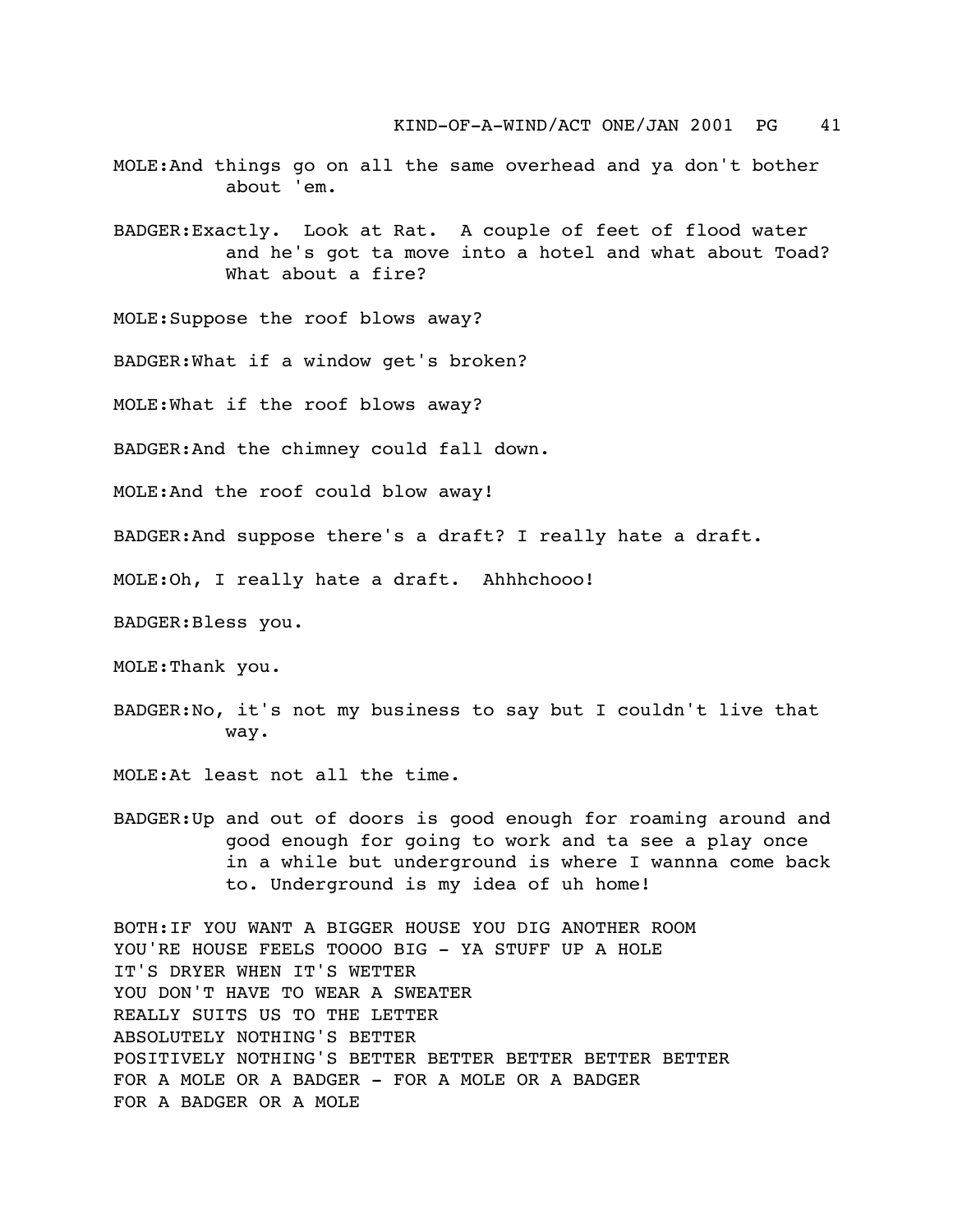SCENE EIGHT: MIDDLE OF MAY - MOLE STARTS FOR HOME

BADGER:Happy middle of May, Mole.

MOLE:I didn't mean to stay so long. Thank you so much for taking such good care of me.

BADGER:What're friends uh for I always say. It's my pleasure.

WIDOW:(ENTERS) It was our pleasure, wasn't it Badge?

BADGER:There was enough pleasure for both of us.

MOLE:I gotta go now. I have ta get to my Spring cleaning. I have ta pick up moth balls on the way home.

BADGER:My best wishes ta Ratty when ya see him.

WIDOW:And mine. You boys must drop by for some of the borscht with coriander and chives that I do this time of year. I'm famous for my borscht with coriander and chives. Mr. Mink never got enough. Goodbye, Mole. (HE EXITS)

BADGER:Goodbye.

WIDOW:What will we do without our little Mole, Badge?

BADGER:I'm sure you'll think of something. I have rather a lot of uh something I have to do now. I always say "he gets on best with uh women who best knows how to get on uh without them." Was that borscht with chives?

WIDOW:And coriander and a great dollop of sour cream.

BADGER:Ah yes. Well, uh uh uh g'bye. (HE EXITS, RE-ENTERS) When did ya say that uh borscht might be ready?

WIDOW:I have some on the stove right now, Badge. (THEY EXIT TOGETHER)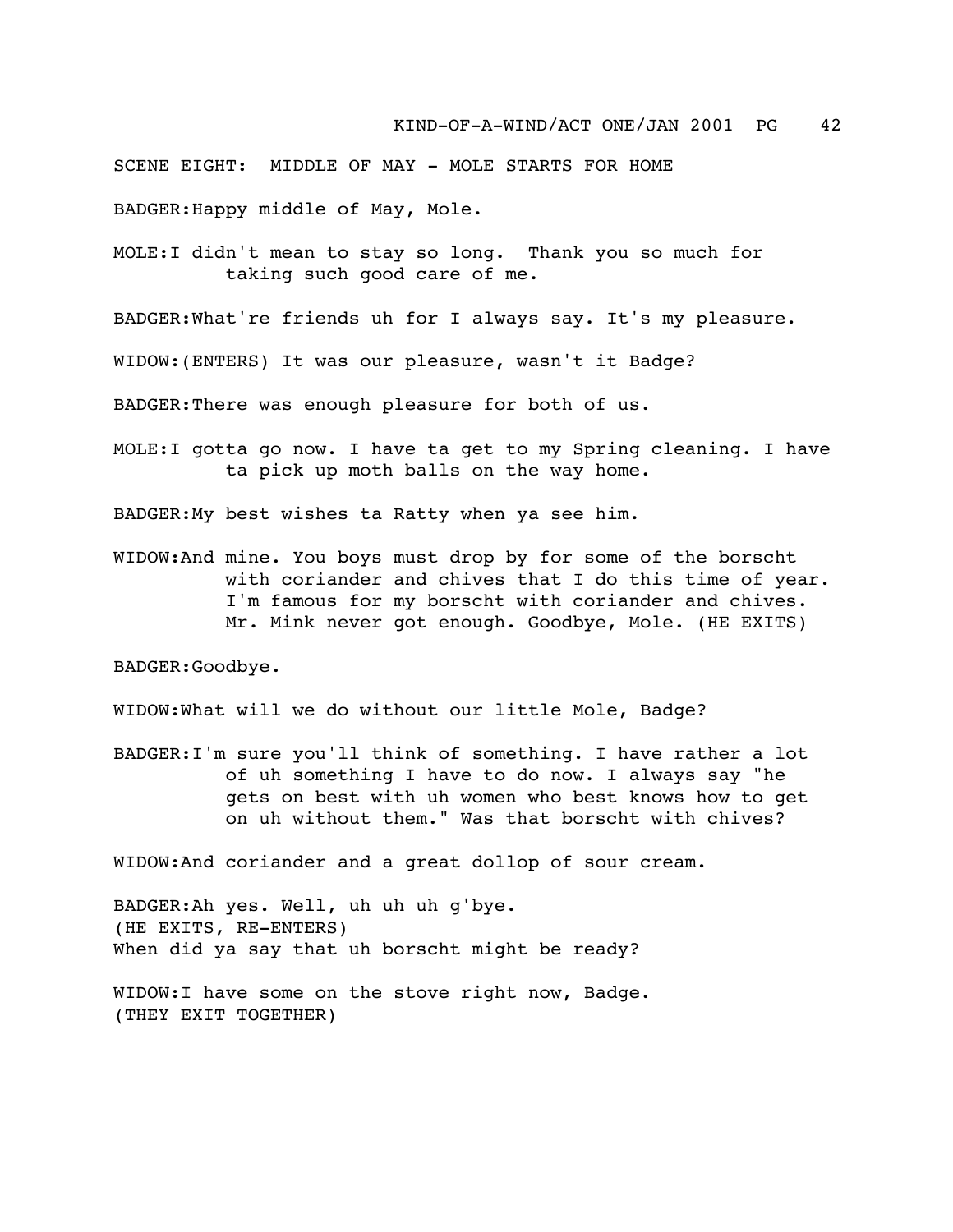SCENE NINE:MOLE MEETS TOAD

(TOAD ENTERS IN CAR, MOLE ENTERS ON FOOT)

TOAD:Hello Mole. Hop in and I'll take ya for a spin.

MOLE:Oh Toad, I've never been in a car before, but are you sure ya oughta be driving? Rat says...

TOAD:Never mind what old Ratty says, ya want a ride or not?

MOLE:I guess I can put off Spring cleaning a little longer. And I do so want an adventure, so why not? (GETS IN)

TOAD:Honk, honk. Outta my way everybody!

MOLE:Is this your new car?

TOAD:Well, not exactly.

MOLE:Not exactly new?

TOAD:Not exactly mine!

MOLE:Oh, Toad.

TOAD:Well, my car was in the shop for repairs and I saw this other car parked...

MOLE:Somebody else's car?

TOAD:And it was red and I wanted ta see how a green toad like me might look in a red car so I got in just ta see myself in the mirror don't ya know but I hadda wonder, didn't I, if this kinda car starts up like my kinda car and then, I hardly know what happened, I just couldn't help turning the key in the ignition...

MOLE:Somebody else's car with the key in the ignition?!

TOAD:Which somebody else oughtn'ta left there so it's kinda somebody else's fault too, don't ya know!

MOLE:Oh toad!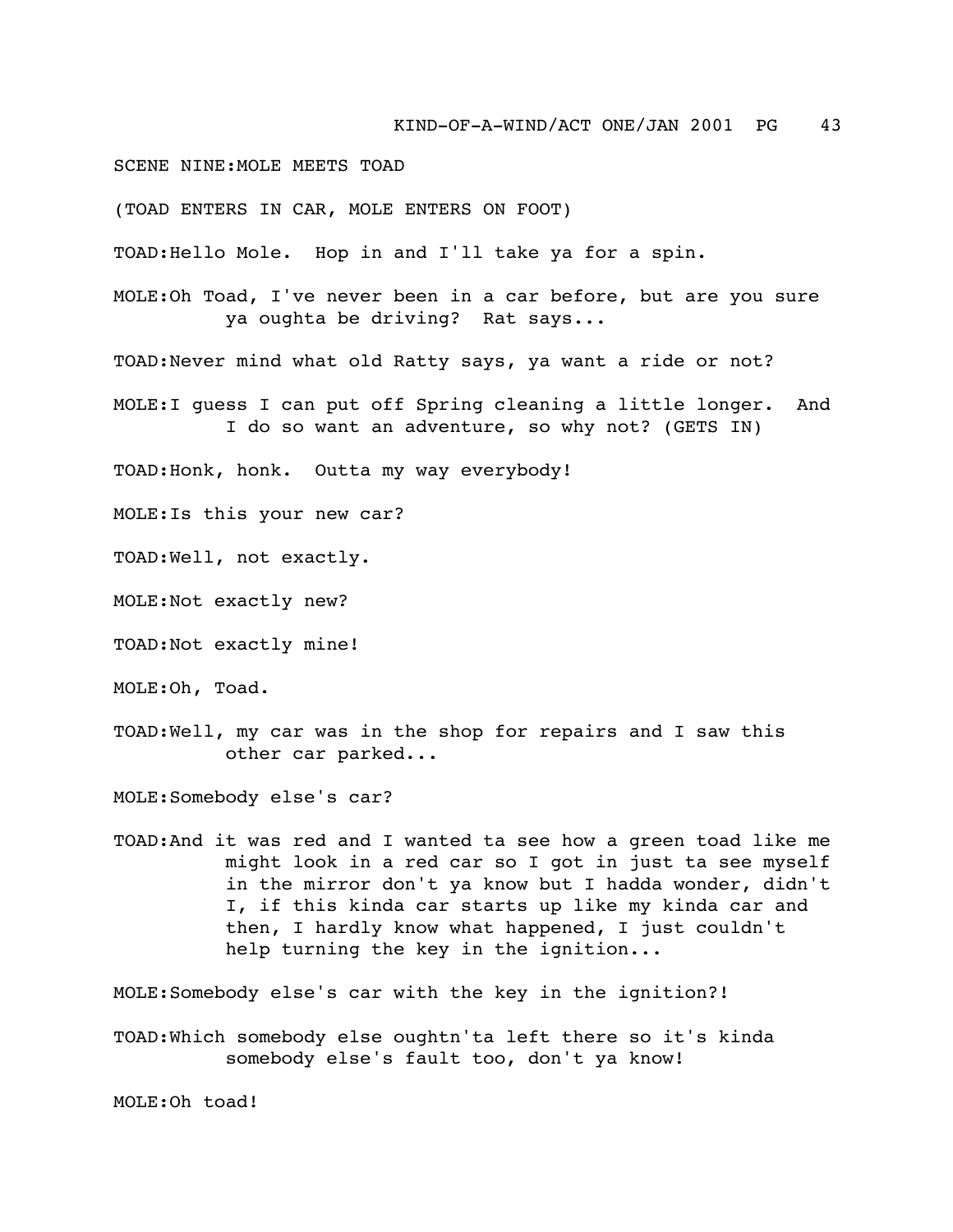TOAD:And after that it was all like a dream, poop poop, honk honk and there you were and here we are...

(POLICE SIREN)

MOLE:And here come a police horse!

(OFFICER HORSE ENTERS)

OFFICER:Pull over. Where's the fire?

TOAD:I wasn't doing more than...more than...

OFFICER:More than what?

TOAD:More than I was supposed to, was I Mole?

OFFICER:Where's your registration?

- TOAD:I don't need a registration. I only need a registration if the car is mine. This is a borrowed car so I don't..
- OFFICER:Might I be bold enough to ask if he or she from whom you borrowed this vehicle is aware of the so called borrowing and has been formally introduced to the so called borrowers?
- TOAD:Don't you get snippy with me. You might be a police horsiffer but I am a tax payer. You don't know who you are talking to. I, sir, am...
- OFFICER:In trouble! You two follow me. My sister-in-law Judge Horse will be mightily glad to meet you when your case comes up before her - in a few weeks!

MOLE:Weeks! A few weeks! Oh Toad.

(OFFICER HORSE TRANSFORMS ONSTAGE TO JUDGE HORSE)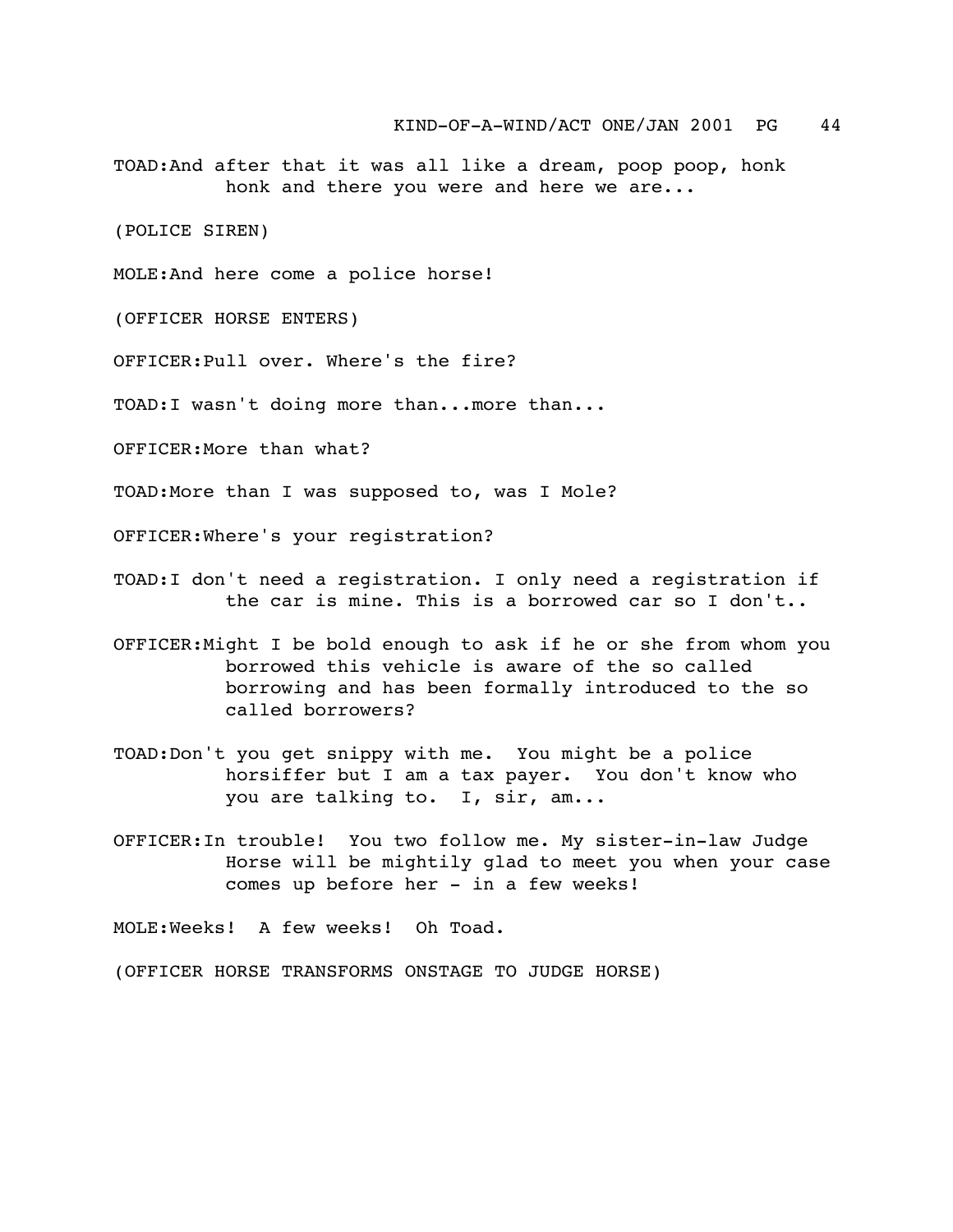SCENE TEN: EARLY JUNE IN THE COURTROOM W/JUDGE HORSE

- JUDGE:Order. The first case of the day in this month of June is the state versus Toad and Mole. The only difficulty in this otherwise clear as crystal case is how can we possibly make life awful enough for this incorrigible rogue Toad and his ruffian partner in crime Mole, now cowering in the dock before us.
- MOLE:Oh, your imminence, we are innocent. Tell him Toad.
- JUDGE:The evidence is clear. First, stealing a valuable vehicle; second, driving at a reckless speed; and third, worst of all, talking back to my brother-inlaw.
- MOLE:I am so very morally sure we've learned our lesson. If Toad wasn't struck dumb I'm sure he'd say so.
- JUDGE:So, the question is, what's the stiffest penalty we can impose for each of these offenses? Without, of course, giving the prisoner the benefit of any doubt, because undoubtedly there isn't any. Let's see, stealing, five years, speeding, five years, and sassing the police? Ten years. That makes...

MOLE:Twenty years your horseship.

JUDGE:Each! Jailor Horse! Take them away!

(JUDGE HORSE TRANSFOMS ONSTAGE TO JILL,THE JAILOR HORSE)

MOLE:Mercy, I'm just a poor innocent mole looking for adventure. Toad, say something! Say anything! Mercy.

JILL:Follow me, boys.

(JAIL BARS APPEAR AS JILL EXITS, MOLE AND TOAD REMAIN)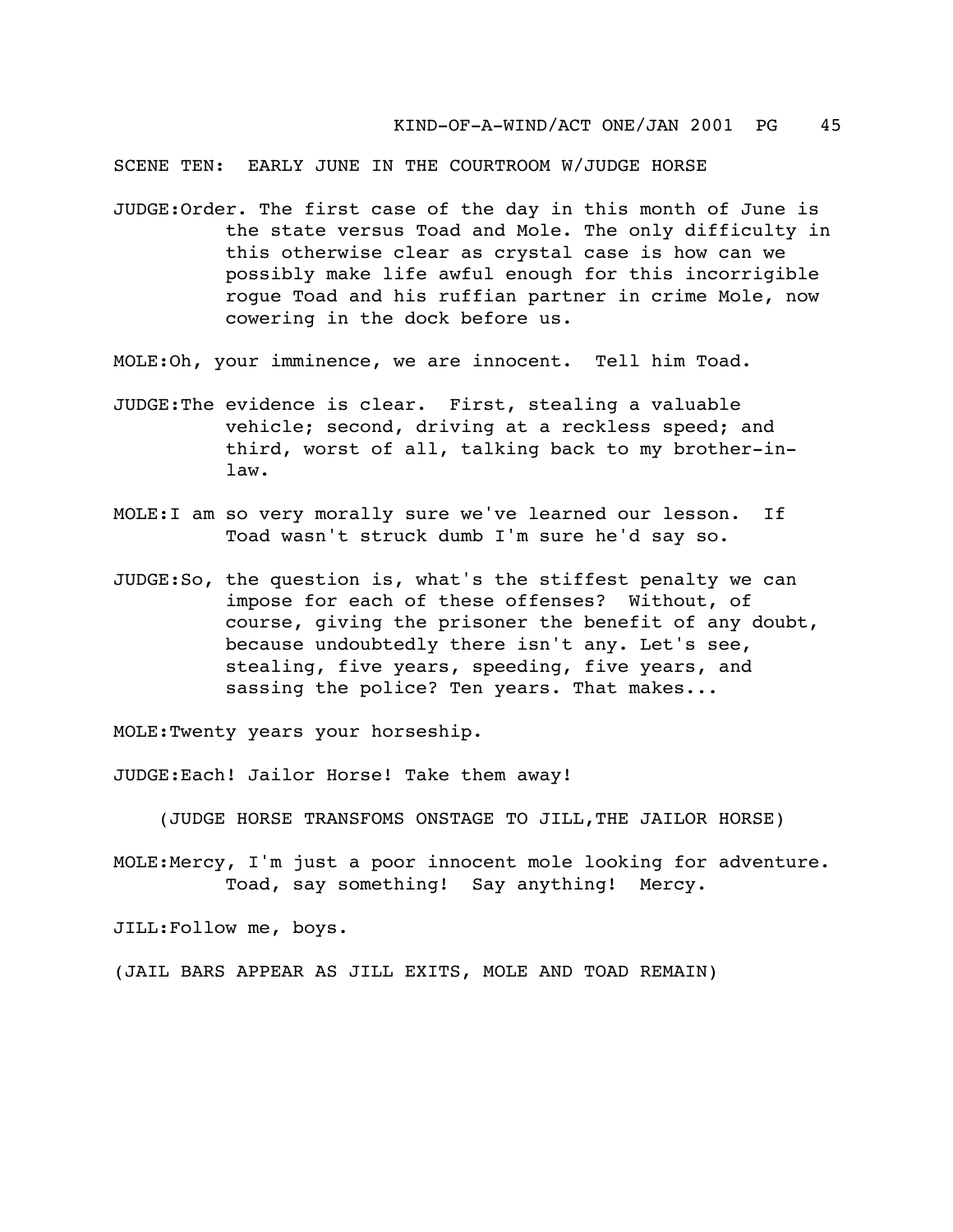SCENE ELEVEN: TOAD AND MOLE IN JAIL IN JULY

MOLE:Toad. It's July. Ya ever gonna say anything again?

TOAD:This is the end of everything. At least it's the end of the career of Toad, which is the same as the end of everything.

MOLE:Oh Toad, don't say that!

TOAD:No more popular and handsome Toad, no more rich and hospitable Toad, no more sweet, sophisticated and worldly Toadster. How am I ever gonna get outta here?

MOLE:Oh Toad, Ratty will find us.

TOAD:They are sure ta wanna keep me here forever. People, who were once proud to say they knew me, will forget the very name of Toad. "Toad?" they'll say, "who's Toad? Never hearda him!" What's for dinner? Don't tell me. Couldn't eat a thing.

MOLE:Here come's Jill the jailer's daughter, Toad.

TOAD:Blooey, blooey on the horse faced jailer's daughter.

MOLE:Be nice to her. She's bringing dinner.

JILL:(ENTERS) Hot from the oven. Now, Toad, be a sensible animal like your friend Mole and try ta eat.

TOAD:Smells like oats.

MOLE:It's oats, Toad.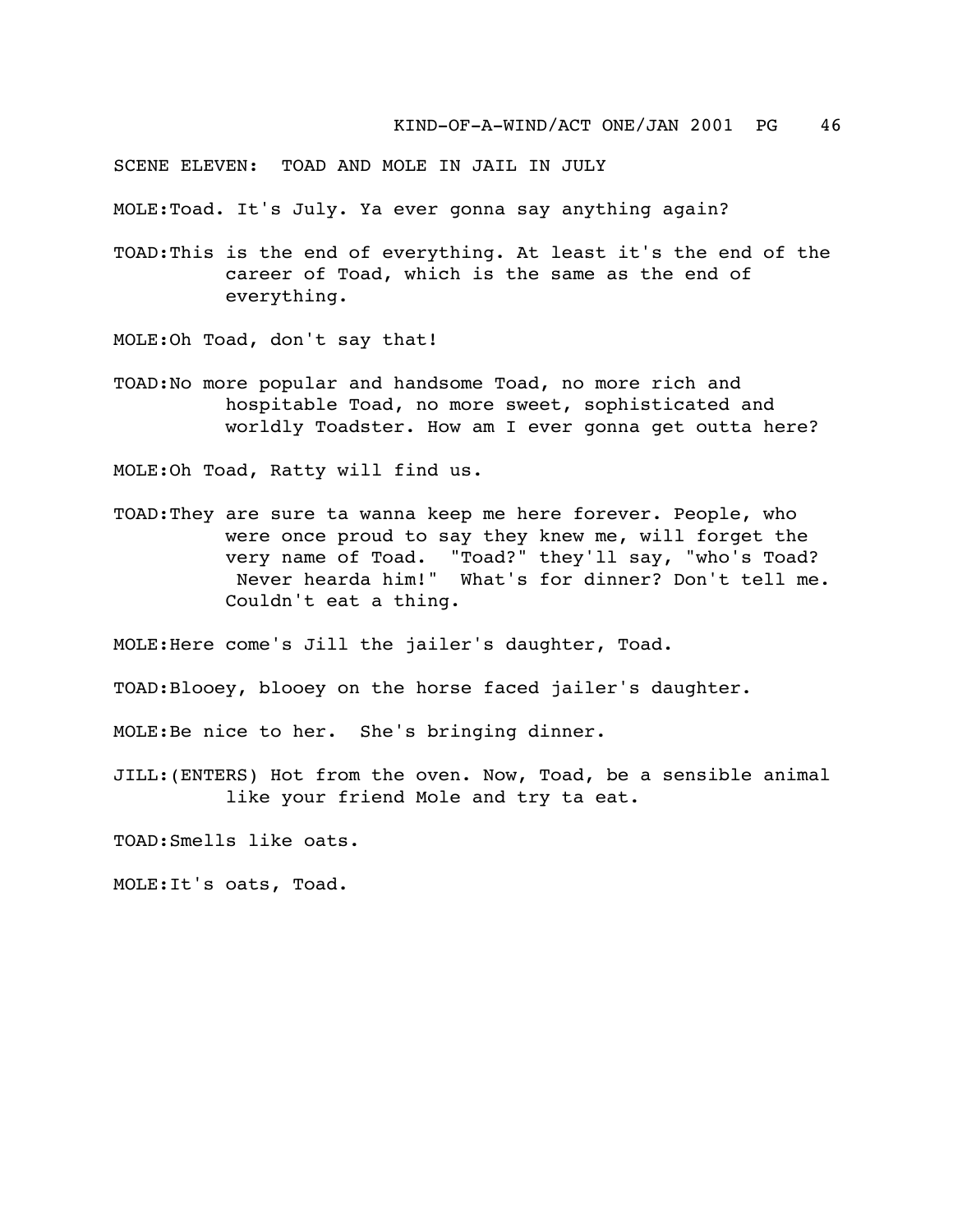- JILL:That's what it is. That's what it was yesterday. That's what it's gonna be tomorrow. I brought enough for the two of you.
- TOAD:I wanna die. Toad of Toad Hall eating oats for dinner. Who would believe it? I just wanna die.

JILL:See that he eats Mole or the silly toad'll die indeed. (SHE EXITS)

- MOLE:She's only trying to be nice, Toad, I think she likes you. These oats are not bad.
- TOAD:I can't believe this is happening ta me. That's why I never spoke up at the trial. I couldn't believe it. I shoulda said something. I shoulda said, your honor, I am a very rich toad. I will pay a very big fine. Money talks ya know. I shoulda said, your honor, I shoulda said, where I come from I am definitely not nobody. I'm somebody! I am a really big...those oats smell good. Well, maybe not good but they don't smell bad.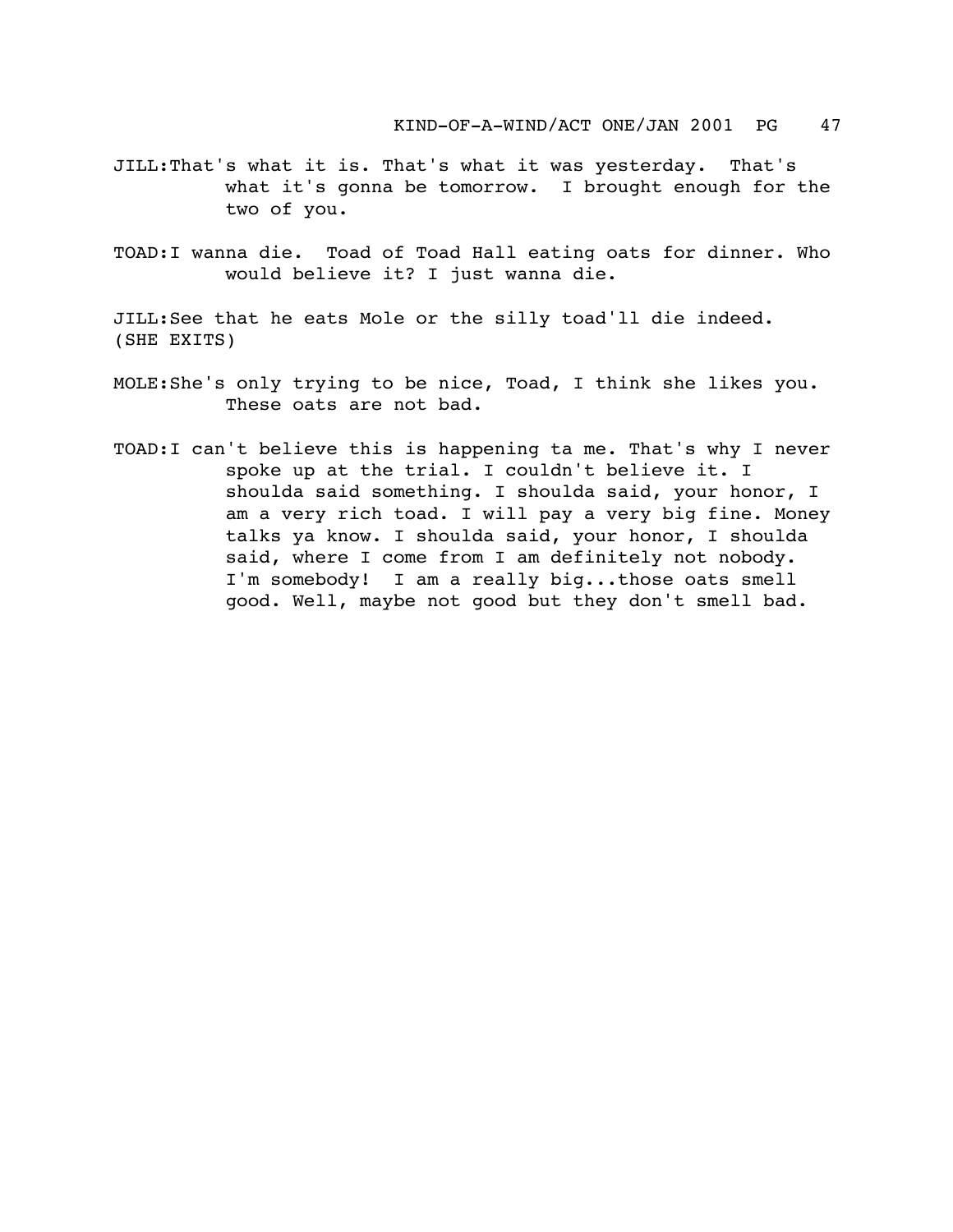SCENE TWELVE: JULY AT THE RIVERBANK, RAT GROWS MORE RESTLESS

OTTER:(ENTERS) Hello, Ratty. Ya hear anything?

RAT:Not a word.

OTTER:I was just saying to myself this very morning "It's not like Mole to go off," I said, "and what about Toad? Toad's gone too," I said. "He left his latest car in the repair shop and disappeared," I said.

RAT:I know. Without his car.

OTTER:That's what I said. "Without his car," I said. "Toad, without his car?" And then I said impossible. And then I said but it's true. And then I said impossible. And then I said but it's true. And then Mr. Otter said "Will you please stop talking to yourself."

RAT: POOR DEAR MOLE - SWEET LOST SOUL TOADIE TOO - WHERE ARE YOU?

OTTER:Without a word, Ratty.

RAT:WITHOUT A WORD

OTTER:And without his car. It's too weird.

RAT:IT'S TOO WEIRD TOAD AND MOLE HAVE DISAPPEARED Everybody's going off or getting ready ta go off!

OTTER:Well, it's getting ta be that time of year again. Animals will be animals and birds will be birds and everybody will do what everybody always does every year won't they? "You can't fight it," I say. You grow up and you start to be like your mother and father and you like your mother and father just fine of course but you promise yourself "When I grow up I won't do everything just like my mother and father." In fact, you say, "I won't do anything like my mother and father" and then you grow up and one day you look in the mirror and "who is that," you ask, "looking back at me? Who on earth is that? Is that my mother?" Well it is. "You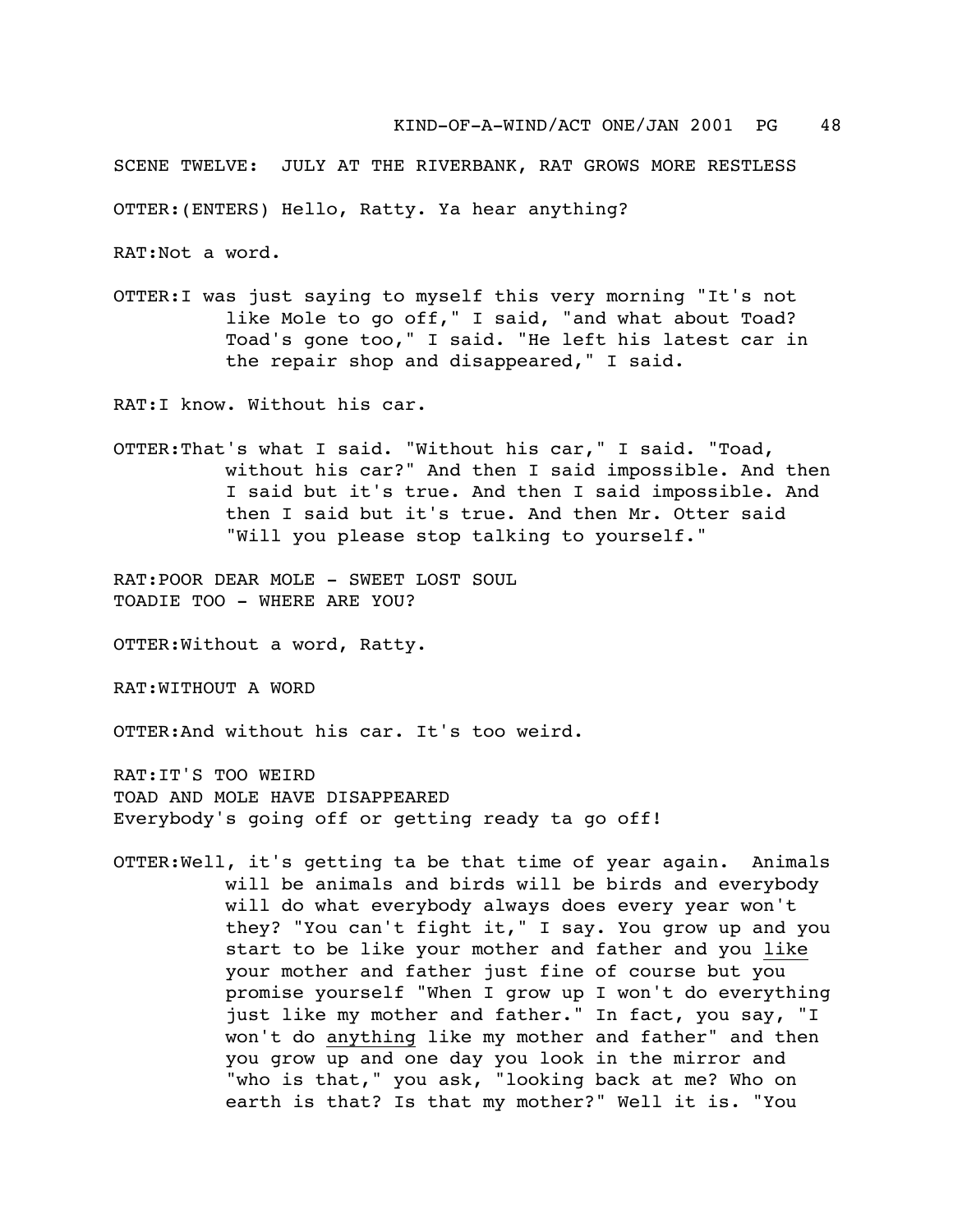look just like your mother," you say. And she winks at you and she says, "I told you so." Ooops, there goes a scallop. (EXITS, REENTERS) My mother loved scallops. (EXITS)

RAT:POOR DEAR MOLE - SWEET LOST SOUL TOADIE TOO - WHERE ARE YOU? WITHOUT A WORD - IT'S TOO WEIRD TOAD AND MOLE HAVE DISAPPEARED SCENE THIRTEEN: END OF JULY IN JAIL

- JILL:Toad, ya got me thinking. I have twin possum aunts who are washerwomen.
- TOAD:Well, don't feel so bad. I have a coupla aunts who oughta be washerwomen.
- JILL:My aunts do the washing for all the prisoners in this jail. We try ta keep business in the family, ya know. They take out the washing on Monday night and bring it back on Friday night.

MOLE:This is Friday, Toad.

TOAD:I know what day it is.

MOLE:It's Friday night.

JILL:Now Toad, you're very rich, ain't ya?

TOAD:I don't like ta brag. Yes, I have bags of money.

JILL:Well my twin possum aunts are awful poor.

MOLE:Get it Toad? Her aunts are poor. And it's Friday night.

JILL:A coupla bucks'd be a drop in the bucket for you...

- MOLE:Ya get it Toad? The old darling's could use some cash. And what a coincidence that it's Friday night.
- JILL:Now, I think if them two were properly approached ya could reach some kinda arrangement so that the twins'd let ya have their dresses...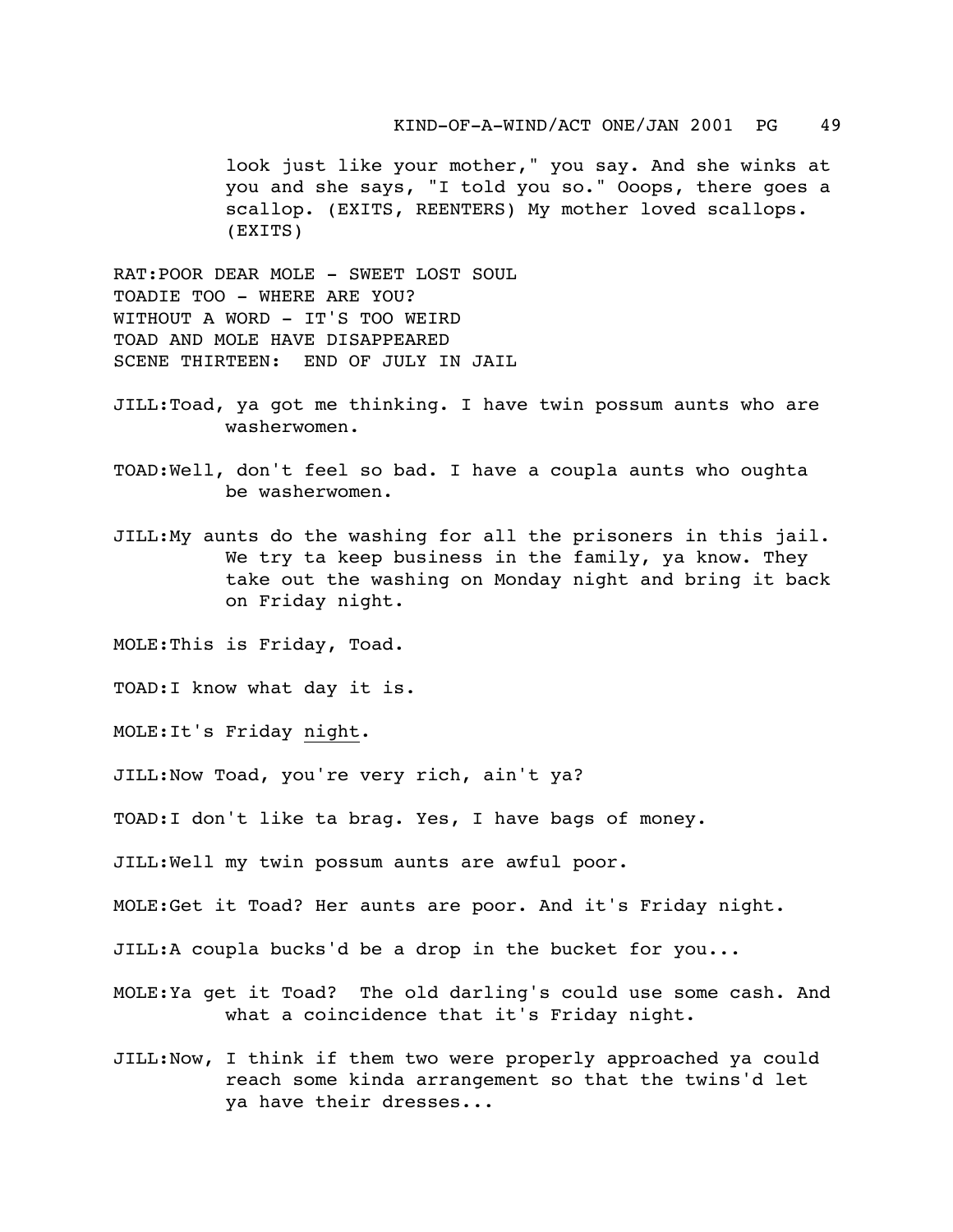TOAD:Why on earth do we want old possum washerwomen's dresses? MOLE:Don't ya get it Toad? We can escape from jail!

JILL/MOLE:In the washerwomen's dresses!

MOLE:Oh Toad, it's the end of July and this adventure is starting ta get me down. If we just get outta here we could go home and find the people who's car it was and you could pay for the damage and they would forgive you and the cop would forgive you and then the judge might forgive you and...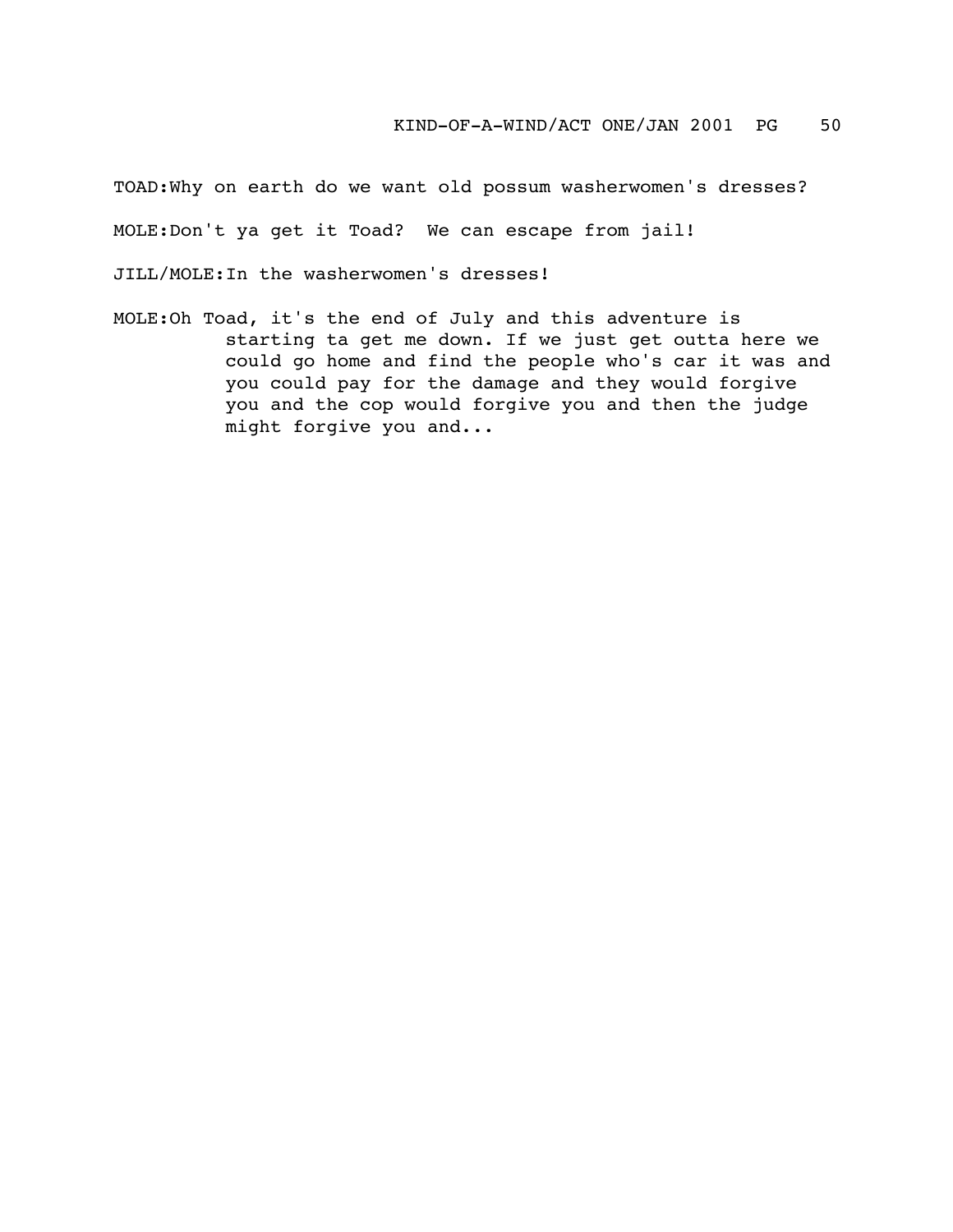TOAD:Okay. Okay. You are right and I am wrong. Introduce me and my friend the mole to your worthy twin aunts, if you will be so kind, Jill dear, and I will arrange suitable monetary terms.

JILL:Just in time, here the two old dears are now.

(TWIN POSSUM WASHERWOMEN ENTER WITH TWIN LAUNDRY BAGS)

POSSUM II:WE'RE TWIN WASHER WOMEN WE'RE OPOSSUMS - THAT'S RIGHT

POSSUM I:LOOK AT ME - YOU CAN SEE WE DON'T LOOK LIKE EACH OTHER

POSSUM II:WE'RE BOTH OF US NOCTURNAL DO OUR BEST WORK AT NIGHT

POSSUM I:I LOOK LIKE MY FATHER SHE LOOKS LIKE MY MOTHER

JILL:Girls!

POSSUM II:WE USE LIQUID NOT POWDER HOT WATER OR COLD

POSSUM I:WE'RE TWIN WASHER WOMEN LIKE WE ALREADY SAID

POSSUM II:WE WASH AND WE RINSE AND WE IRON AND FOLD

POSSUM I:SOMETIMES WE GET LAZY PLAY POSSUM. PLAY DEAD

(BOTH FALL TO THE FLOOR, PLAY DEAD)

JILL:Girls! Girls, let me tell ya what we have in mind.

MOLE:Your song is very nice. Ya should meet my friend Rat.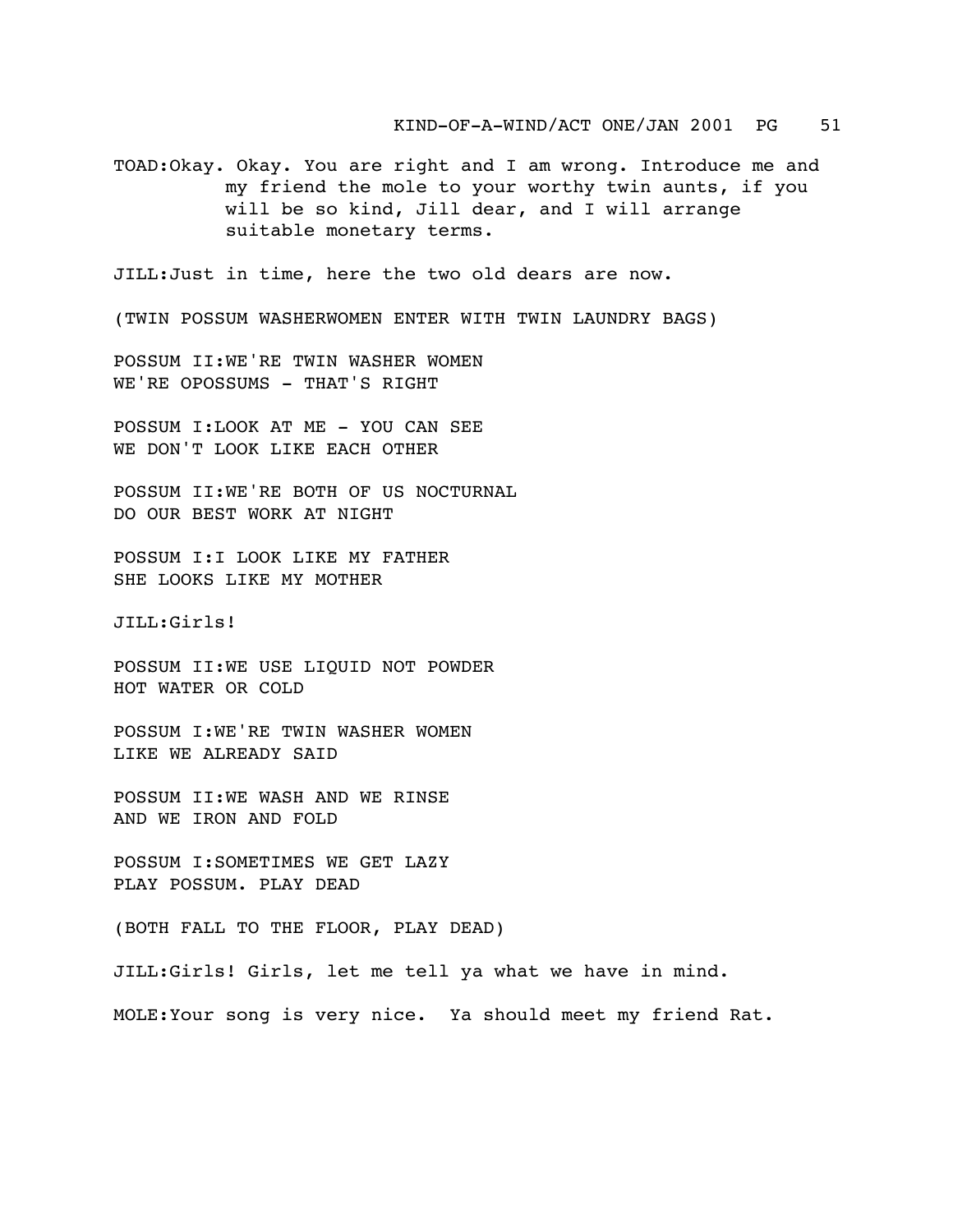KIND-OF-A-WIND/ACT ONE/JAN 2001 PG 52

BOTH:STAINS NO ONE CAN BUDGE DON'T GIVE US TREPIDATION WE MIX UNDIES AND OUTIES, WE CAN'T STAND SEGREGATION WE WORK EVERY NIGHT, WE DON'T TAKE NO VACATION CAUSE WASHING AND IRONING'S OUR FULL TIME VOCATION

POSSUM II:WE'RE AUSTRALIAN MARSUPIALS OUR FUR'S ATTRACTIVE PLEASE NOTE

JILL:The boys are gonna escape dressed up as you.

POSSUM I: BUT KEEP YOUR DIRTY HANDS OFF DON'T WANNA WIND UP A COAT!

JILL:We don't have a lotta time girls. Ya gotta get outta ya clothes and give them ta these guys and they'll tie us all up so we look like we been outwitted and they got away. Whattaya say?

POSSUM I:Like we've been out witted?

JILL:I'm afraid so.

POSSUM II:By these men animals?

JILL:Here's the money.

POSSUMS:Okay!

(TOAD AND MOLE DRESS UP AS POSSUM WASHERWOMEN)

JILL:I'm sure you never looked half so respectable in all your lives before. When ya get outta here go straight the way ya came.

POSSUM I:And if anyone says anything to ya, as they probably will, being men...

POSSUM II:Ya can talk back and wiggle ya hips a bit...

POSSUM I:But remember you're respectable possums!

POSSUMS:NOW YOU LOOK JUST LIKE POSSUMS WATCH YOUR BACKS WHILE YOU RUN AVOID TRAPPERS AND HUNTERS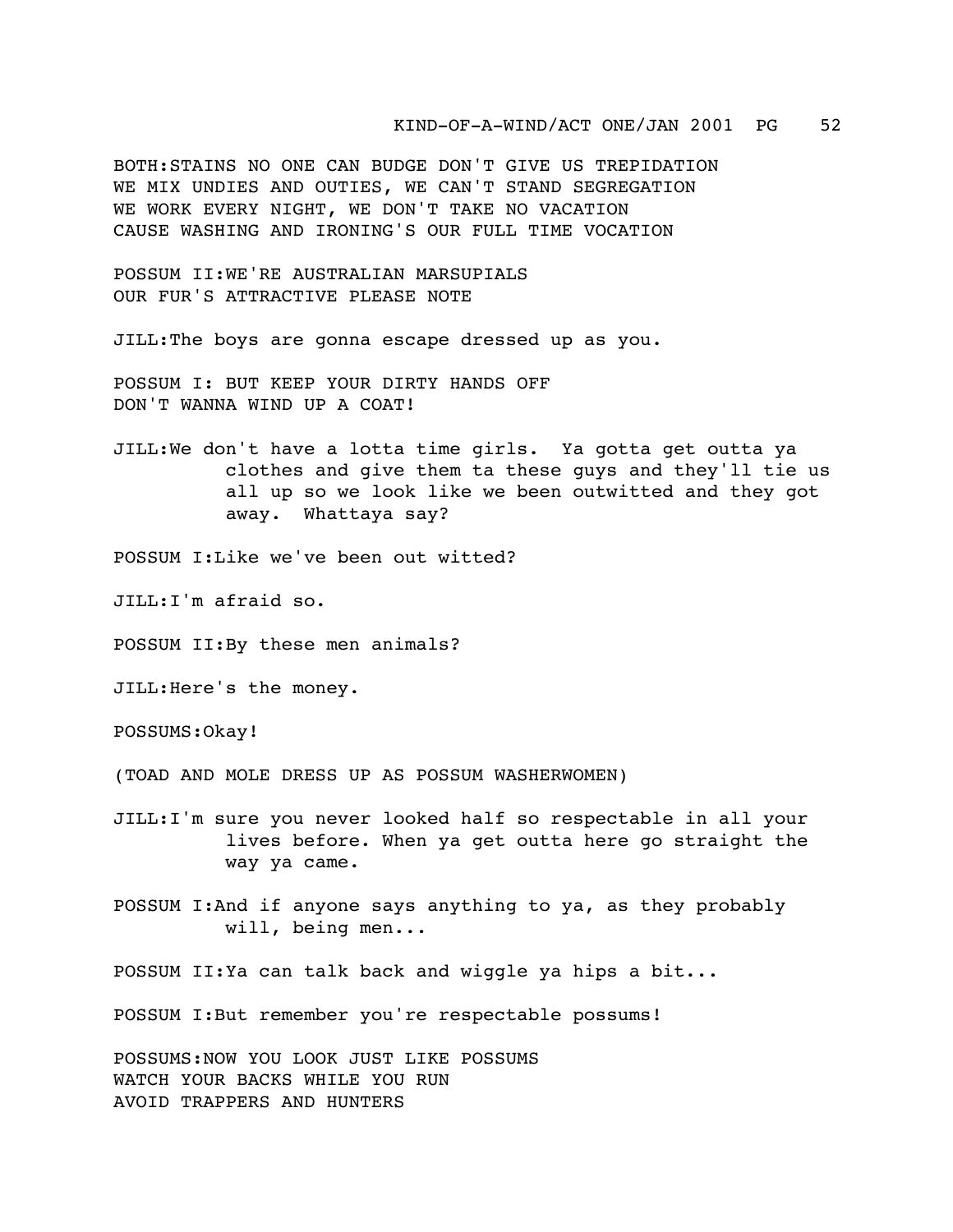OR ANY GUY WITH A GUN!

TOAD/MOL:WE'RE SO GRATEFUL THAT YOU LENT US ALL THIS FINE RIGMAROLE AU REVOIR, CHARMING LADIES FROM THE TOAD AND THE MOLE (THEY EXIT)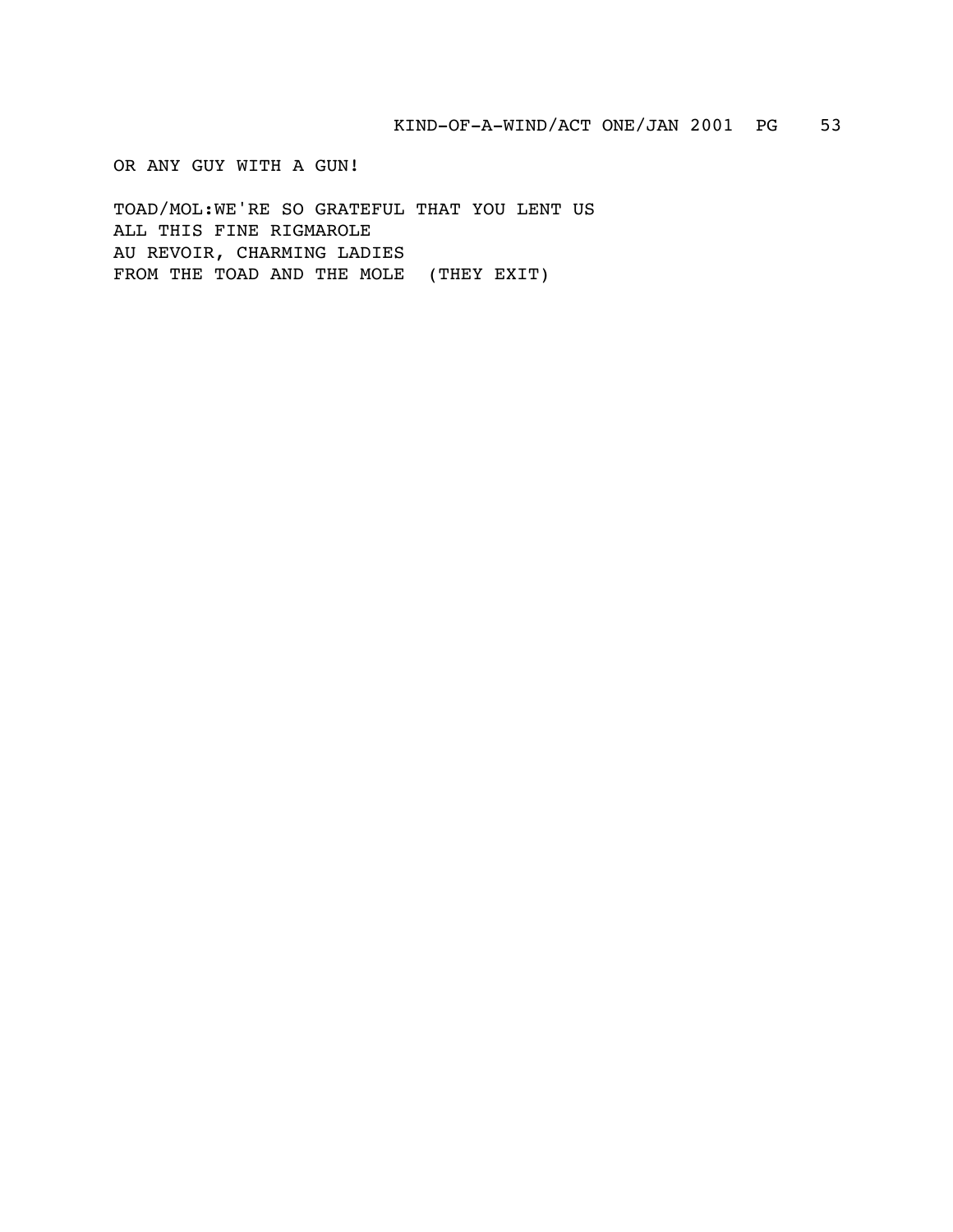SCENE FOURTEEN: AUGUST BEGINS FOR THE WIDOW MINK AND BADGER

WIDOW:Happy August, Badge.

BADGER:Happy August, Widow...uh Minky.

- WIDOW:I thought I might go and visit Ratty. He's been so restless and gloomy since Mole disappeared.
- BADGER:Very kind of you I'm sure. I always say a friend indeed is a friend uh indeed.
- WIDOW:I thought I might bring him some home made fruit jams. Time to start stocking up for winter.
- BADGER:Well, that seems ta be part of his problem. He has second thoughts about hibernation this year.

WIDOW:What do you mean second thoughts?

BADGER:He was growing fond of Mole and Mole is gone without a word and then Toad goes and the weather begins to change. It always does. Then everybody starts wearing wool cardigans which I always say they do much too early and earlier this year than ever, and packing up, and moving in together...the older animals do find it very practical for fall and winter...ta not be uh always uh...alone.

WIDOW:And what does dear Ratty do for the winter months?

- BADGER:That just it. He usually takes a good long nap like I do, and you uh too uh I suppose.
- WIDOW:Mr. Mink and I used to enjoy the long winter alone together...in bed.
- BADGER:Well I...yes, but this year is so confusing. For Ratty. He doesn't know if he's coming or going so to speak. If ya ask me.

WIDOW:What does he want to do?

BADGER:To hibernate or to migrate? That seems to uh be the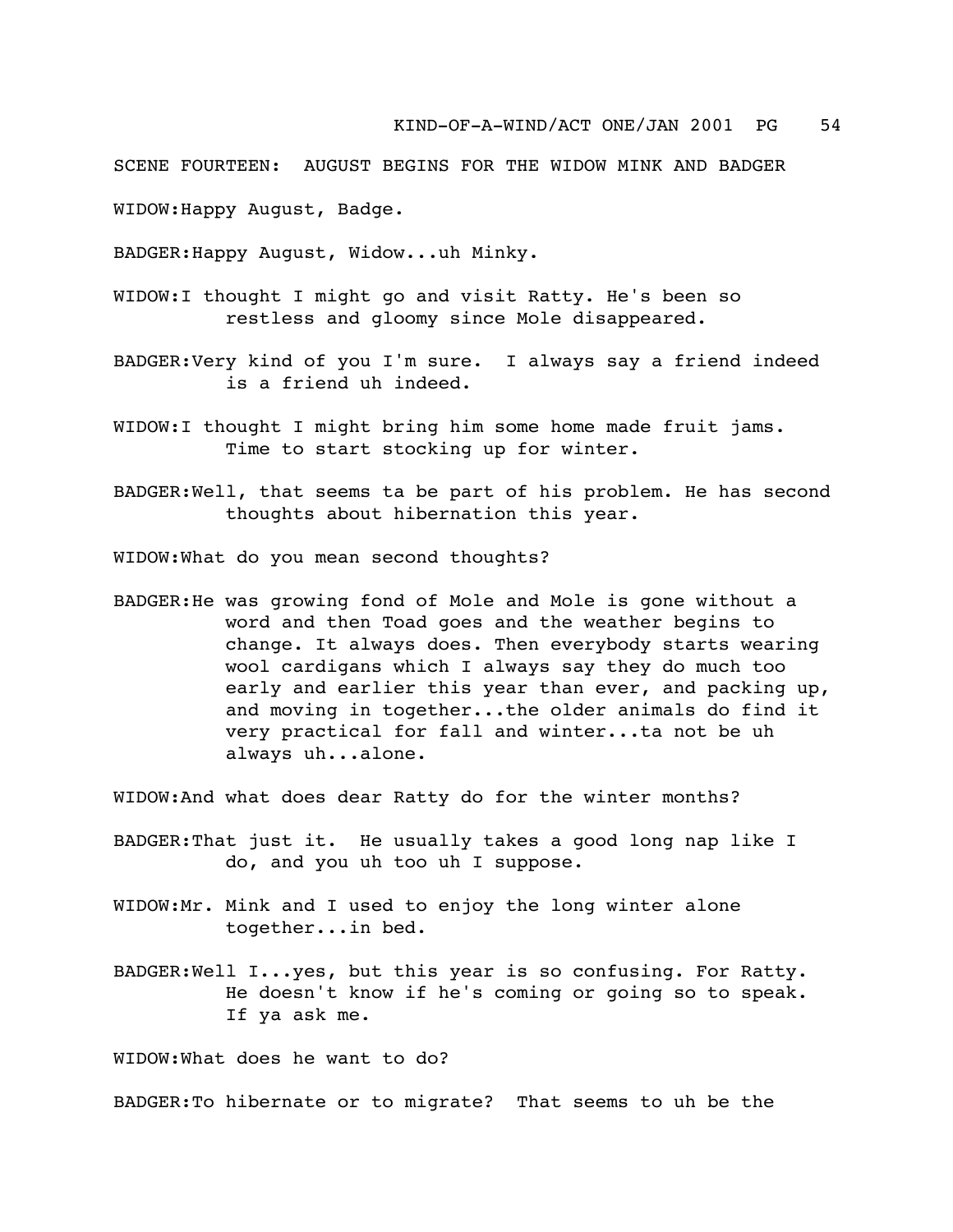question.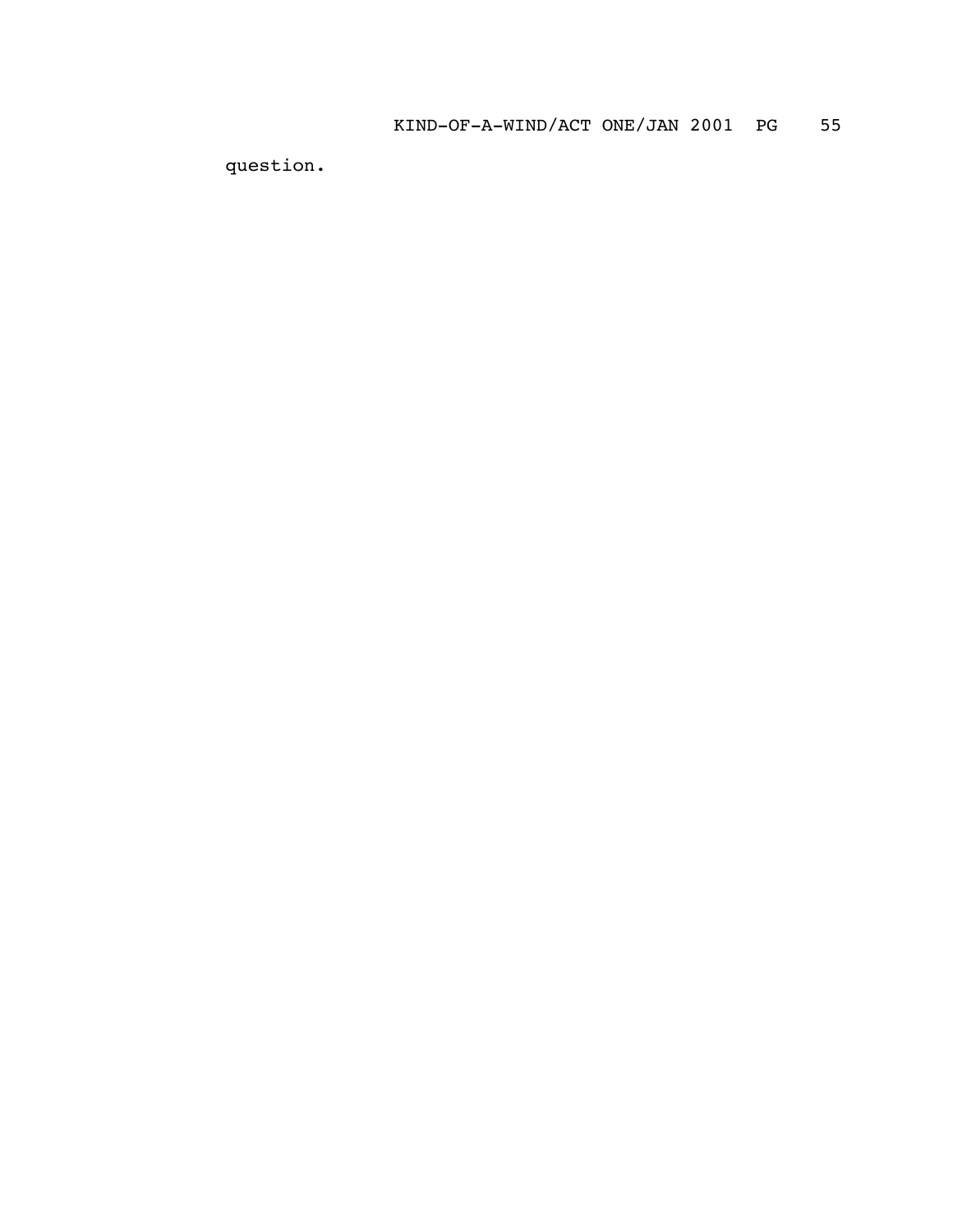SCENE FIFTEEN: END OF AUGUST/TOAD AND MOLE STILL ON THE RUN

TOAD:Aha, this is a piece-a luck.

MOLE:What is?

TOAD:A train!

MOLE:A train. Boy are we lucky. First we steal a car, then we get chased by the police, then we go ta court, then we go ta jail, then we escape dressed up as washerwomen and run all over the place for weeks and weeks trying to steer clear of the cops and find our way home and now we find a train but we have no money and no train tickets. Boy are we lucky.

TOAD:No train tickets but there's the train and here we are.

MOLE:Yes?

- TOAD:No train tickets but there's the train and here we are and there doesn't seem ta be a driver.
- MOLE:Noooo! No Toad. Ya remember why we went ta jail in the first place? The car with no driver. I dunno how every where you go everybody leaves vehicles unattended for you to find. N'besides, ya dunno how ta drive a train.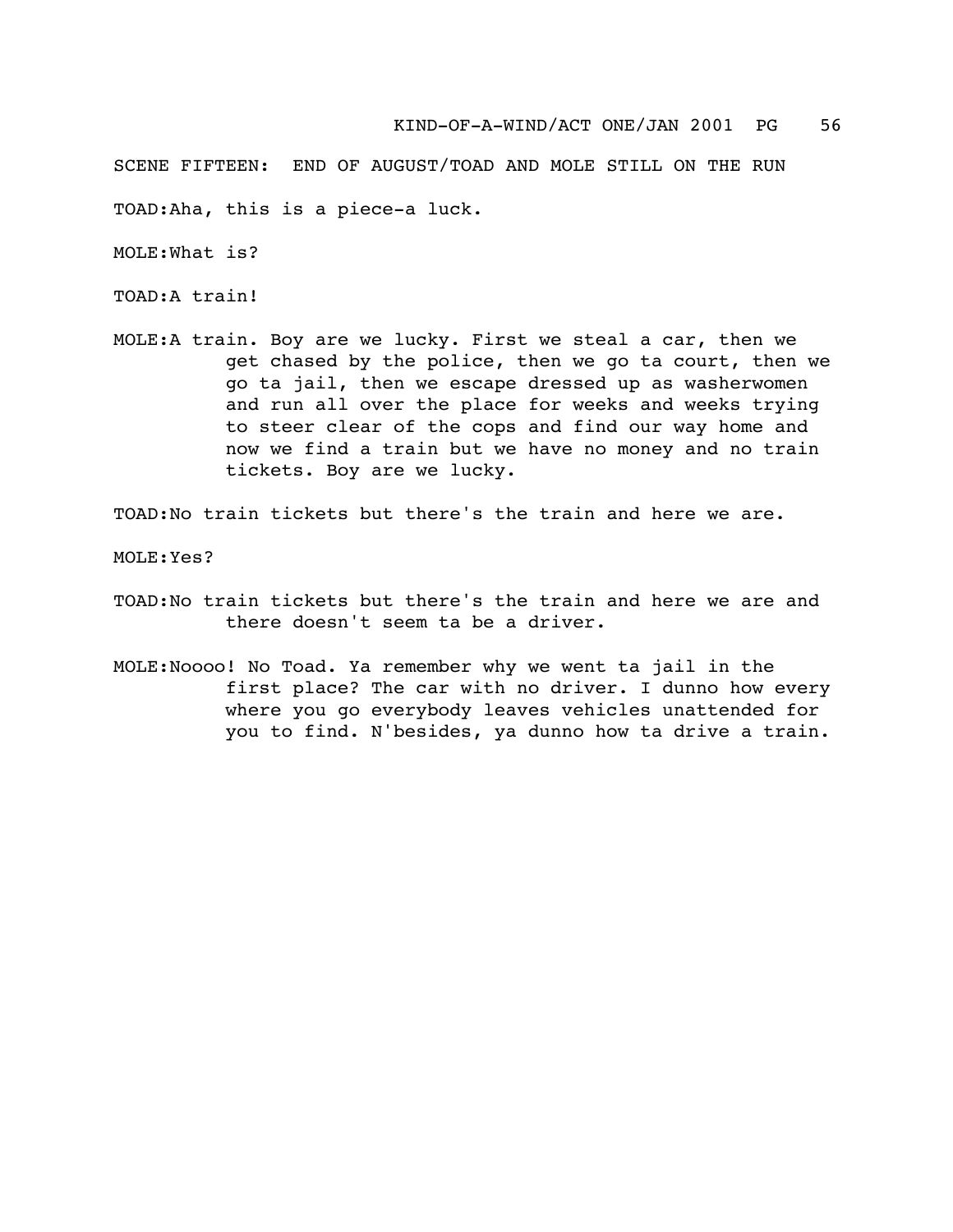KIND-OF-A-WIND/ACT ONE/JAN 2001 PG 57

TOAD:Oh blooey I know howta drive an anything. I got driving in my blood. (JUMPS ONTO TRAIN) C'mon Mole, hop on.

MOLE:Oh Toad, surely stealing a train is more illegal than stealing a car, it's so much bigger.

TOAD:We're not stealing it, we're borrowing it. How else can we get home to make everything okay.

MOLE:Are you sure? (MOLE CLIMBS ON)

TOAD:Sure I'm sure. I'm always sure. Sure is my middle name. I'M TOAD OF TOAD HALL - I'M GREEN AND I'M SMALL I WANT WHAT I WANT AND I MUST HAVE IT ALL

 I row boats, I ride horses, drive wagons, drive roadsters Do everything better than all other toadsters BUT BOATS ARE SO BORING - HORSES SO BORING WAGONS AND CARS ARE SO BORING - SO BORING WHAT WAS I THINKING? WHERE WERE MY BRAINS? SHOULDA KNOWN ALL ALONG TOADS ARE BEST OFF IN TRAINS

(POLICE SIREN)

MOLE:Toad it's the police again.

TOAD:We better jump.

MOLE:Jump from a moving train?

TOAD:Just think what an adventure this is and jump!

(THEY JUMP, TRAIN EXITS, HORSE ENTERS)

Aha, this is a piece-a luck.

MOLE:What is?

TOAD:Our old friend the horse! We'll just get on the horse and ride all the way ta Toad Hall. C'mon Mole.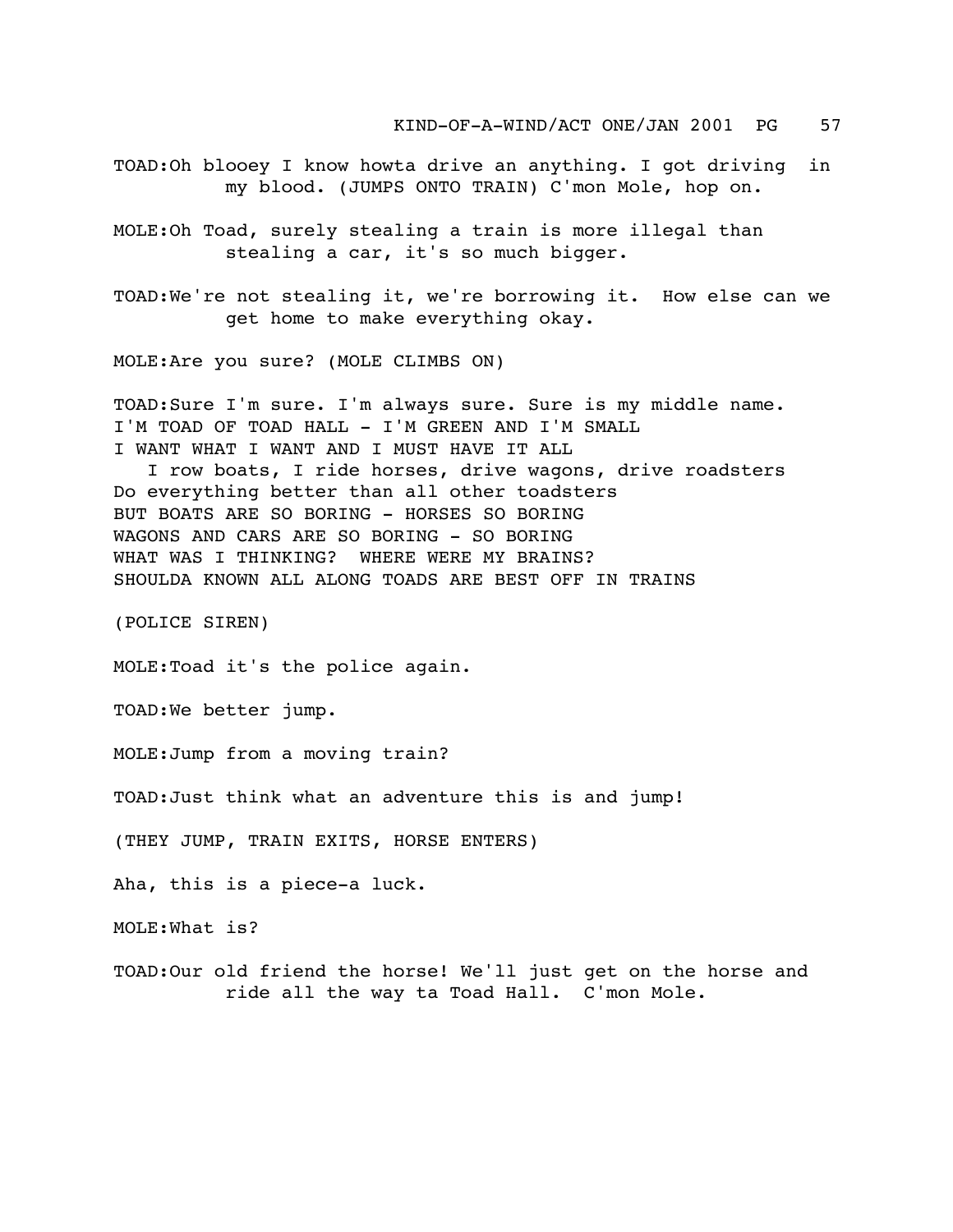MOLE:Don't ya think ya better ask her?

TOAD:Ya don't have ta ask a horse. (TRIES TO MOUNT HORSE)

HORSE:I beg your pardon.

TOAD:You know us.

HORSE:I don't know any possumwasherwomen or washerpossumwomen or any posher-pusher-pisher-wisher-washerwomen.

TOAD:What did she say?

MOLE:She doesn't know us.

TOAD:It's us! Toad and Mole in disguise.

HORSE:Who would have guessed?

TOAD:Ya gotta take us to Toad Hall.

HORSE:I beg your pardon.

TOAD:Toad Hall. We wanna get ta Toad Hall, ya silly cow.

- HORSE:Oh, now I remember you. You're the toad who thinks horses are for the birds. Well you can get to Toad Hall without me. You don't own me anymore green peewee, I'm free!
- MOLE:Would you be willing to tell us the way to Toad Hall, please?

HORSE:Does your friend know how to say please?

MOLE:Oh Toad, please say please.

TOAD:Oh please. Very well. Please.

HORSE:Now that's a horse of a different color. I'd be so glad to give you "ladies" directions. Go straight till you come to the biggest tree you ever saw and then go left till you come to the smallest tree you ever saw and then go right till you see a brook with no bridge and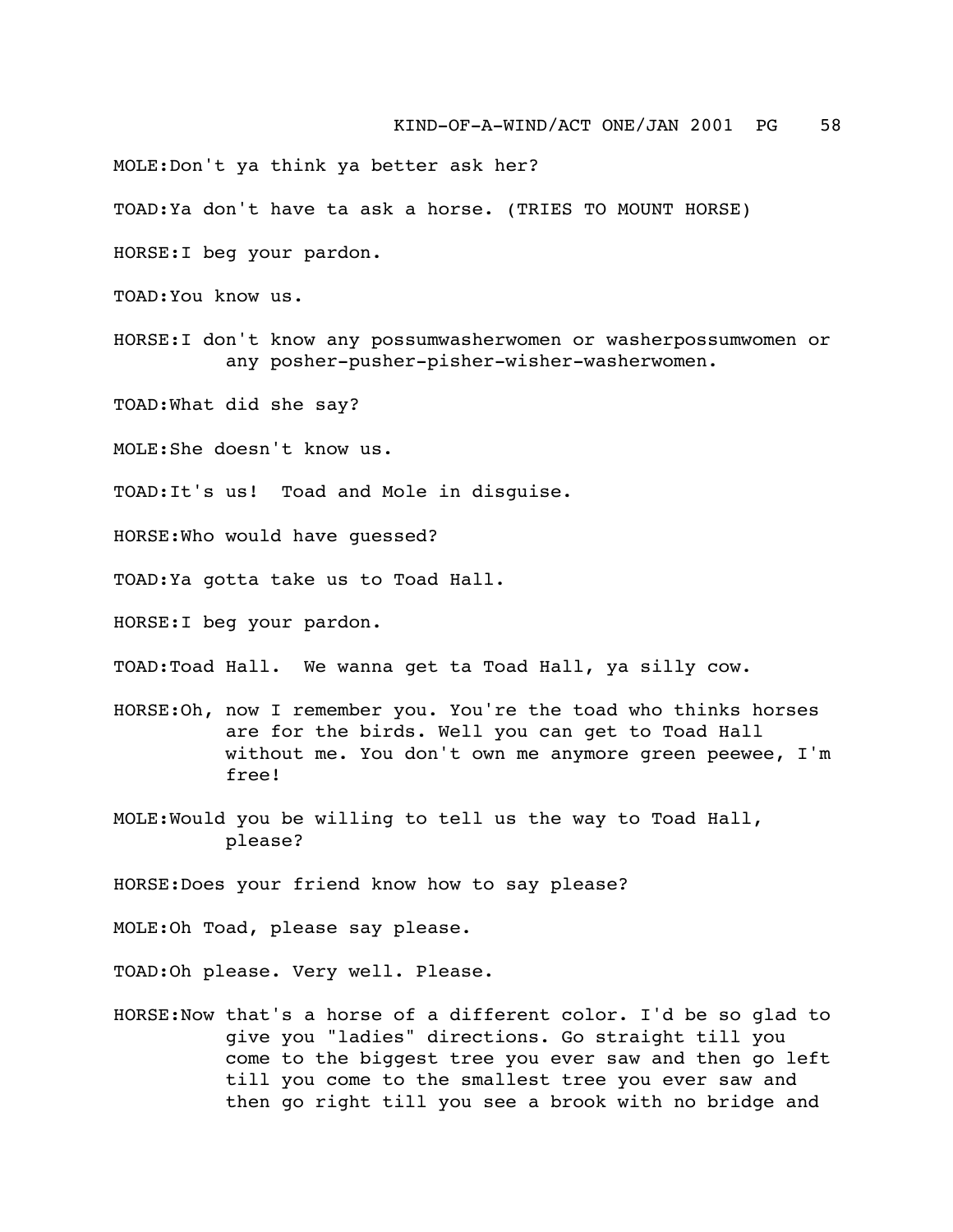on the other side you'll see a sign that says "This way to Toad Hall." Good luck ladies. (EXIT)

MOLE:Walk straight, then left, then right, then swim. C'mon Toad. (THEY EXIT)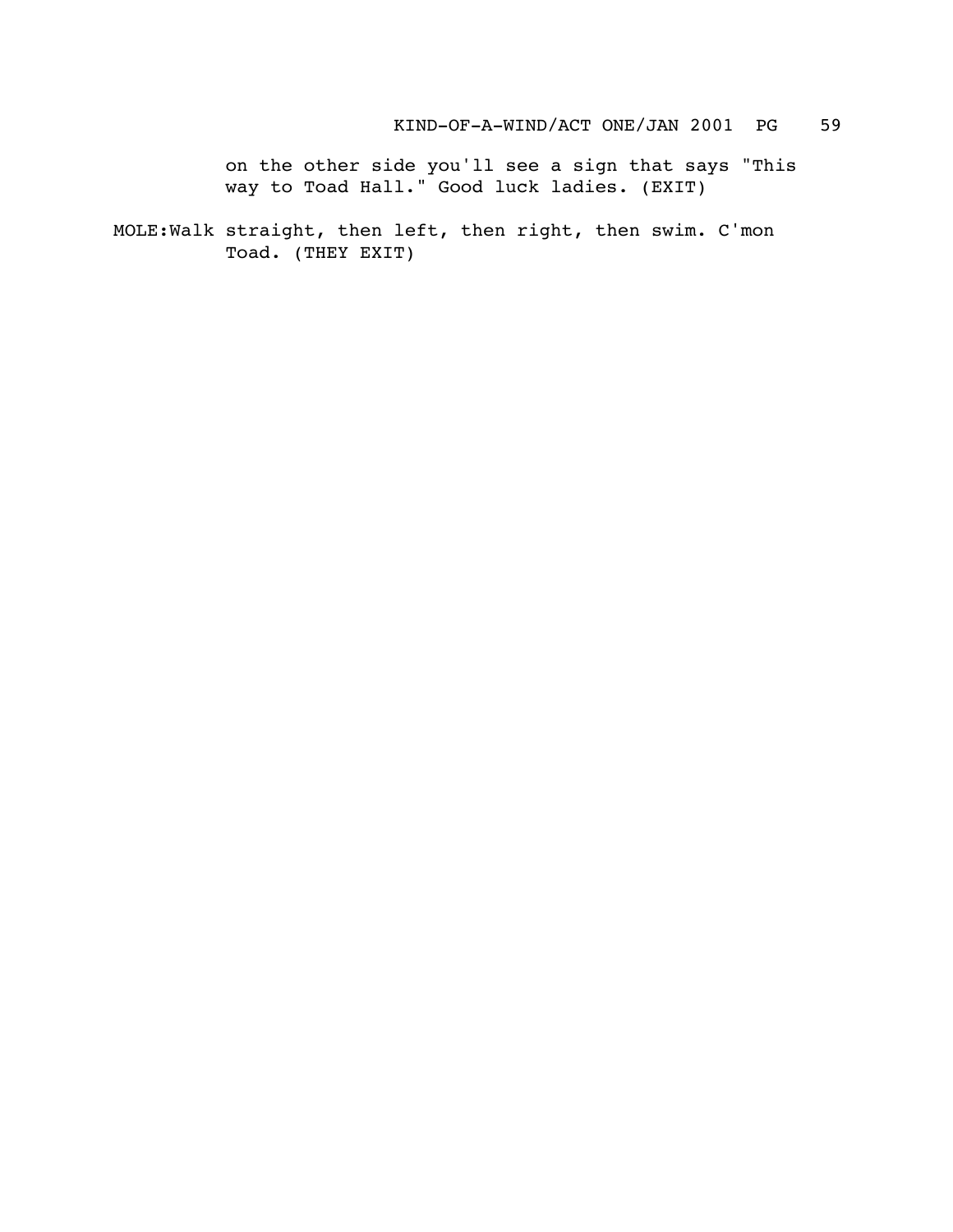SCENE SIXTEEN:LABOR DAY APPROACHES AND RAT IS ALONE

RAT:Coming and going. Coming and going. (TWO BIRDS ENTER W/MAPS) It isn't Labor Day. Where are ya going so soon?

BIRD 1:Oh we're not flying away yet. We're only making plans.

BIRD 2:What route we're gonna take. And where we'll stop off.

BOTH:It's half the fun.

RAT: Fun? Now that's what I don't get. If ya gotta go - ya gotta go but ya leave the snug homes ya just settled into and friends who'll miss ya. I can't even make up a song. I don't get it.

BIRD 1:Ratty doesn't get it.

BIRD 2:Naturally, he doesn't. FIRST YOU FEEL IT STIRRING IN YOU, DO YOU FEEL IT? DO YOU FEEL IT?

BIRD 1:A SWEET UNREST - A RECOLLECTION DO YOU FEEL IT? DO YOU FEEL IT?

BOTH:FLUTTERING THROUGH YOUR DREAMS AT NIGHT FLYING WITH YOU IN THE DAY ONE BY ONE THE SOUNDS AND SCENTS AND NAMES OF LONG FORGOTTEN PLACES

BIRD 2:THEN YOU LONG TO ASK THE QUESTION DO YOU FEEL IT? DO YOU FEEL IT?

BIRD 1:IS THIS REAL? WILL YOU ASSURE ME? THAT YOU FEEL IT? DO YOU FEEL IT?

BIRD 2:WHEELING - CIRCLING IN THE SKY

BIRD 1:RESTING - HAUNTED ON THE BRANCHES ONE BY ONE THE SOUNDS AND SCENTS

BIRD 2:AND NAMES OF LONG FORGOTTEN PLACES

BOTH:DO YOU FEEL IT? DO YOU FEEL IT.....YES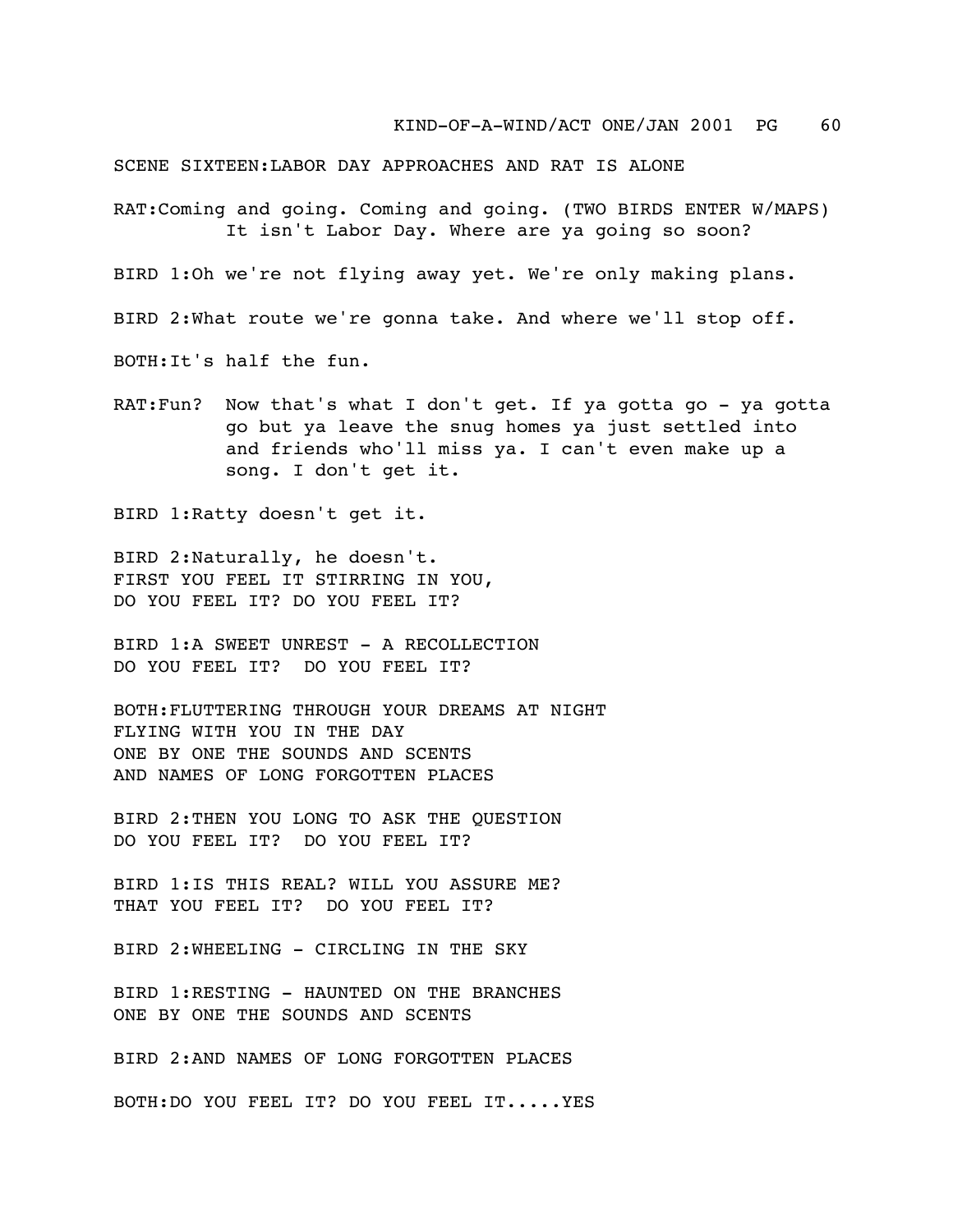BIRD 1:I tried staying behind one year.

RAT:Ya did?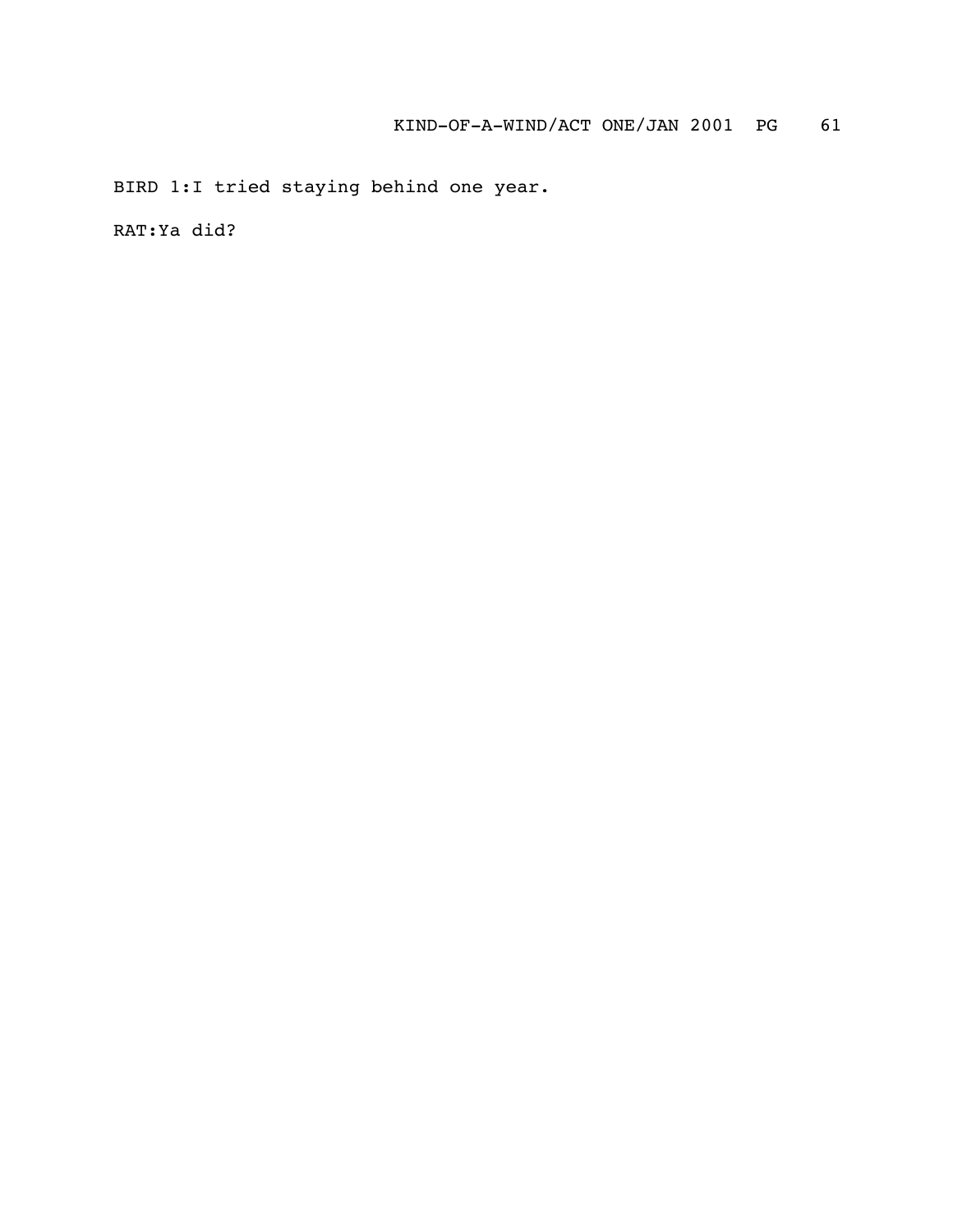BIRD 1:I was having such a good time that I let the others go without me.

RAT:Ya did?

BIRD 1:For a few weeks it was fine, but then... SHIVERY DAYS - SO COLD - SO SUNLESS

BIRD 2:DO YOU FEEL IT?

BOTH:DO YOU FEEL IT?

BIRD 1:FROZEN STREAMS - NO LEAVES - NO INSECTS

BIRD 2:DO YOU FEEL IT?

BOTH:DO YOU FEEL IT?

RAT:But you could take a nap like I do.

BIRD 1:Ratty, you live on the ground, my home's in a tree.

RAT:But ya could...

BIRD 1:No, it was no good. I hadda get outta here. It was snowing and blowing and I had such a hard time getting there but I will never forget the feeling of the hot sun on my back when I finally got to the lakes.

BIRD 2:The beautiful placid blue lakes. So blue...

BIRD 1:So blue and the taste of the first fat bug.

BIRD 2:That first bug always tastes best.

BIRD 1:That first fat bug I found ta eat - well, I just can't tell ya.

BIRD 2:We call it the call of the south.

RAT:Why d'ya ever come back then at all?

BIRD 1:D'ya suppose you're the only one who loves the river?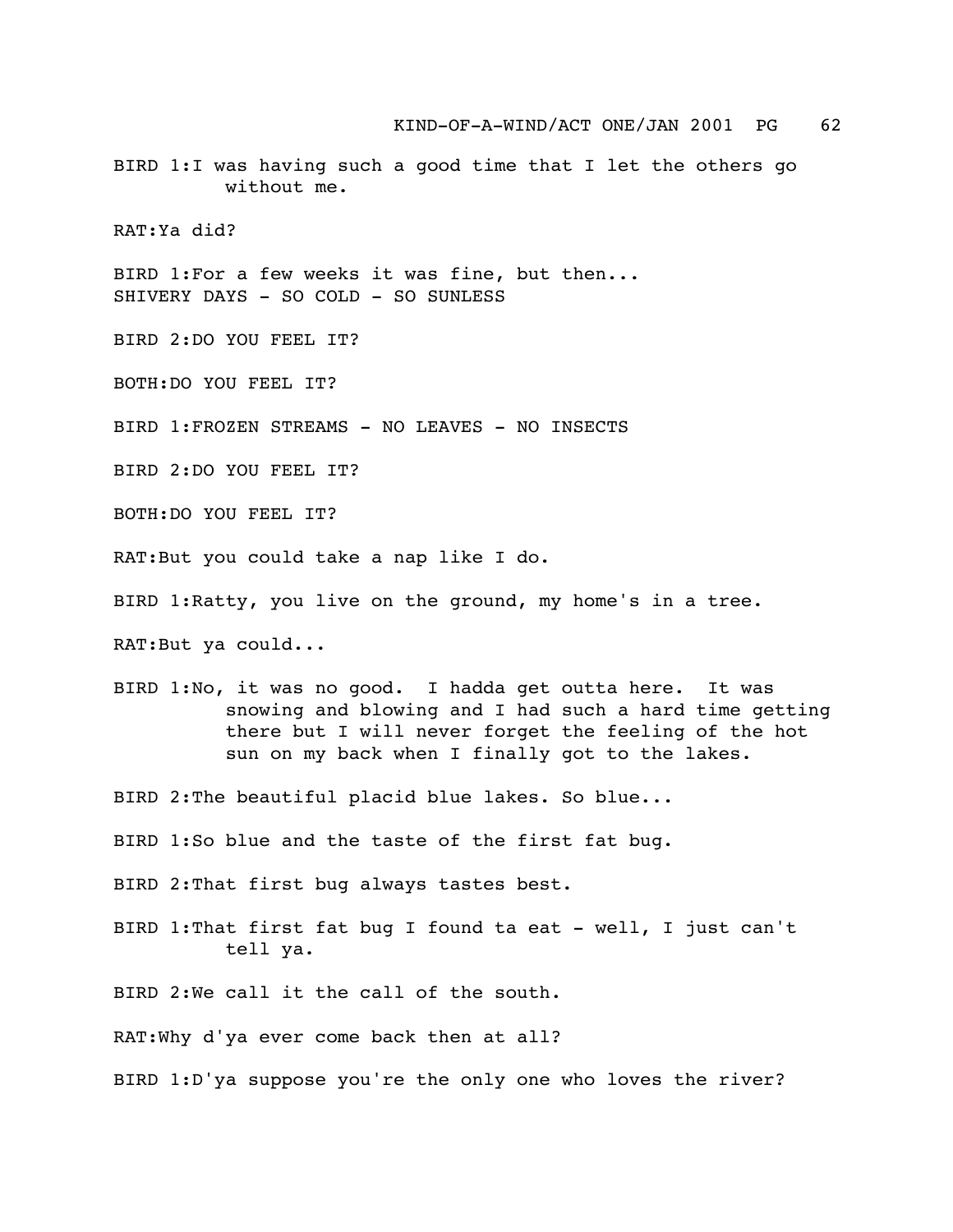BIRD 2:The meadows and the wet orchards?

BIRD 1:The warm ponds full of insects?

BIRD 2:The hay making and the farm buildings and the...

BIRD 1:Different music.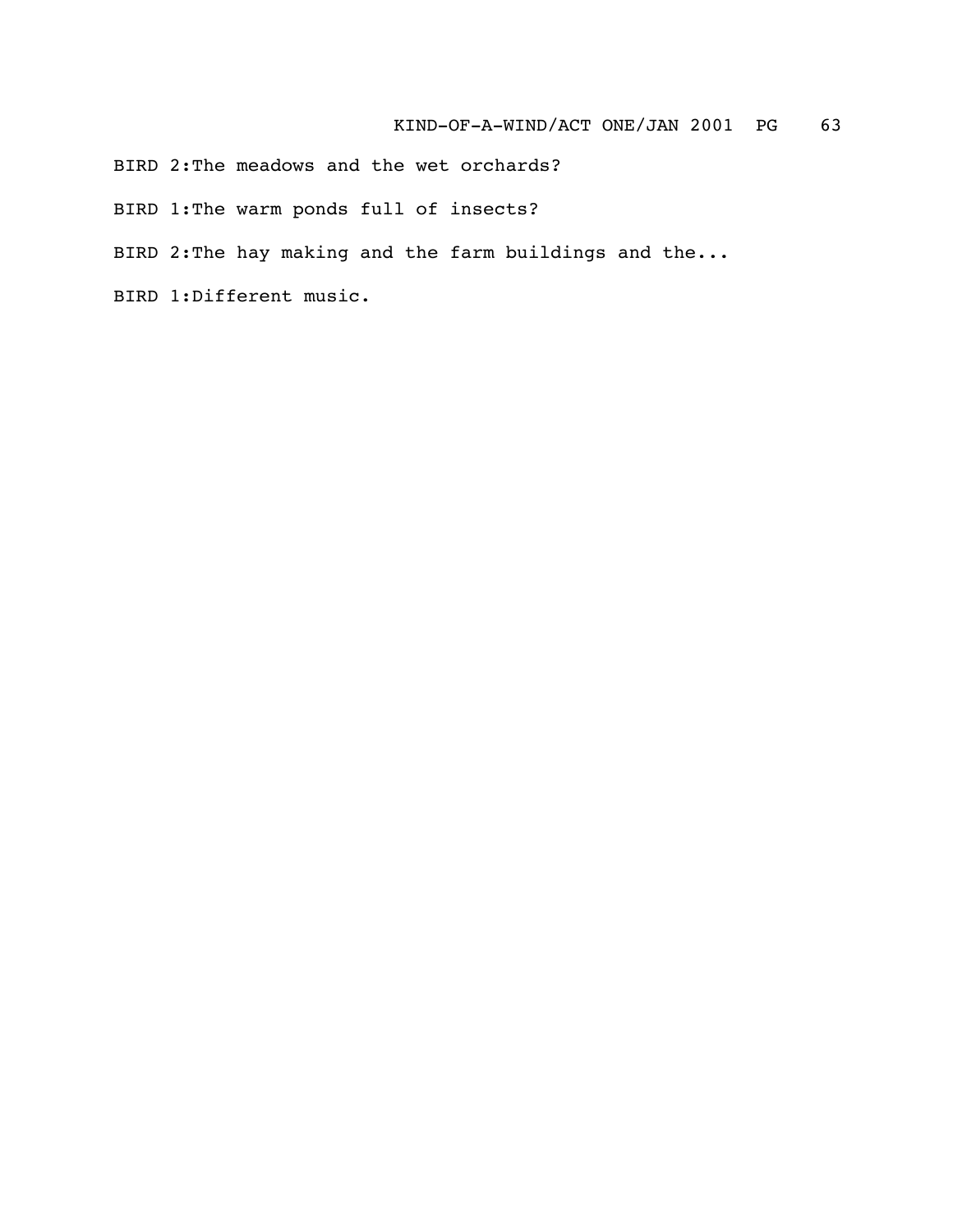BIRD 2:The different music of different places.

BIRD 1:At different times of year.

BOTH:That's what we love. FLUTTERING THROUGH OUR DREAMS AT NIGHT FLYING WITH US IN THE DAY ONE BY ONE THE SOUNDS AND SCENTS AND NAMES OF LONG FORGOTTEN PLACES DO YOU FEEL IT? DO YOU FEEL IT.....? YES

BIRD 2:Have ta go now Ratty,

BIRD 1:But we'll see ya before we fly.

BOTH:Goodbye.

(THE TWO BIRDS EXIT CHATTERING EXCITEDLY, SAILOR RAT ENTERS)

SAILOR:Ahoy.

RAT:What?

SAILOR:(APPROACHES) I just called out ahoy, matey. Ya don't have ta answer. I appreciate a friendly silence between animals. (PAUSE) You're a freshwater rat. Am I right?

RAT:Right.

SAILOR:It's a good life, friend. Everything seems asleep yet going on all the time. A good life, no doubt the best in the world if you're strong enough ta lead it.

RAT:(ABSENTMINDEDLY) Yes, it's the life, the only life.

SAILOR:I didn't exactly say that, but no doubt it's the best. I oughta know, I tried it but here I am, footsore and hungry, going away from it.

RAT:Everybody's going away.

SAILOR:Going south.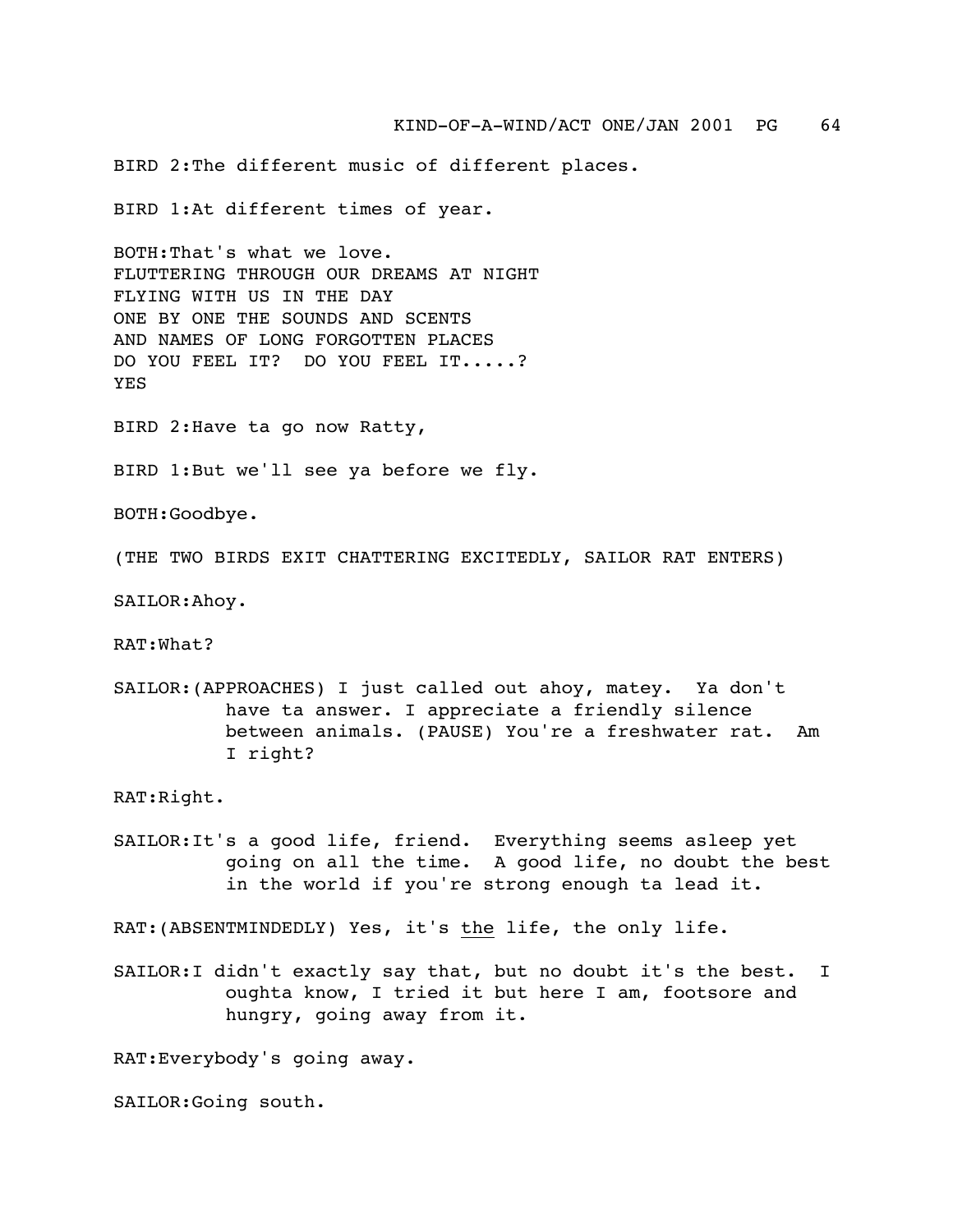RAT:Everybody's going south.

SAILOR:Following the old call back to my old life. The life which won't let me go.

RAT:Won't let ya......go where? Where ya coming from?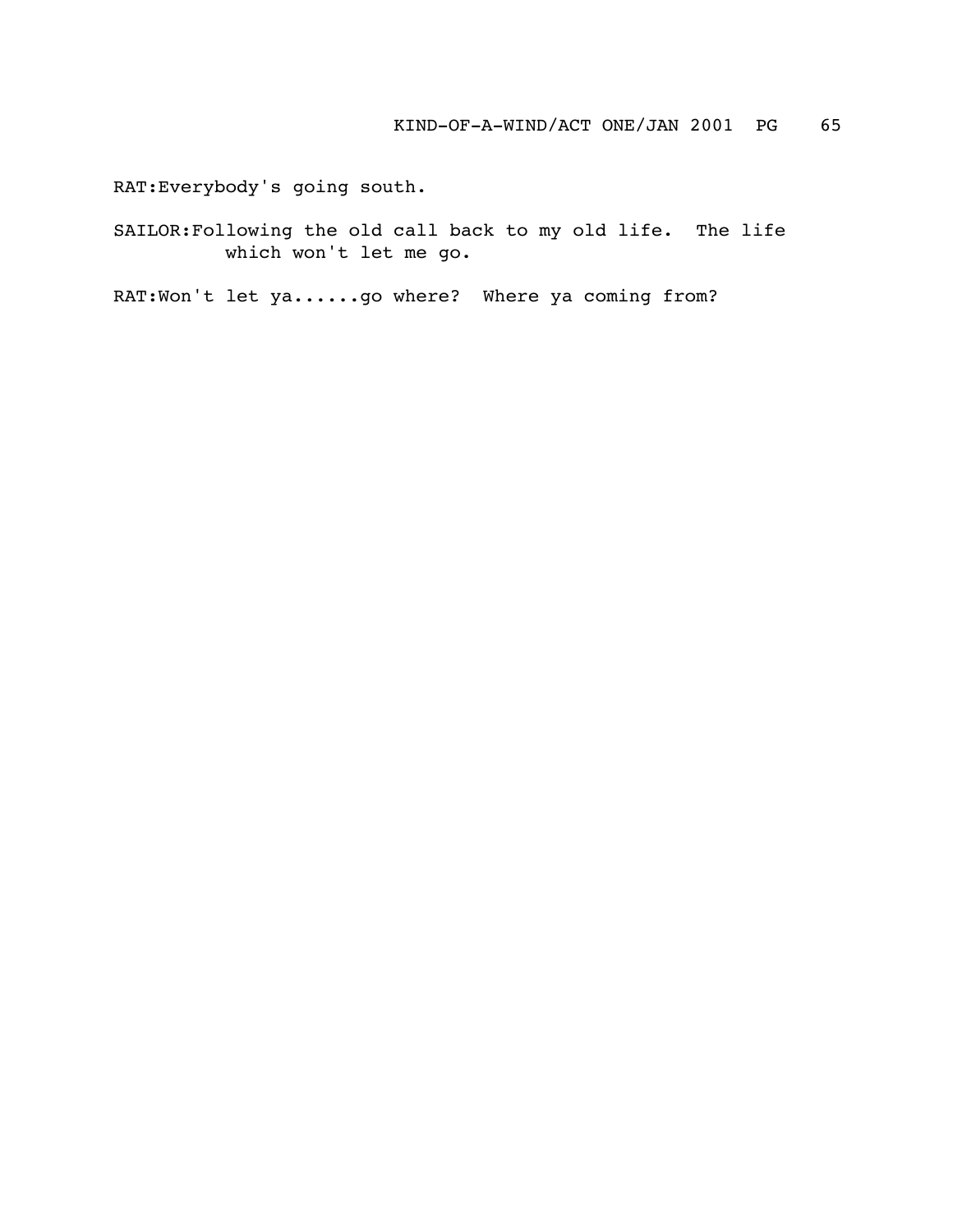SAILOR:Nice little farm back there. I had everything I wanted. And yet here I am. On my way to my heart's true desire.

RAT:Your heart's..how d'ya know what's your heart's desire?

SAILOR:I'm a seafaring rat, I am.

RAT:You're a...you're a real sailor?

SAILOR:Set me down on any dock and I'm home.

RAT:I suppose ya go on great voyages. Months and months outta sighta land, communing with the mighty ocean, running shorta food and water and all that sorta thing?

SAILOR:Running shorta food and water ain't my sorta thing. I SHIP MYSELF ON BOARD A TRADING VESSEL A VESSEL BOUND OUTTA CONSTANTINOPLE DURING BALMY NIGHT AND GOLDEN DAY TO THE GRECIAN ISLANDS WE MAKE OUR WAY OVER THROBBING WAVE - ACROSS CLASSIC SEA TO THESSA-LANIKI - INLAND TO MYCENAE AND I SEE OLD FRIENDS - EVERYWHERE I GO

RAT:I always wanted ta see the Greek Islands.

SAILOR:THEN WE TURN AND COAST UP THE ADRIATIC THE SHORES SWIMMING IN IMAGES ATMOSPHERIC AQUAMARINE AND AMBER AND OCHER AND ROSE WIDE LAND LOCKED HARBORS - THAT'S WHERE OUR SHIP GOES TO ANCIENT NOBLE CITIES WHERE YA'LL SOON FIND US AS WE RIDE INTO VENICE THE SUN RISES BEHIND US

RAT:Venice, Italy?

SAILOR:WE RIDE INTO VENICE DOWN A PATH OF GOLD AND EVERYTHING IS BEAUTIFUL JUST LIKE I TOLD YA AND I SEE OLD FRIENDS - EVERYWHERE I GO

RAT:I always wanted ta see Venice.

SAILOR:It's a fine city where a rat can wander at his ease and when ya tired of sightseeing ya can sit at the edge-a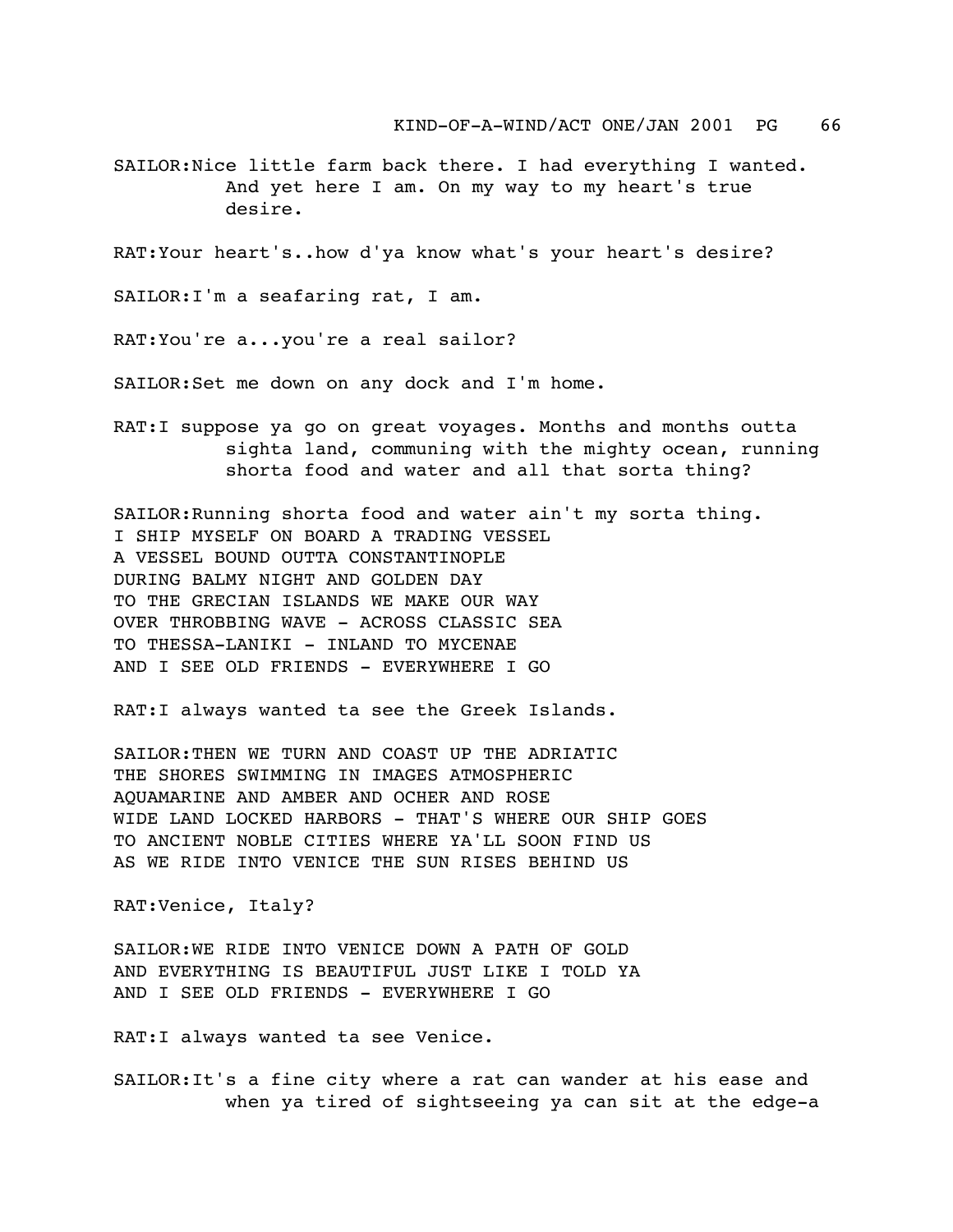the Grand Canal at night with ya friends and the air is fulla music and the sky is fulla stars and ya can jump on to a gondola ta go from one side ta the other and the food? Italian food! Tell me, d'ya like pasta?

RAT:Not much opportunity for Italian food in our town.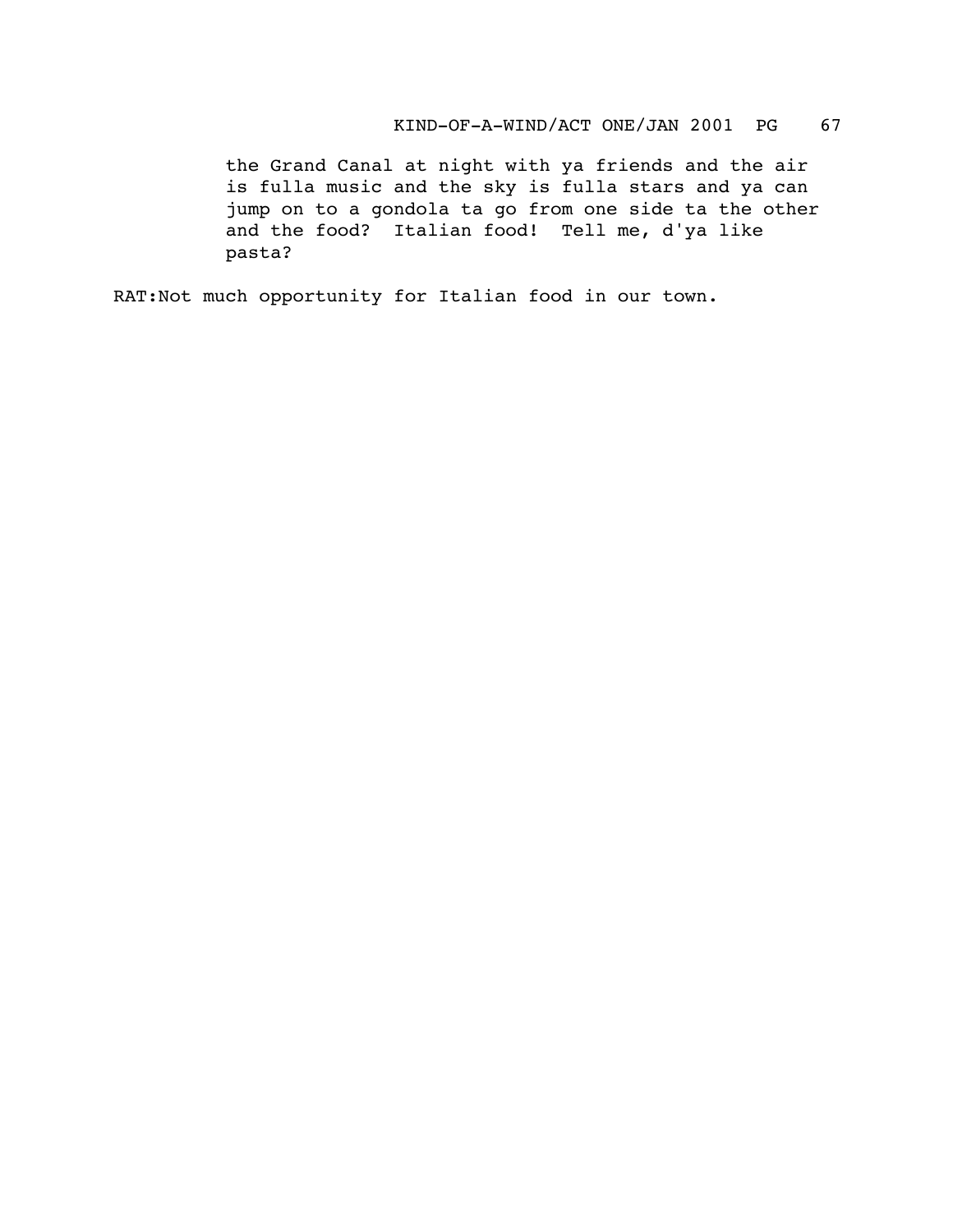SAILOR:AFTER EATING POUNDSA SEAFOOD PASTA WE GET ON BOARD AND SAIL AT LASTA WE COAST DOWN ALONG THE ITALIAN SHORE SAILING SOUTH TILL WE REACH PALERMO

RAT:I always wanted ta go to Palermo.

SAILOR:BUT I GROW SO THIRSTY FOR SICILIAN WINE THAT I JUMP THAT SHIP AND THE WINE IS FINE AND I'M RESTLESS SOON - TO BE ON MY WAY THE BREEZE IN MY FACE - THE SALT SEA SPRAY SO I BOARD A TOURING SHIP - SARDEGNIA BOUND AND I GO ON TA CORSICA - OLD HAPPY HUNTING GROUND AND I SEE OLD FRIENDS - EVERYWHERE I GO

RAT:In books and movies it seems like such a hard life.

SAILOR:It is for the crew! But not for the likes-a me. Ya oughta try it some time.

RAT:Me?

SAILOR:Well I gotta lotta dusty days and nights aheada me till I get to a little grey sea town I know. Sooner or later the big ships pull into the harbor and I find out which one's goin where and I slip on board ta see what kinda grub they have and what quarters does the captain keep and then early one morning I wake ta the rattle of anchor chains pulled up and the noise-a sailors hustlin and then the little white houses on the harbor side glide slowly past and the voyage has begun.

RAT:(HYPNOTIZED) And the voyage has begun.

SAILOR:Wanna join me matey? Wanna take a chance on the sea?

RAT:A chance on the...what? Oh no, not me. I'm happy here.

SAILOR:Well then, it's been a pleasure. I CAN'T STAY - I GOTTA GO - PLEASE FORGIVE MY RUDENESS THE TALKA SHIPS MAKES ME ITCH - MAKES ME RESTLESS DID YA EVER HAVE SHELL FISH FROM MARSEILLES? Some times I dream-a the shellfish of Marseilles and I wake up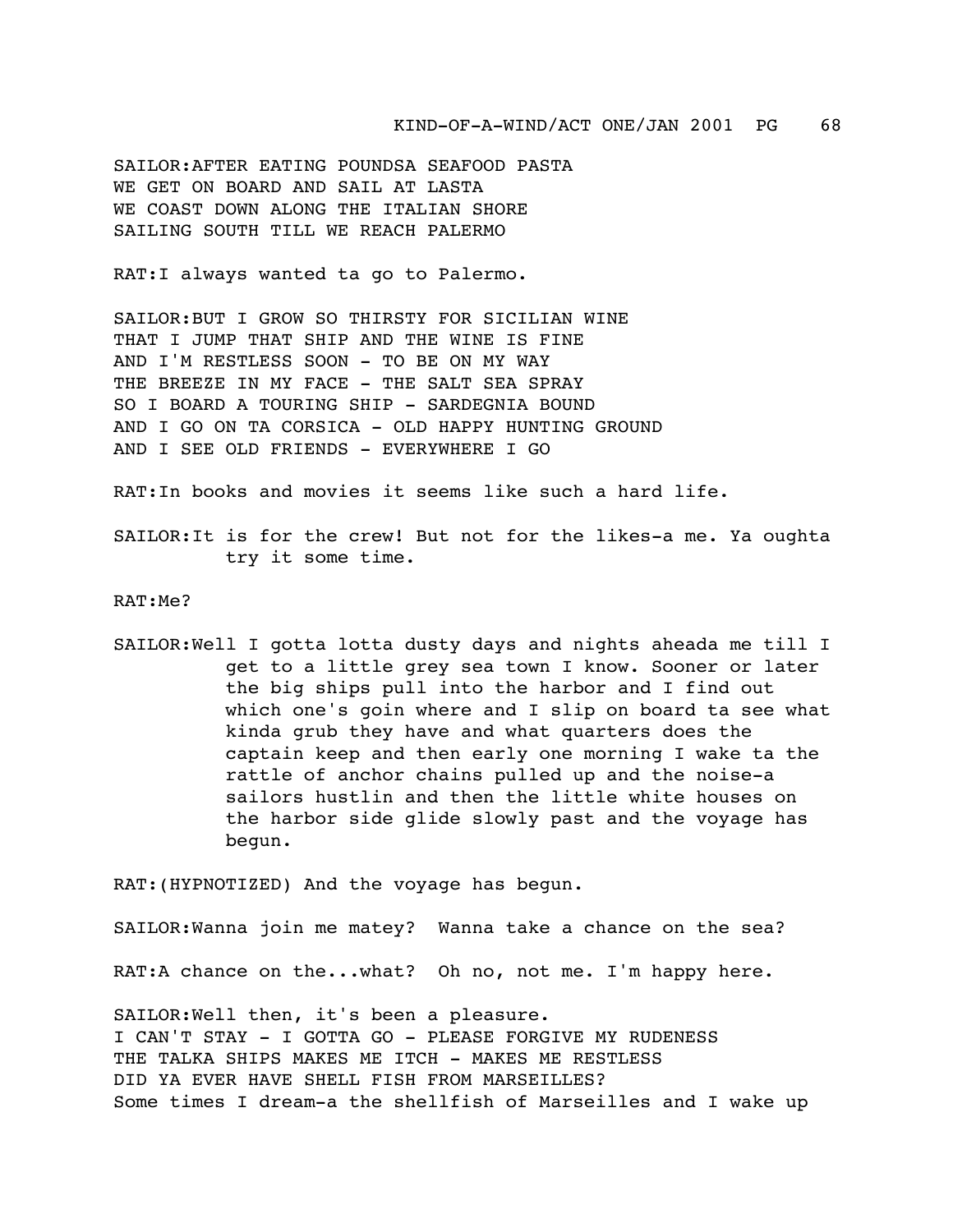KIND-OF-A-WIND/ACT ONE/JAN 2001 PG 69

crying. I always have such a good time when I'm in Marseilles - AND I SEE OLD FRIENDS - EVERYWHERE I GO Maybe when I get back here, I'll see you.

RAT:I'd be glad.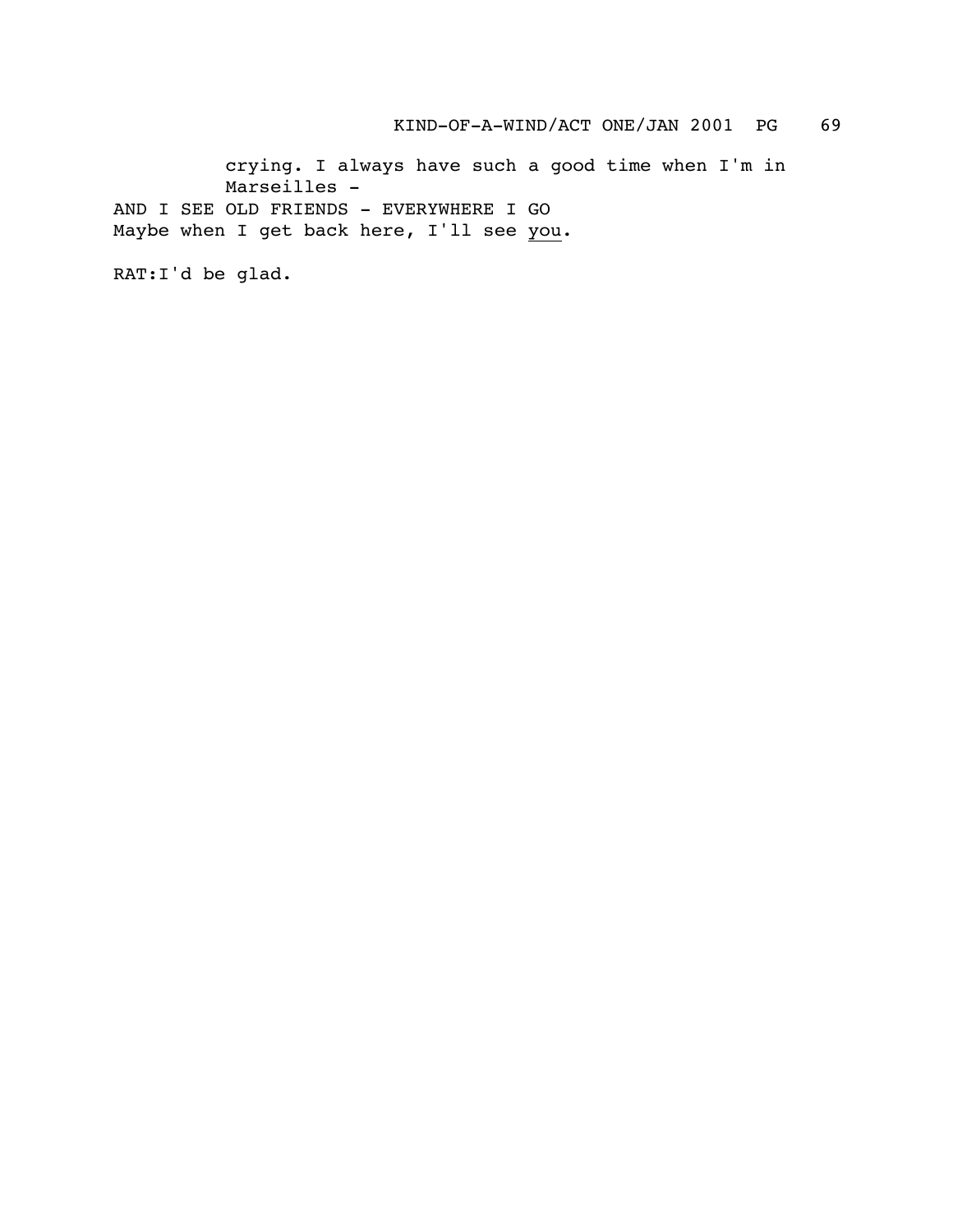SAILOR:You could come along ya know. Take the adventure. The days pass and ya never get em back. Just shut the door behind ya and take a step forward and you are out of the old life and into the new.

RAT:Outta the old life and into the new....

SAILOR:Then some day, some other day, when the song has been sung and the play has been played, just jog along home here if ya get the urge and sit down by your quiet river with a store of good memories for company and a lotta retellables for the locals. Think it over. You can easily overtake me on the road. You're younger than me and you can still move faster and I will go slow and look back. (SAILOR EXITS SINGING) AND I SEE OLD FRIENDS - EVERYWHERE I GO (RAT SITS STILL AS WE HEAR THE SAILOR OFFSTAGE) I SEE OLD FRIENDS - EVERYWHERE I GO

RAT:(JUMPS UP) Hey, wait up, I'll walk a ways with you.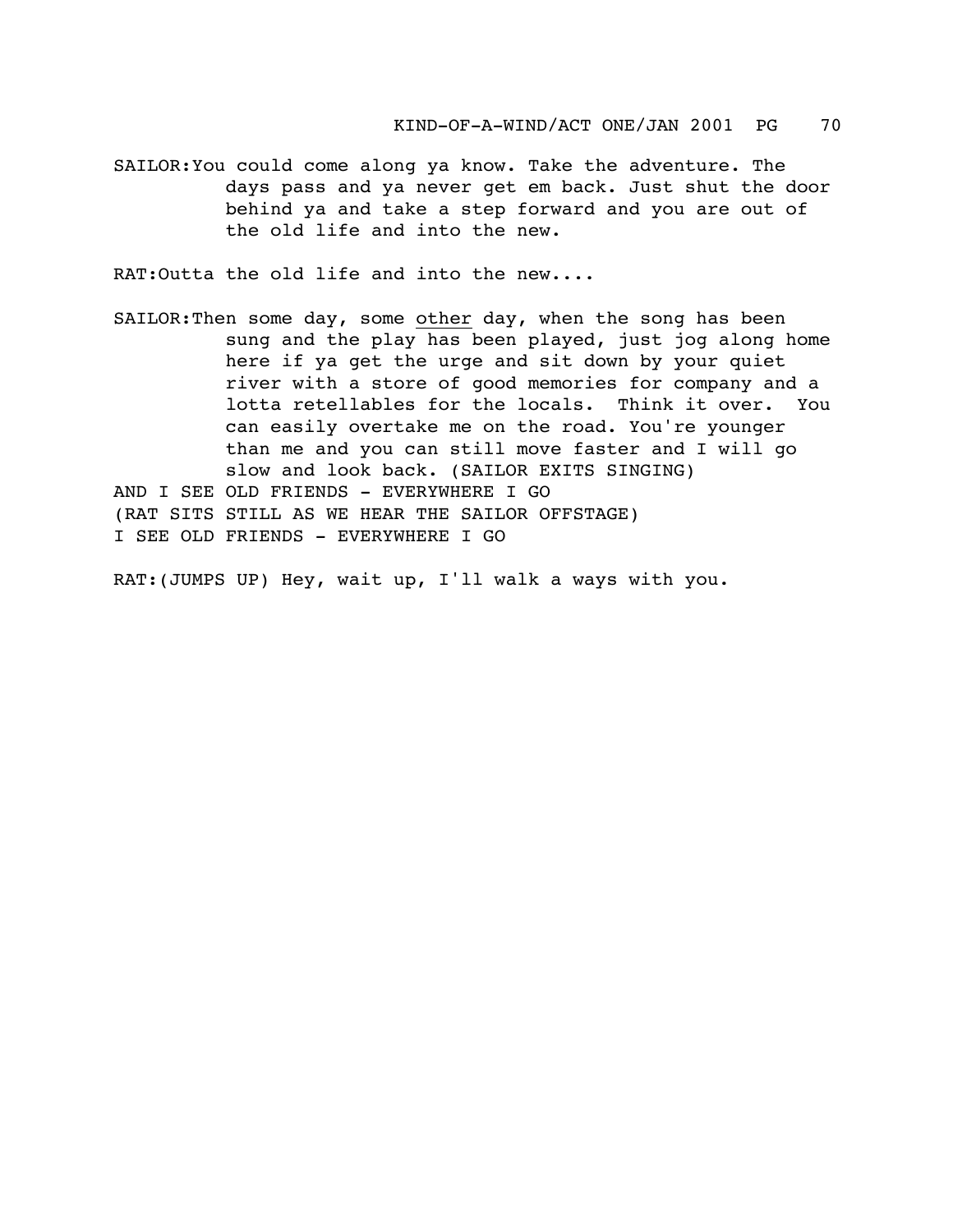SCENE SEVENTEEN: LABOR DAY, HERE COMES EVERYONE WIDOW:Isn't that Ratty coming now? (RAT ENTERS) BADGER:Ratty dear, so nice of you to visit. RAT:I happened ta be in the neighborhood. BADGER:Who's that coming now? WIDOW:Looks like two...washerwomen. Are you expecting someone to pick up your laundry, Badge? BADGE:I do my uh own uh washing uh Minky. I always have. WIDOW:How sweet. RAT:Isn't that...? WIDOW:That looks like... RAT:It's Mole. BADGER:And Toad. ALL:It's Mole and Toad. (MOLE AND TOAD ENTER) TOAD:So lovely ta find ya all together waiting ta see me. MOLE:Oh Ratty. RAT:Oh Mole. WIDOW:Oh it's so good to see us all together again isn't it? BADGER:Let's none of us ever go anywhere again, that's what I say. "Home sweet home" and "every bird uh likes his own nest best!" TOAD:"Mid pleasures and palaces though we may roam..." BADGER:"Be it ever so humble there's no place..."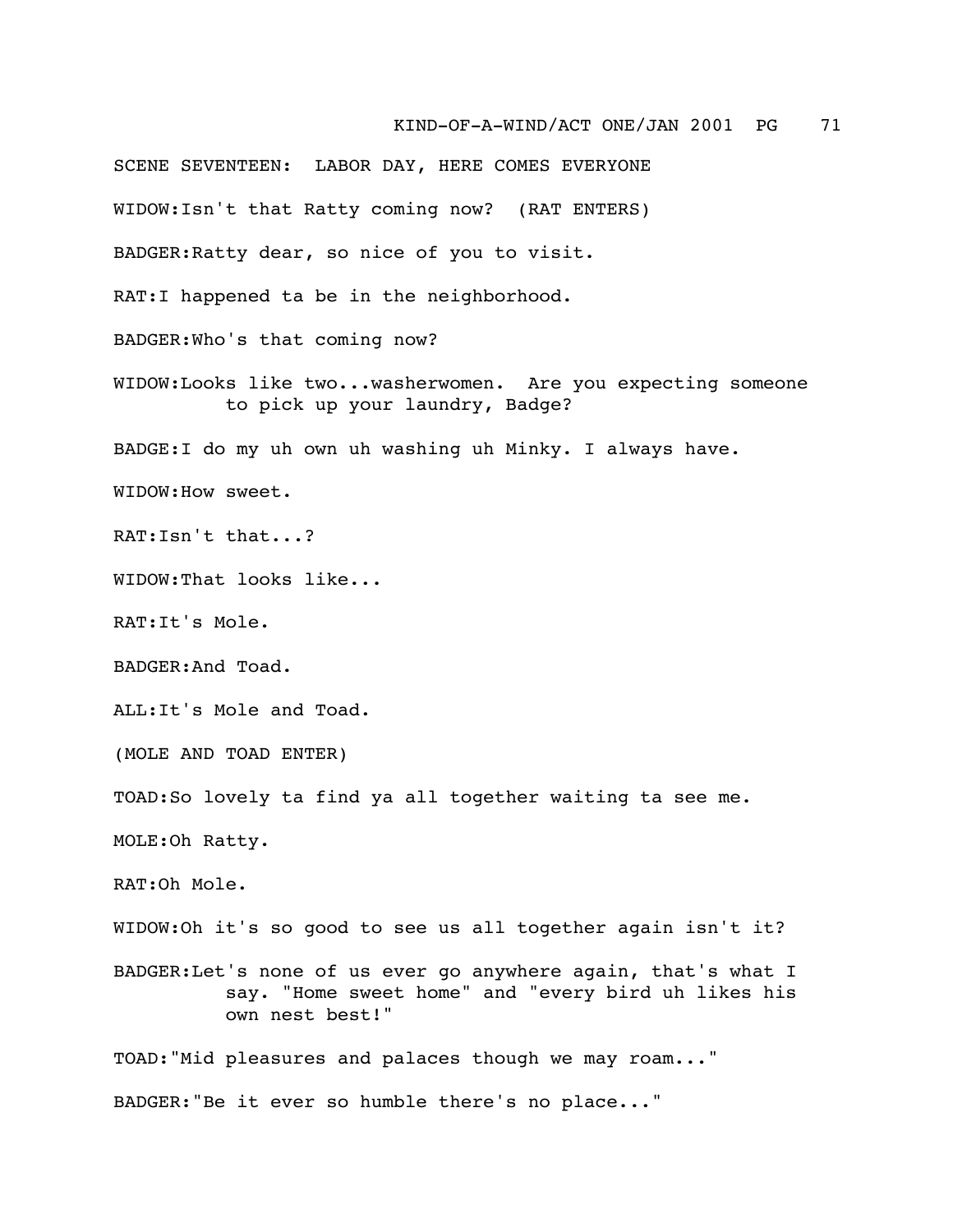MOLE:"Like home is where the heart is."

WIDOW:How sweet you boys all are. Aren't they Ratty?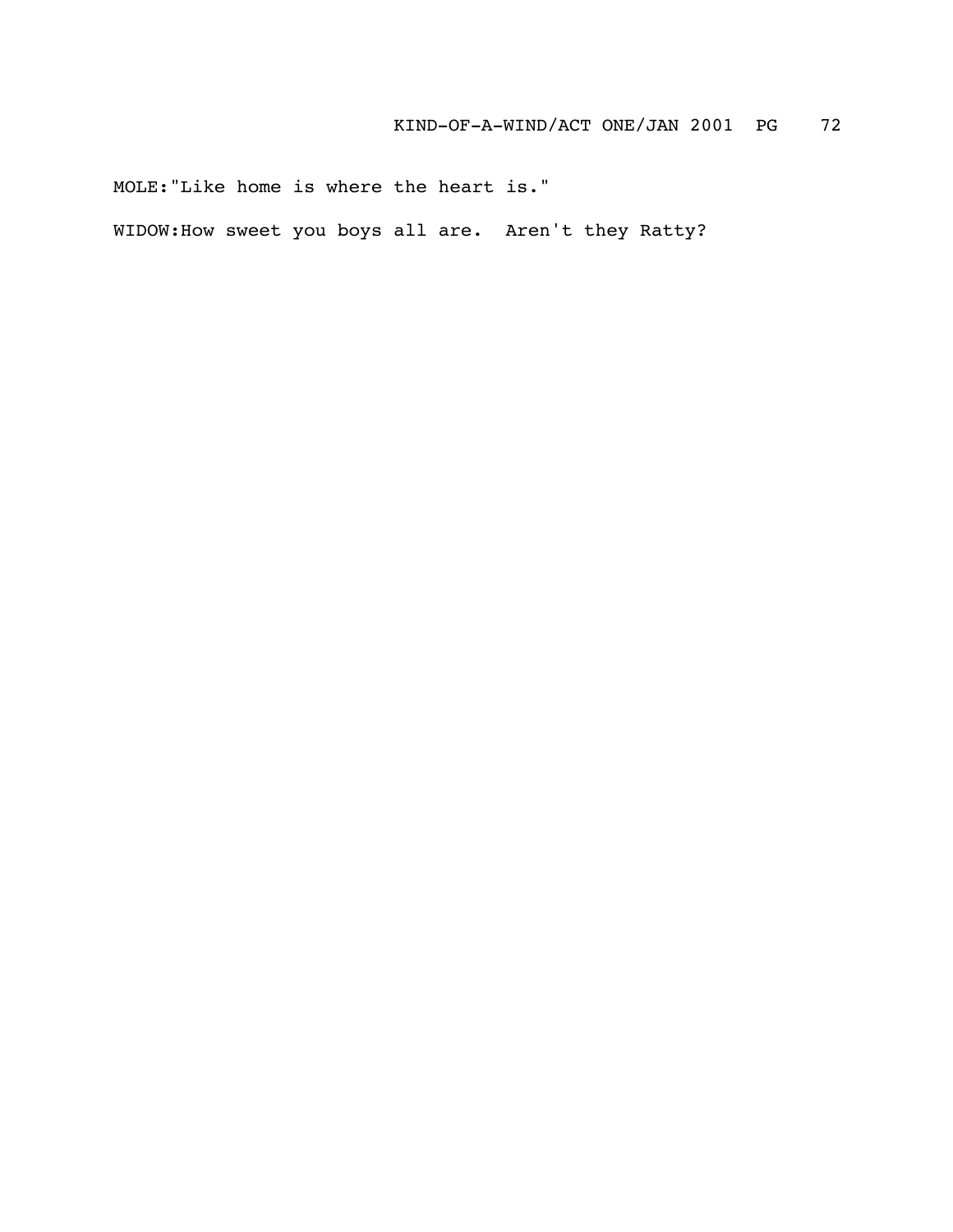RAT:What?

MOLE:What are you thinking about, Ratty?

RAT:Why don't we all go away together? Why do we have to stay here all winter freezing off our...

BADGER:A lady is present Ratty.

- WIDOW:That's awfully sweet Badge, but I know what part of us freezes off in the winter.
- RAT:Why don't we go someplace warm and lie around getting tan and drinking rum and coca cola?

TOAD:Sounds great.

WIDOW:You know I'm famous for my Margueritas. Mr. Mink just loved my...

BADGER:Mr. Mink was certainly a paragon gourmet.

- WIDOW:Now don't be jealous, Badge. I'm sure you'll love my Margueritas just as much as Mr. Mink after a while.
- RAT:So whattaya say? How about going south this winter? I'm tired of doing the same old thing. "The days pass and ya never get em back. Just shut the door behind ya and take a step forward and you are out of the old life and into the new." If ya wanna go with me, I'd really like that, but whether ya do or ya don't - I'm going.

MOLE:I'm with ya Ratty.

TOAD:Me too. Ya know me. I love ta get up and go.

BADGER:Well, I always say nothing ventured, no adventure, uh, or anything. What about you...Minky?

WIDOW:I was hoping you'd ask me Badge. I'll go Ratty.

BADGER:Me too.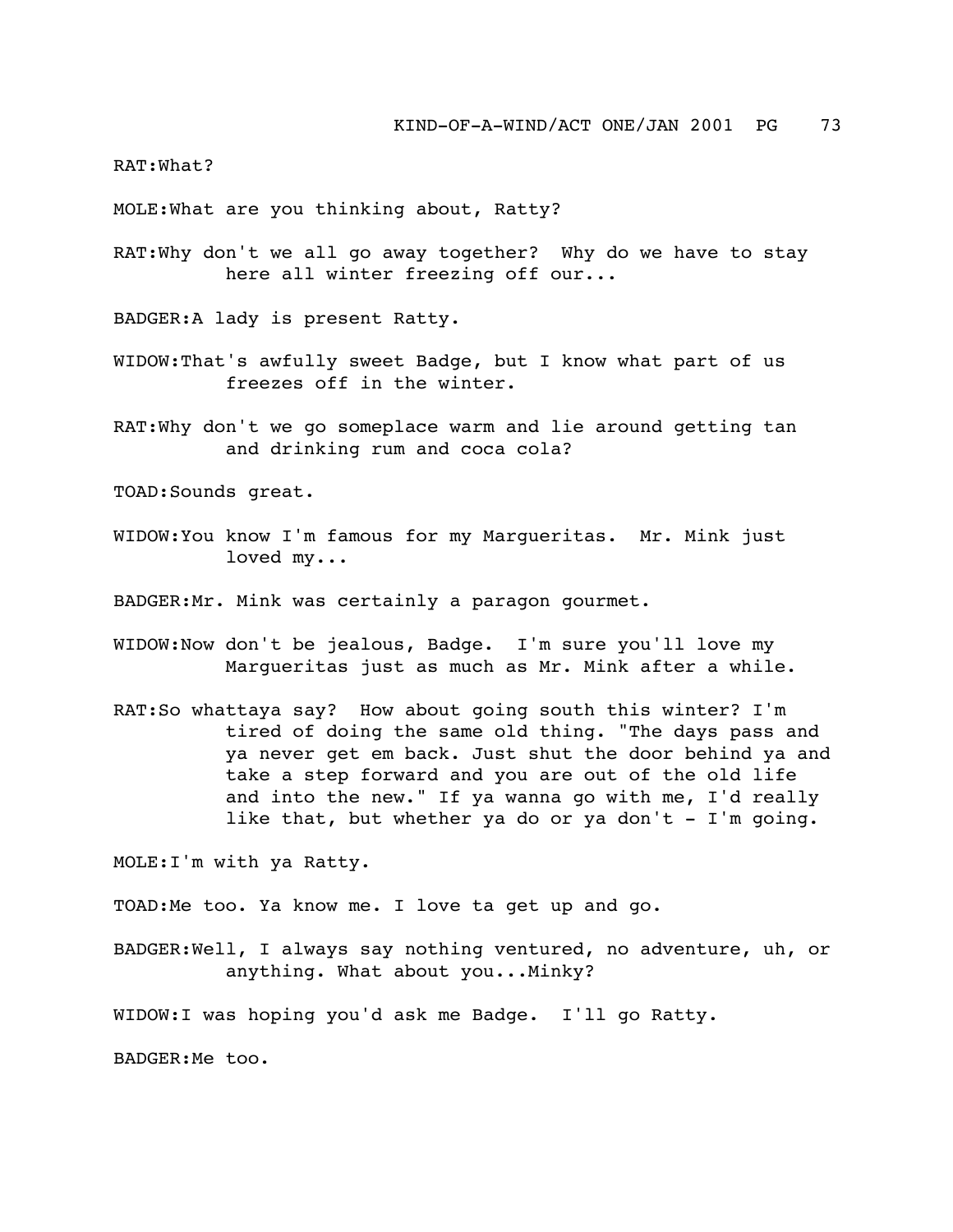TOAD:I could drive.

 $ATJ.:NO!$ 

TOAD:I have an idea. Come with me, Badger.

BADGER:Coming Minky? (TOAD, WIDOW MINK, BADGER EXIT)

RAT:I'm very glad ta see ya, Mole. I was worried.

MOLE:I'm sorry I couldn't call. It's a long story.

- RAT:I'm glad you're coming. I'm glad you're all coming. Sometimes ya just have ta question the natural order of things if ya know what I mean.
- MOLE:Well I do and I don't Ratty but I wanted an adventure and this sure seems like one hell of an adventure.
- OTTER:(ENTERS) Hello Ratty, welcome back Mole. I bumped into the horse who told me you and Toad were on your way. We all certainly missed you, didn't we Ratty? I was saying to Mr. Otter just this morning, "I hope Mole and Toad get back soon, it being Labor Day and all." I said "Mr. Otter, if those sweet boys don't get back soon we have to send out a search party." And do you know what Mr. Otter said? Of course you don't. He said, the sweet darling, "well, if there has to be a search party then you must go my dear, no matter how long it takes to find them, you must go." Isn't that the sweetest thing? Yes it is. But here you are and not a moment too soon.

(HOT AIR BALLOON W/BASKET DESCENDS)

TOAD:(ENTERS SHOUTING FOLLOWED BY OTHERS) It's coming. It's coming. Here it comes. Look up.

OTTER:Is that a balloon?

RAT:A balloon. How wonderful. How exciting.

OTTER:Are you all going somewhere?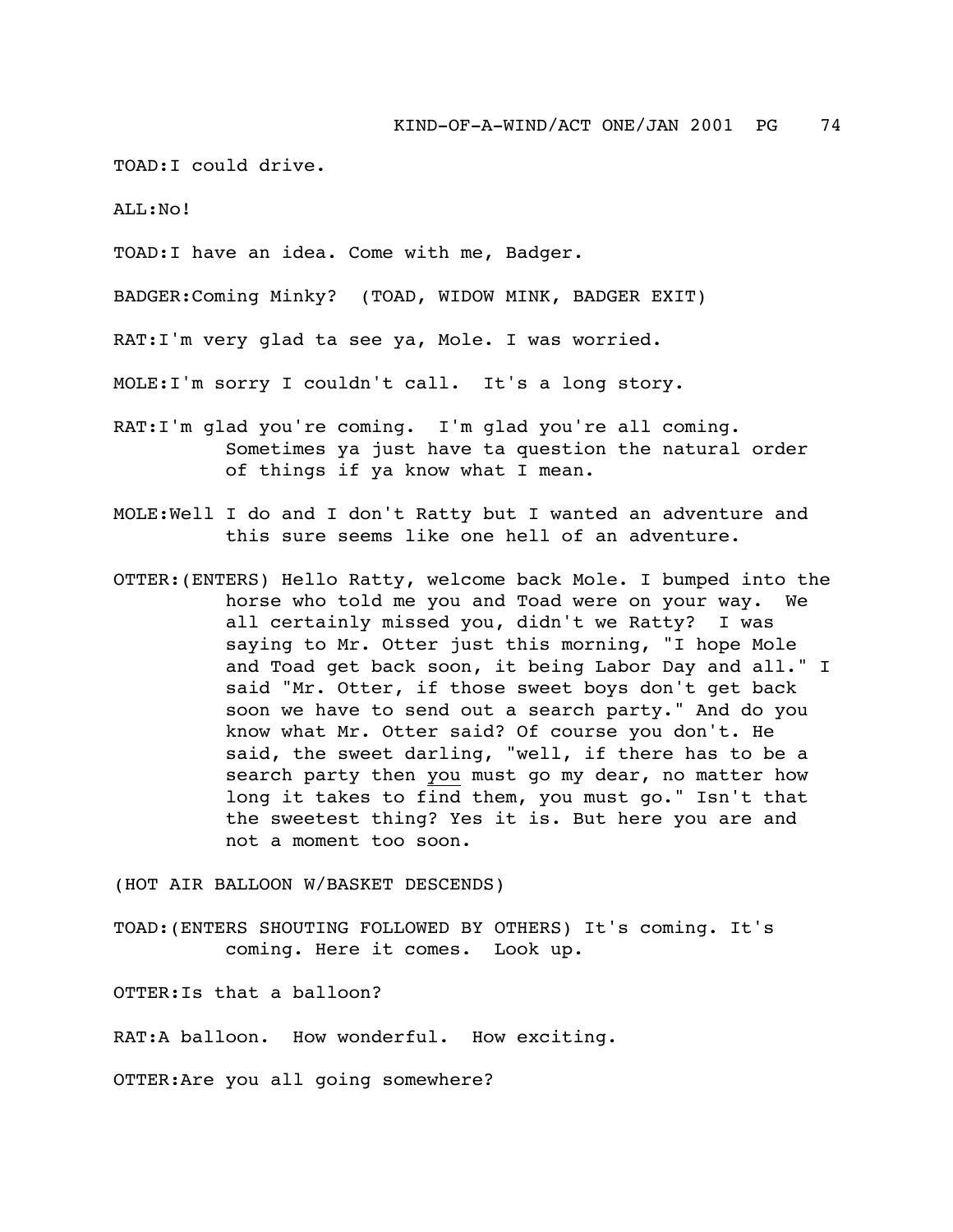RAT:Going south.

MOLE:It's an adventure. Wanna come?

OTTER:Thank you so much for asking Mole but I couldn't leave Mr. Otter and I have so much to do and someone will have to keep an eye on Toad Hall and all your sweet little houses and who is that someone I ask myself and I answer myself who do you think it is dear Mrs. Otter? TOAD:Get in everybody. I'm in charge. I can drive anything.

MOLE:Oh, Toady. Are ya sure?

TOAD:Sure is my middle name. Goodbye Mrs. Otter.

ALL:Goodbye. Goodbye. We'll see you in the Spring.

RAT:OFF TO THE SOUTH - THE FRENCH RIVIERA MOLE:FOUR LEGGED ANIMALS - LOOK MA - I'M FLYING! WIDOW:I GOTTA BE BUYING - A TOWEL AND A BATHING SUIT WITH RUFFLES AND POLKA DOTS MOLE:That oughta look cute!

MOLE/RAT:WHO WOULDA THOUGHT WE'D BE TRAVELLING TOGETHER? ALL:WHAT AN ADVENTURE! WHAT AN ADVENTURE! TOAD/WID:AIN'T WE OPTIMISTIC! BRAVE AND UNSINKABLE! BADGER:DOES ANYONE THINK THIS TRIP IS UNTHINKABLE?

RAT:OFF TA THE SOUTH - THE FRENCH RIVIERA ALL:OFF TO THE SUN - ONE FOR ALL - ALL FOR ONE

MOLE:ISN'T LIFE WONDERFUL? ISN'T LIFE FUNNY? ALL:WHAT AN ADVENTURE! WHAT AN ADVENTURE! TOAD:PARLEZ-VOUS FRANCAIS? I GOT THE FRENCH MONEY! ALL:WHAT AN ADVENTURE! WHAT AN ADVENTURE!

RAT:WHO WOULDA THOUGHT WE'D GET WANDERING-ITIS? ADD MOLE:ANTS IN OUR PANTS - GET THE ITCH - GET SAINT VITUS ADD TOAD:GET THIS SHOW ON THE ROAD - GOT NO TIME TO SPARE WIDOW:WHAT A GAME! BADGER:WHAT A DAME! WIDOW:WHAT A GUY! ALL:WHAT A PAIR!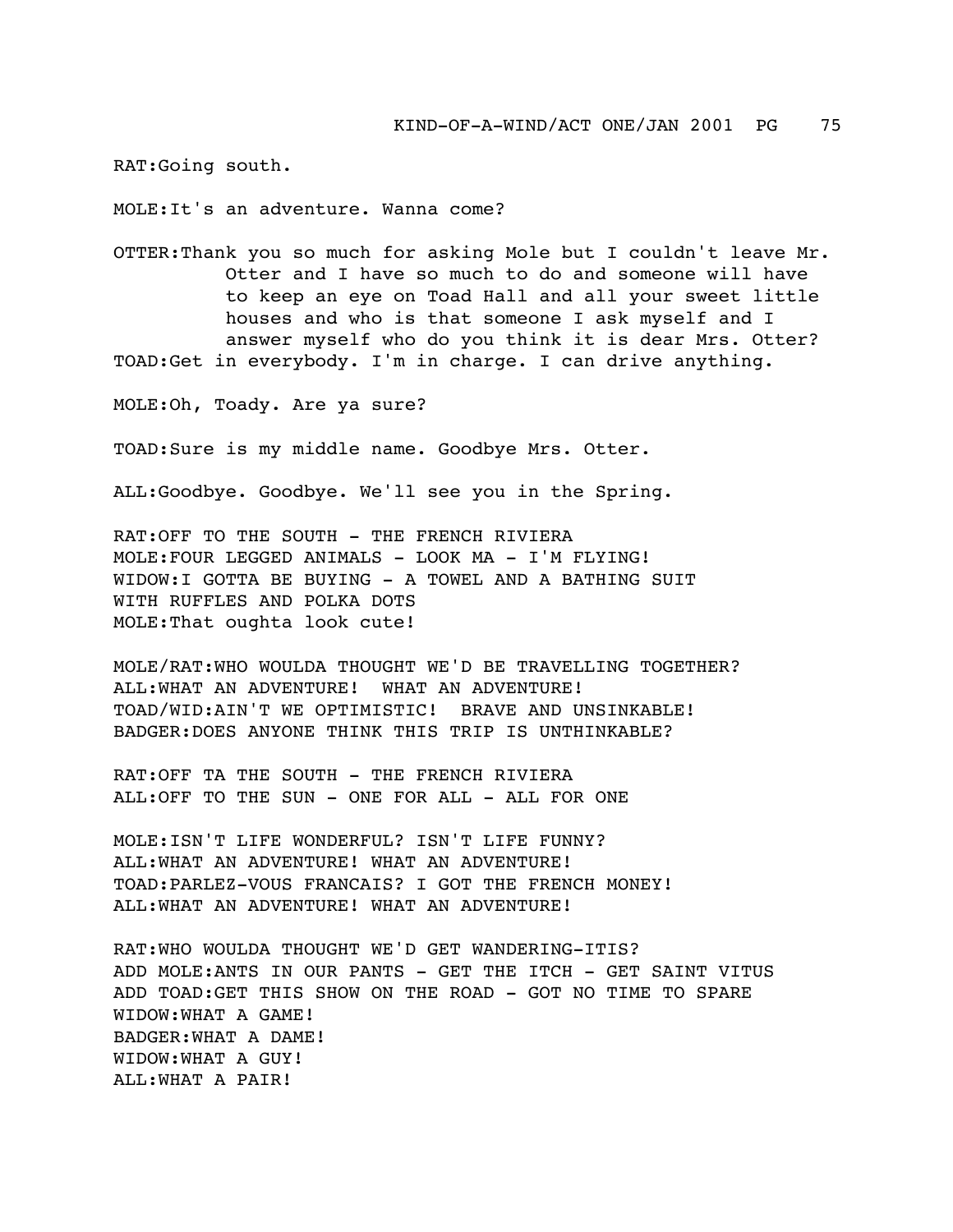ALL:OFF TO THE SOUTH - THE FRENCH RIVIERA WHO WOULDA THOUGHT WE WOULDN'T BE NERVOUS? TOAD:I THINK WE DESERVE US A TWENTY ONE GUN SALUTE! WIDOW:I FORGOT MY PARASOL BADGER:I FORGOT MY PARACHUTE!

ALL:WHO WOULDA THOUGHT WE'D BE TRAVELLING TOGETHER? WHAT AN ADVENTURE! WHAT AN ADVENTURE! AIN'T WE OPTIMISTIC! BRAVE AND UNSINKABLE! BADGER:DOES ANYONE KNOW IF FRENCH WATER IS DRINKABLE?

ALL:OFF TO THE SOUTH - THE FRENCH RIVIERA OFF TO THE SUN - ONE FOR ALL - ALL FOR ONE!

OTTER:Well, wait till I tell Mr. Otter about this. (EXIT)

BALOON ASCENDS/END OF ACT ONE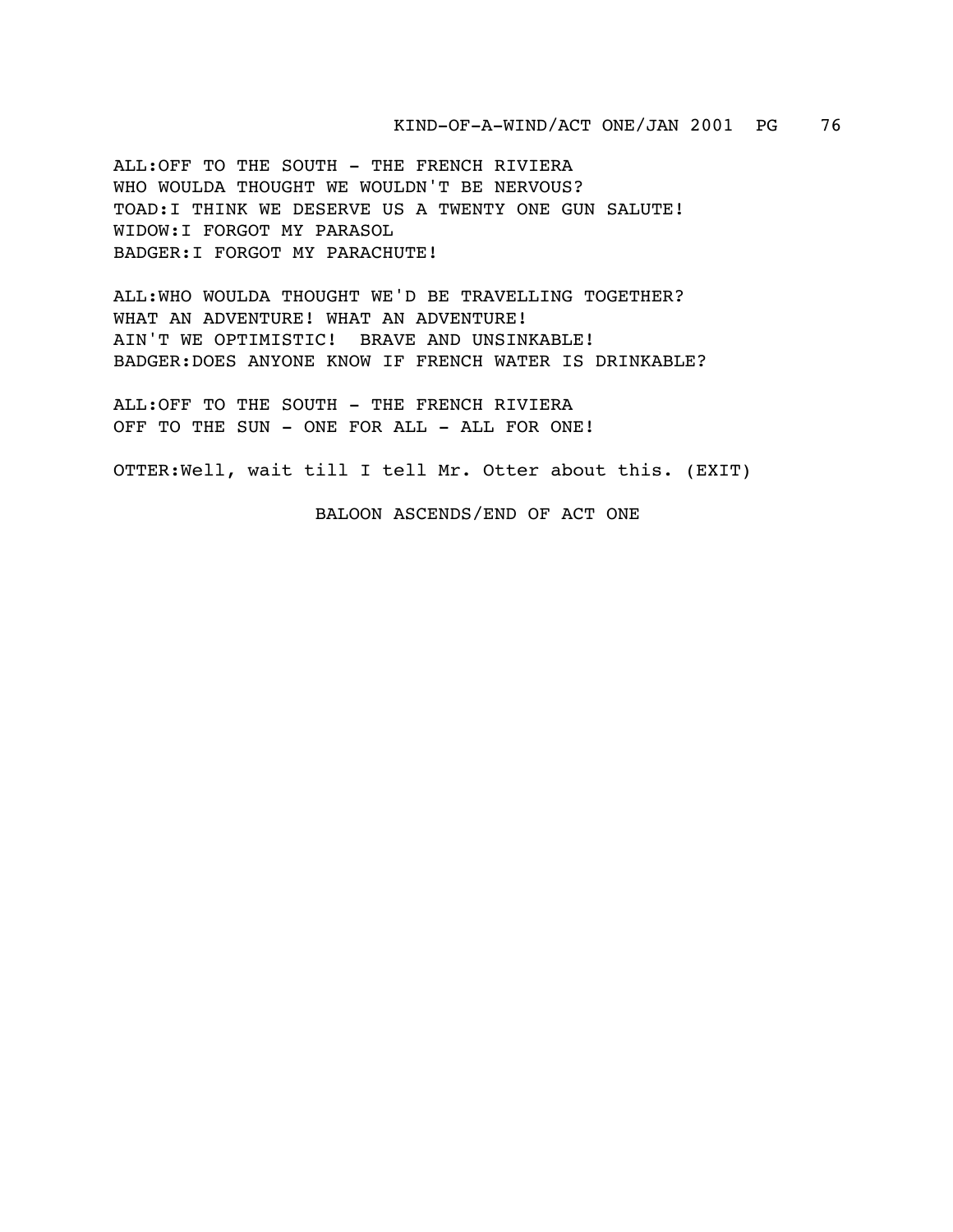- SYNOPSIS:ALL THE ACTION TAKES PLACE IN ONE YEAR BETWEEN SPRING 1919 AND SPRING 1920.
- IN ACT ONE THE MISCHIEVOUS, THIEVING WEASELS, STOATS, SQUIRRELS AND FOXES WHO LIVE IN THE WILD WOOD ARE KEEPING THEIR EYES OPEN AS THE BIRDS FLY HOME, ANIMALS WAKE UP AND YOUNG MOLE, HIS FIRST SPRING OUT OF THE MOLE ORPHANAGE, MEETS HIS NEIGHBOR RAT WHO TAKES HIM UNDER HIS PAW, TEACHES HIM TO ROW, INTRODUCES HIM TO MRS. OTTER AND TO TOAD OF TOAD HALL.
- TOAD CONVINCES RAT AND MOLE TO SET OUT ON AN ADVENTURE WITH A HORSE AND WAGON. THEY ARE SIDESWIPED BY AN AUTOMOBILE ONE OF THE FIRST OF IT'S KIND IN THE LITTLE TOWN OF WILLOW, (UNDOUBTEDLY DRIVEN BY A FOX.)
- TOAD FALLS INSTANTLY UNDER THE SPELL OF THIS NOISY VEHICLE AND RUNS OFF TO BUY ONE OF HIS OWN.
- MEANWHILE, RESTLESS YOUNG MOLE WANDERS OFF TO VISIT BADGER AGAINST THE ADVICE OF RAT WHO WARNS HIM OF THE DANGERS IN THE WILD WOOD. MOLE GETS LOST IN A FREAK SNOWSTORM. RAT WORRIES AND GOES AFTER HIM. BADGER GIVES THEM SHELTER. THE LONELY WIDOW MINK LIVES NEXT DOOR TO BADGER AND HAS AN EYE FOR HIM. SHE SEES HER OPPORTUNITY AND PERSONALLY DELIVERS A POT OF HOT SOUP JUST IN TIME TO NOTICE MOLE HAS A BAD COLD. RAT LEAVES MOLE IN THE CAPABLE HANDS OF THE WIDOW MINK AND BADGER. BADGER AND MOLE DISCOVER THEY HAVE A LOT IN COMMON BOTH BEING BURROWING ANIMALS AND THE WIDOW MINK COOKS SEDUCTIVELY.
- MEANWHILE MOLE GETS WELL, HEADS FOR HOME, BUMPS INTO TOAD IN A NEW RED CAR WHO INVITES HIM FOR A RIDE. MOLE, STILL GAME FOR ADVENTURE JOINS TOAD AND DISCOVERS THE CAR IS STOLEN AND HE AND TOAD ARE STOPPED BY A POLICE HORSE WHO TAKES THEM TO A JUDGE HORSE WHO SENTENCES THEM TO A GREAT MANY YEARS IN JAIL.
- MEANWHILE, RAT GROWS INCREASINGLY UNHAPPY AT HAVING LOST HIS NEW FRIEND MOLE, HIS OLD FRIEND TOAD AND THE COMING OF FALL WHICH MEANS GETTING READY FOR WINTER AGAIN. MRS. OTTER TRIES TO SOOTHE HIM BY REMINDING HIM OF THE NATURAL ORDER OF THINGS BUT RAT HAS BEGUN TO QUESTIONS THE NATURAL ORDER.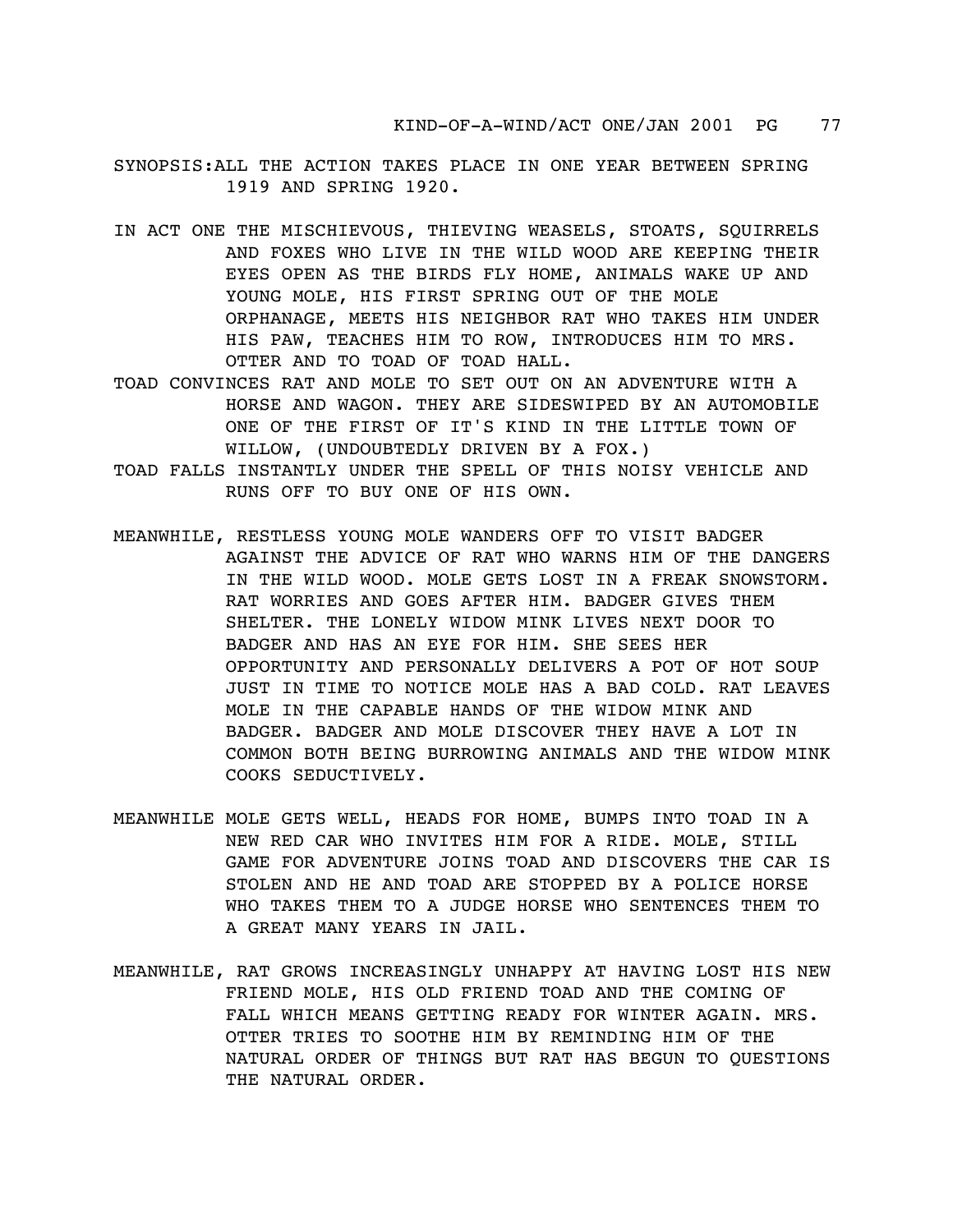MEANWHILE THE DAUGHTER OF THE JAILER HORSE, FEELING PITY FOR THE VERY UNHAPPY JAILBIRDS TOAD AND MOLE PLOTS TO HELP THEM ESCAPE DISGUISED AS HER TWIN POSSUM AUNTS WHO ARE WASHERWOMEN. MOLE AND TOAD ESCAPE AND STEAL A TRAIN, ARE CHASED BY THE POLICE HORSE, JUMP OFF THE TRAIN, MEET UP WITH THE ORIGINAL HORSE WHO PULLED THE WAGON WHO SHOWS THEM THE WAY HOME.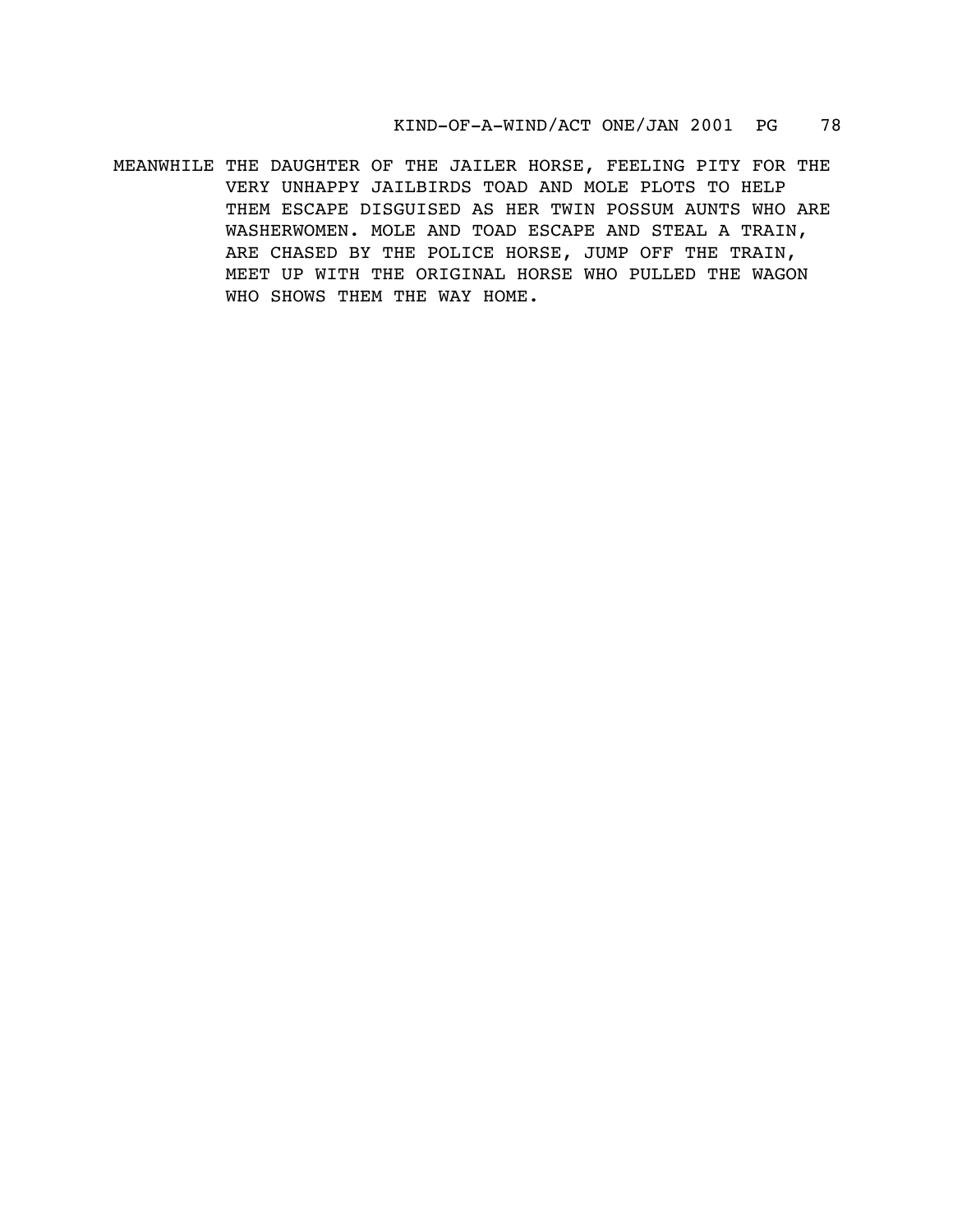- MEANWHILE, THE BIRDS ARE GETTING READY TO FLY AWAY AGAIN AND RAT MEETS A SAILOR RAT WHO DESCRIBES THE EXOTIC LIFE OF A SAILOR IN SUCH A WAY THAT RAT GROWS MORE AND MORE RESTLESS.
- MOLE AND TOAD AND THE HORSE AND MRS. OTTER AND THE WIDOW MINK AND BADGER AND RAT ALL MEET IN THE WILD WOOD AND RAT CONVINCES MOLE AND TOAD AND BADGER AND THE WIDOW TO RUN AWAY WITH HIM TO THE FRENCH RIVIERA AND FIND OUT WHAT IT'S LIKE TO BE A MIGRATING ANIMAL AT LEAST ONCE. THEY GO OFF IN A BALLOON AND BASKET LEAVING ALL THEIR HOMES IN THE CARE OF WELL MEANING MRS. OTTER AND VULNERABLE TO THE WEASELS, THE SQUIRRELS, THE STOATS AND THE FOXES.
- IN ACT TWO, WE DISCOVER OUR FURRY FRIENDS IN BATHING SUITS AND SUNGLASSES ON THE BEACH OF THE FRENCH RIVIERA NOT ALL HAPPY WITH THE RESULTS OF THE EXPERIMENT. THEY MISS THEIR OLD LIVES AND THEIR COMFORTABLE HOMES AND THEY EACH COMPLAIN ABOUT THE TOO LONG VACATION AND CONCLUDE "THEY WANNA GO HOME."
- MEANWHILE, ENOUGH TIME HAS PASSED FOR THE BIRDS TO BE PLANNING THEIR RETURN TRIP AND THE ANIMALS HAPPILY MAKE AIRLINE RESERVATIONS AND FLY QUICKLY BACK TO THE LITTLE TOWN OF WILLOW WHERE, MET BY MRS. OTTER, THEY LEARN THAT THE WEASELS AND THE STOATS HAVE STOLEN TOAD HALL OUT FROM UNDER HER CARE AND ARE IN POSSESSION OF ALL OF TOAD'S POSSESSIONS. MOLE, WHO HAS MATURED GREATLY IN THIS YEAR OUT OF THE ORPHANAGE, INVENTS A PLAN TO WAGE WAR ON THE STOATS AND WEASELS AND GET TOAD HALL BACK. THEY ARE SUCCESSFUL IN THEIR BATTLE AND THE CELEBRATION OF RECLAIMING TOAD HALL COINCIDES WITH THE WEDDING OF THE WIDOW MINK AND BADGER AND THE ADOPTION, BY THOSE TWO NEWLYWEDS, OF MOLE AS THEIR PERMANENT ONLY SON. RAT WANTS NOTHING MORE FOR HIMSELF THEN TO LIVE OUT HIS LIFE QUIETLY AT HOME AND TO HAVE MOLE CALL HIM UNCLE RAT AND TOAD, HAVING DISCOVERED THAT ALL MODES OF TRAVEL ARE WHAT MAKE HIM HAPPIEST DECIDES TO BE THE FIRST TOAD ASTRONAUT AND TAKE A ROCKET TO THE MOON.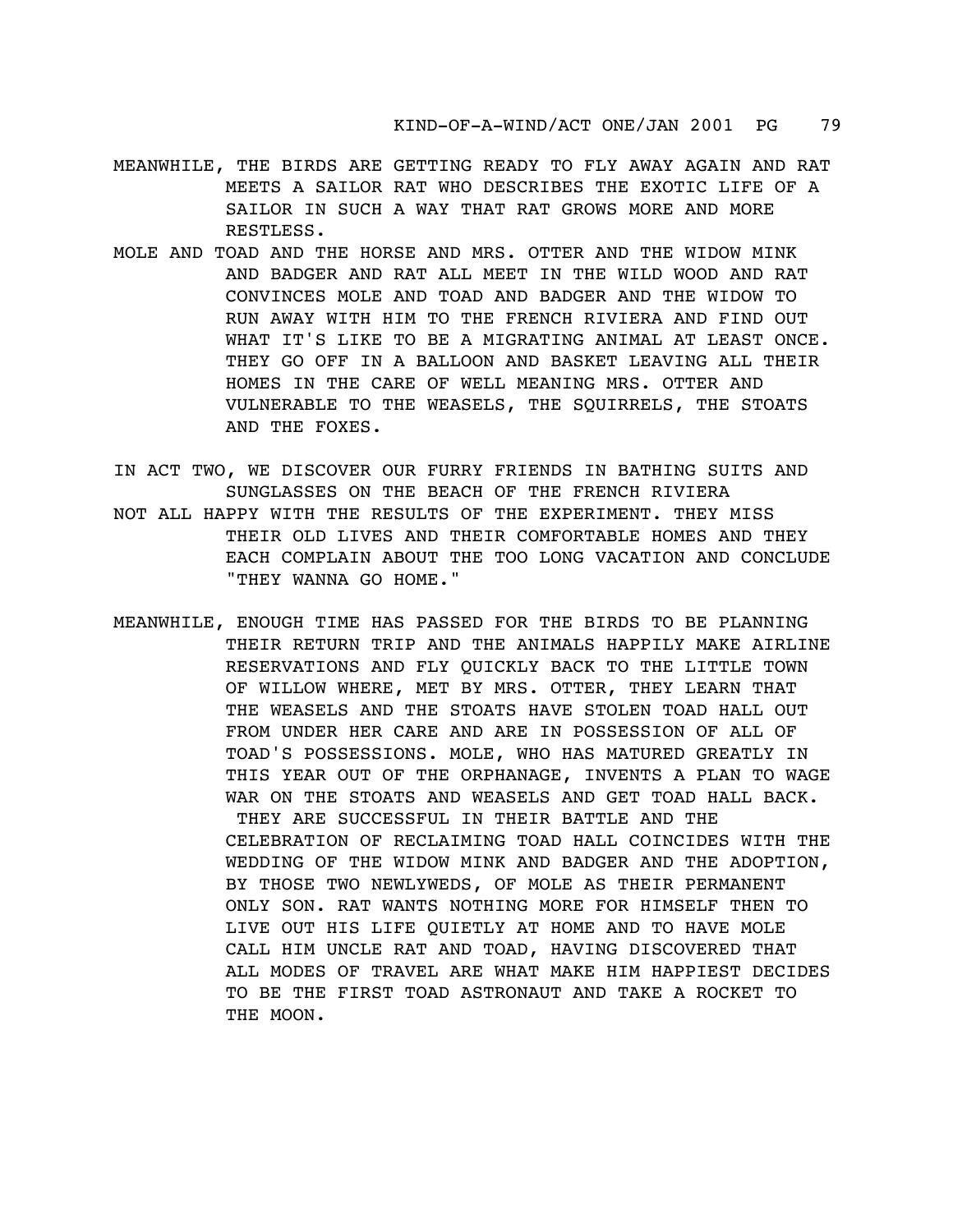CHARACTERS:

- THE TWO BIRDS ARE YOUNG, DO NOT LOOK ALIKE BUT THEY ARE GOOD FRIENDS WITH SIMILAR TASTES.
- MRS. OTTER IS A SIXTY YEAR OLD MARRIED WOMAN, A CHATTERING GOSSIP WHO TELLS EVERYBODY EVERYTHING AND RUSHES OFF TO GATHER THE NEXT EDIBLE MORSELS OF FOOD OR GOSSIP. SHE IS THE SELF APPOINTED CARETAKER OF THE COMMUNITY, A LITTLE LONELY BUT ALWAYS BUSY.
- MOLE, NINETEEN, UNSOPHISTICATED, LIVELY, INQUISITIVE, WANTS TO DO NEW THINGS, HE IS A GOOD AND RESPONSIBLE FRIEND AND IS WILLING TO BE LED BY RAT AND BADGER AND TOAD AND ANYBODY WHO SEEMS TO KNOW THE WORLD. EVENTUALLY HE ASSERTS HIMSELF AND HELPS TO RETRIEVE TOAD HALL FROM IT'S KIDNAPPERS.
- RAT, ALMOST FORTY, LOVES THE NEIGHBORHOOD AND THE RIVER AND IS NOT INTERESTED IN TRAVEL. HE MAKES UP SONGS AND DEVELOPS A MENTOR ATTACHMENT TO MOLE. THE BEGINNING OF THE INEVITABLE WINTER MIGRATION OF HIS NEIGHBORS AND THE MEETING WITH A NOMADIC SAILOR RAT SETS RAT AT A CROSSROAD. IS HE MISSING OUT ON THE PLEASURES OF AN ACTIVE ADVENTUROUS EXISTENCE OR WILL HE KEEP TO THE CONVENTIONAL LIFE CYCLE OF HIS BREED?
- TOAD IS IN HIS THIRTIES. HE HAS ALWAYS HAD MONEY AND IS IRRESPONSIBLE, SELF INDULGENT AND VAIN WITH A VERY SHORT ATTENTION SPAN. BUT HE IS ALSO FAITHFUL TO HIS FRIENDS AND NEIGHBORS, AND OBVIOUSLY VULNERABLE ENOUGH SO THAT FRIENDS AND NEIGHBORS RETURN HIS AFFECTIONS. HE IS A TYPICAL LITERARY LEGENDARY COUNTRY SQUIRE WHO WILL GROW TO BE LOVED BY ALL AFTER HE HAS SOWN HIS WILD OATS.
- BADGER IS IN HIS LATE FORTIES OR EARLY FIFTIES. A CONFIRMED BACHELOR, SHY, PRIVATE, CONVENTIONAL, HE RESORTS TO HOMILIES AND PLATITUDES TO REPLACE ACTUAL CONVERSATION. HIS NEIGHBOR, THE WIDOW MINK, IS HORRIFYING AND EXHILARATING TO HIM. HE IS FRIGHTENED AND ATTRACTED BY HER DIRECTNESS AND SEXUALITY.

THE WIDOW MINK IS A WEALTHY, SELF CONFIDENT FORTY FIVE YEAR OLD,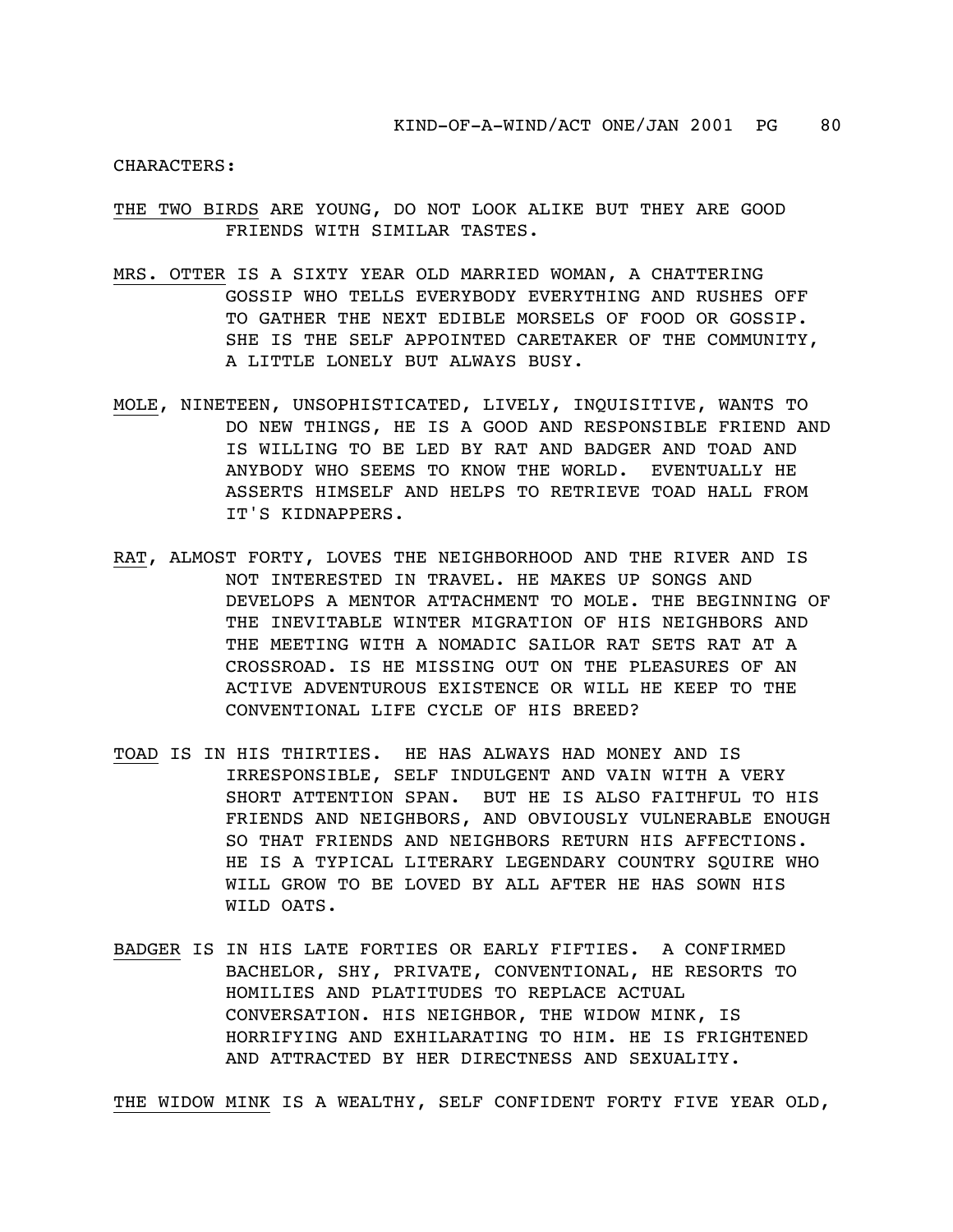## KIND-OF-A-WIND/ACT ONE/JAN 2001 PG 81

USED TO HAVING HER OWN WAY WITH MEN. SHE IS SENSUOUS AND LONELY BUT PRACTICAL ABOUT WHAT HER OPTIONS MAY BE. SHE LIKES OLDER MEN AND SHE THINKS SHE COULD BE HAPPY WITH BADGER. SHE'S NOT ABOUT TO SACRIFICE HER INDEPENDENCE BUT SHE IS WILLING TO SHARE.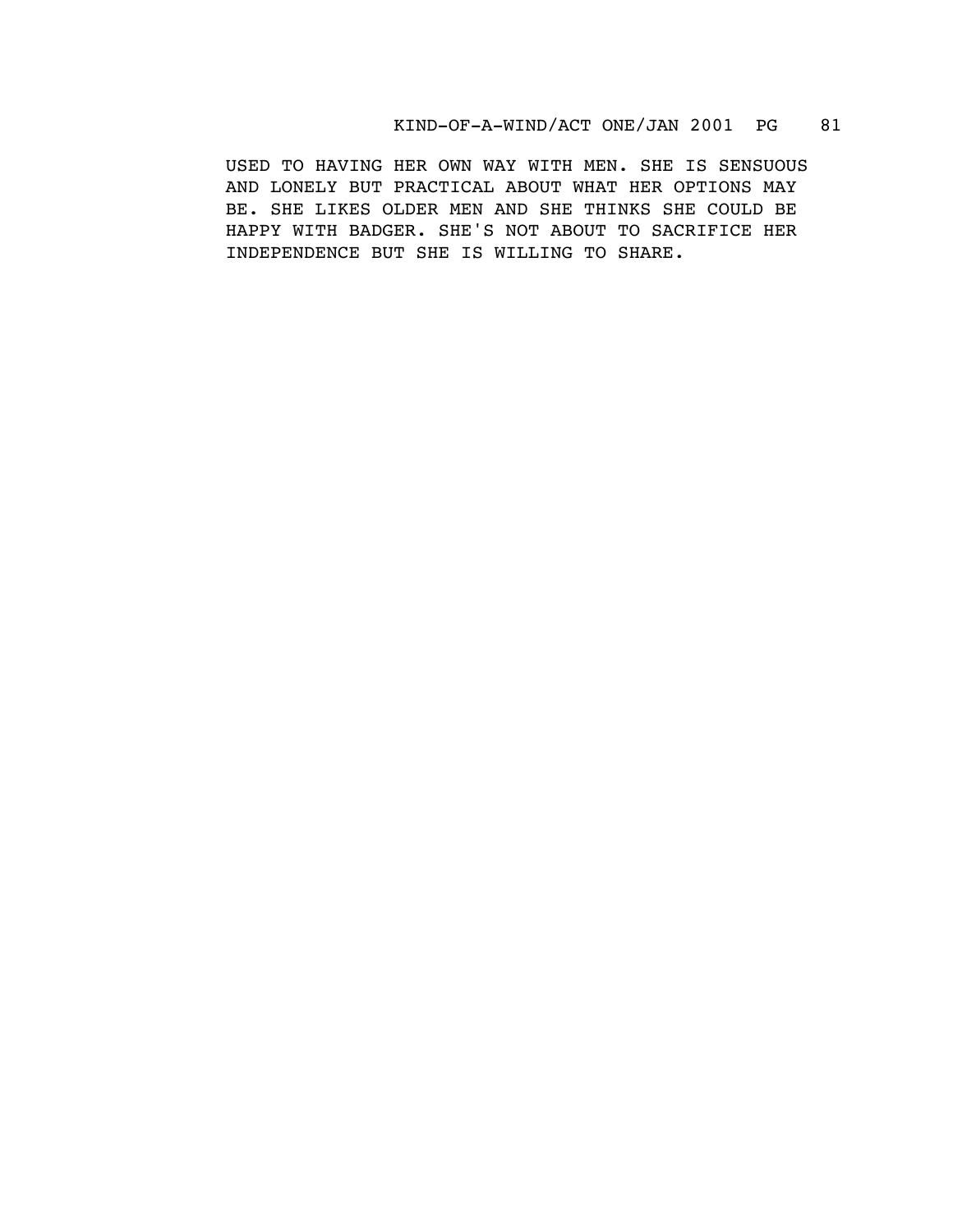- THE HORSE WHO PULLS THE WAGON IS MIDDLE AGED, SHE KNOWS HER OWN WORTH AND IS DETERMINED TO STOP BEING DEALT WITH AS AN OBJECT BY OTHER ANIMALS.
- THE POLICE OFFICER HORSE LOOKS JUST LIKE THE OTHER HORSE BUT SHE IS A FIGURE OF AUTHORITY IN HER BLUE UNIFORM JACKET AND CAP FULL OF GOLD BUTTONS AND BADGES.
- JUDGE HORSE, IN FULL JUDGE REGALIA, IS CRANKY, IMPATIENT, A FIRM BELIEVER IN THE LETTER OF THE LAW AND SHE HAS AN ULCER.
- JILL IS A YOUNG HORSE, DIRECT, SOFT HEARTED AND PRACTICAL.
- THE TWINS POSSUMS LOOK NOTHING LIKE EACH OTHER, ARE IN THEIR THIRTIES, BUSINESSLIKE WASHERWOMEN WHO ONLY TOLERATE THE MALE ANIMAL.
- THE SAILOR RAT , ABOUT FORTY, LIKES HAVING FRIENDS IN EVERY PORT AND IS FAITHFUL IN HIS FASHION BUT AVOIDS THE RESPONSIBILITIES OF THE DAILY INTERACTIONS IN A LONG TERM RELATIONSHIP. HE APPEARS EXOTIC IN EVERY GEOGRAPHIC CONTEXT BECAUSE HE BELONGS TO NONE OF THEM.
- ALTOGETHER A POSSIBLE CAST OF EIGHT. IT IS LIKELY THAT THE BIRDS AND THE TWIN POSSUMS ARE PLAYED BY THE SAME TWO ACTORS. THAT ALL THE HORSES AND THE WIDOW MINK ARE ONE ACTOR. THAT ONE ACTOR PLAYS BADGER AND THE SAILOR. AND THAT MOLE, RAT, TOAD AND MRS. OTTER ARE PLAYED BY INDIVIDUAL ACTORS WHO MAY DOUBLE AS STOATS OR WEASELS WHEN POSSIBLE.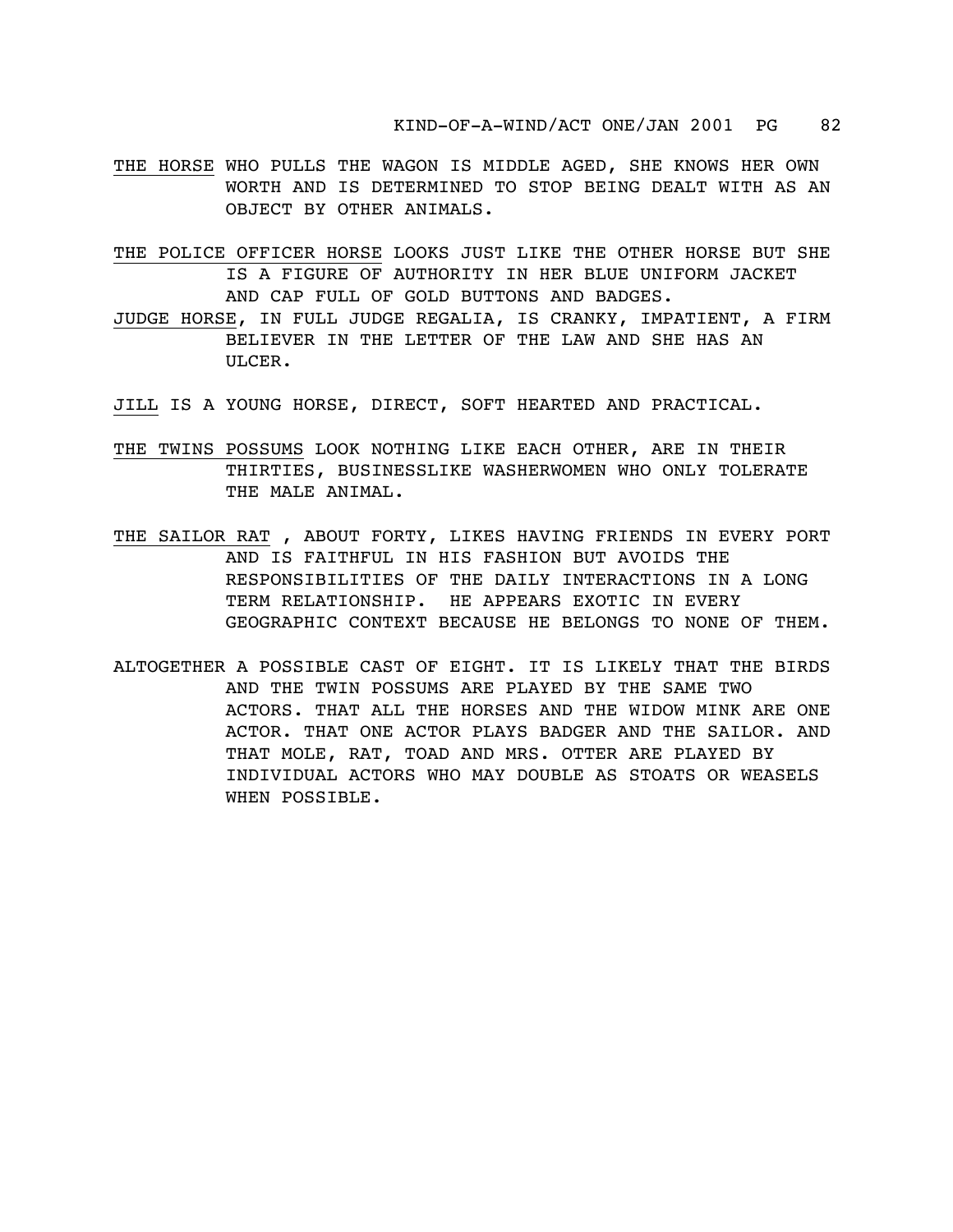KIND-OF-A-WIND/ACT ONE/JAN 2001 PG 83

OMITTED HORSE SONG:

A HORSE IS A HORSE IS A HORSE A HORSE HAS NO CHOICE - NO RECOURSE YOU SAY GO AND I GO - YOU SAY SLOW - I GO SLOW I STOP WHEN YOU SAY WHOA - OF COURSE I'M A HORSE JUST A HORSE

MOLE:You're a very nice horse.

HORSE:A HORSE WORKS LIKE A HORSE - A WORKHORSE IF A HORSE ISN'T FAST YOU USE FORCE SPURS AND WHIPS TO PROPEL ME - DON'T ASK ME - JUST TELL ME WHEN I'M OLD - YOU FAREWELL ME REPLACE ME AND SELL ME FOR GLOOOO - YES YOU D0000

MOLE:That's so sad.

HORSE: THE BEST YEARS OF OUR LIVES ARE SPENT PULLING YOUR CARTS WHEN WE THINK THAT YOU LOVE US YOU BREAK ALL OUR HEARTS YOU SELL OFF OUR PARTS FOR DOG STOOOO - YES YOU DOOOO NO REMORSE FOR A HORSE I'M A HORSE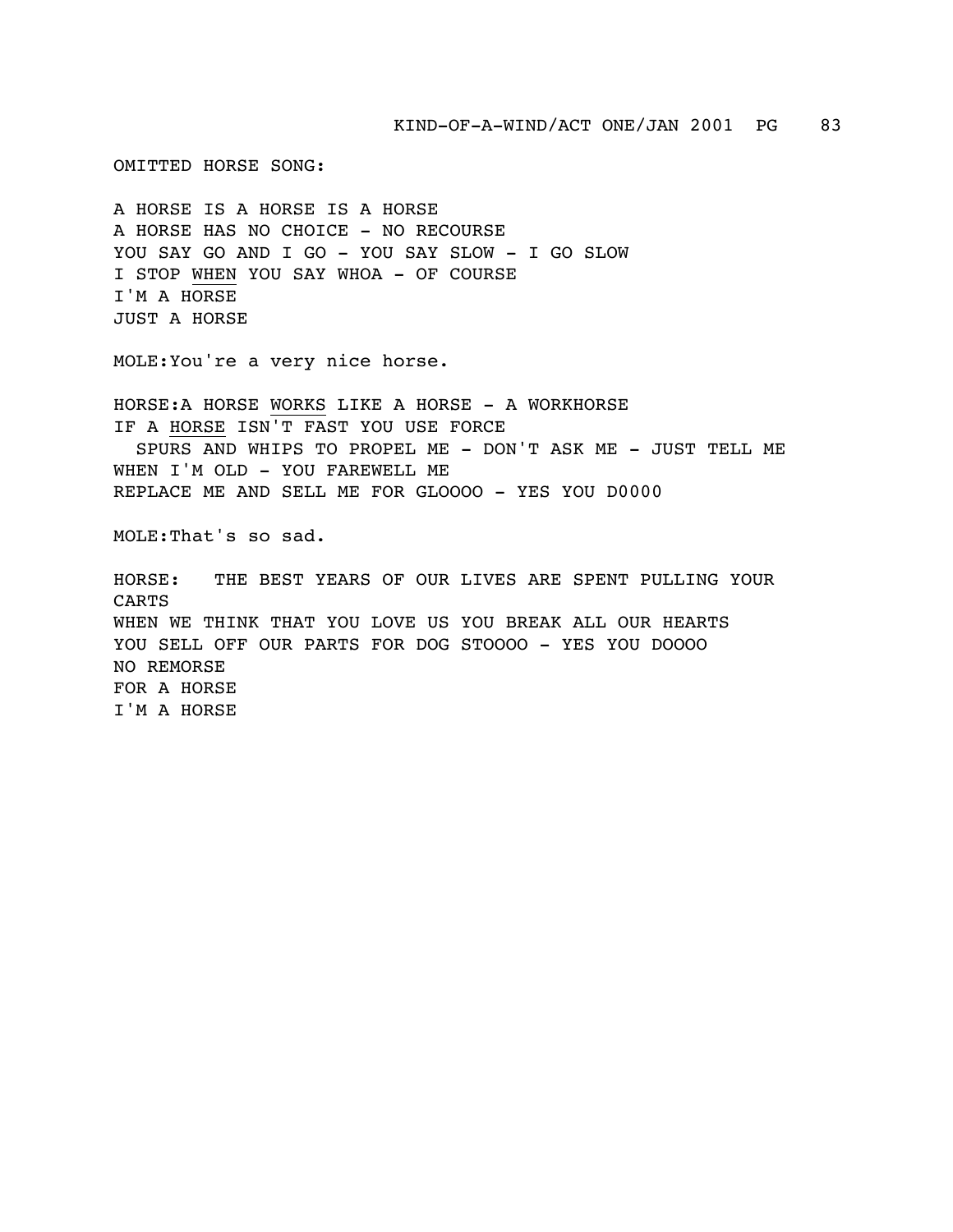OMITTED JUDGE HORSE SONG:

JUDGE:AS A JUDGE I AM FAIR - AS A JUDGE I AM TOUGH I HAVE VERY LITTLE PATIENCE WITH THIS CLEM-EN-CY STUFF I MAKE MY DECISIONS AT ONCE OFF THE CUFF I'VE A VERY BIG CASE LOAD - E-NOUGH IS E-NOUGH!

MOLE:I'm sure you're a good judge, Judge. Isn't she Toad?

JUDGE:THE COURT AND THE BENCH IS MY NA-TU-RAL ABODE WHEN A CAR GOES TOO FAST ON A FINE PUB-LIC ROAD A LESSON MUST BE LEARNED AND A MORAL MUST BE SHOWED I GO BY THE BOOK OF THE CRI-MIN-AL CODE!

MOLE:I am so very morally sure we've learned our lesson. If Toad wasn't struck dumb I'm sure he'd say so.

JUDGE:I'VE A VERY BIG CASE LOAD - A VERY BIG LOAD AND FROM WHERE I SIT I DO NOT LIKE THIS TOAD I HAVEN'T HAD LUNCH AND I HAVE TO ADMIT I SIMPLY CAN'T STOMACH THIS MOLE OR THIS TOAD! So, the question is, what's the stiffest penalty we can impose for each of these offenses? Without, of course, giving the prisoner the benefit of any doubt, because undoubtedly there isn't any. ONE MONTH IN PRISON IS TOO COM-MON-PLACE AND A YEAR'S NOT ENOUGH FOR THESE CRIM-IN-AL FACES I'D LIKE TO GIVE "LIFE" BUT LET'S CUT TO THE CHASE TWENTY YEARS MISTER TOAD! TWENTY YEARS MISTER MOLE! TWENTY YEARS FOR YOU BOTH! NEXT CASE! NEXT CASE! NEXT CASE! Jailor Horse! Take them away!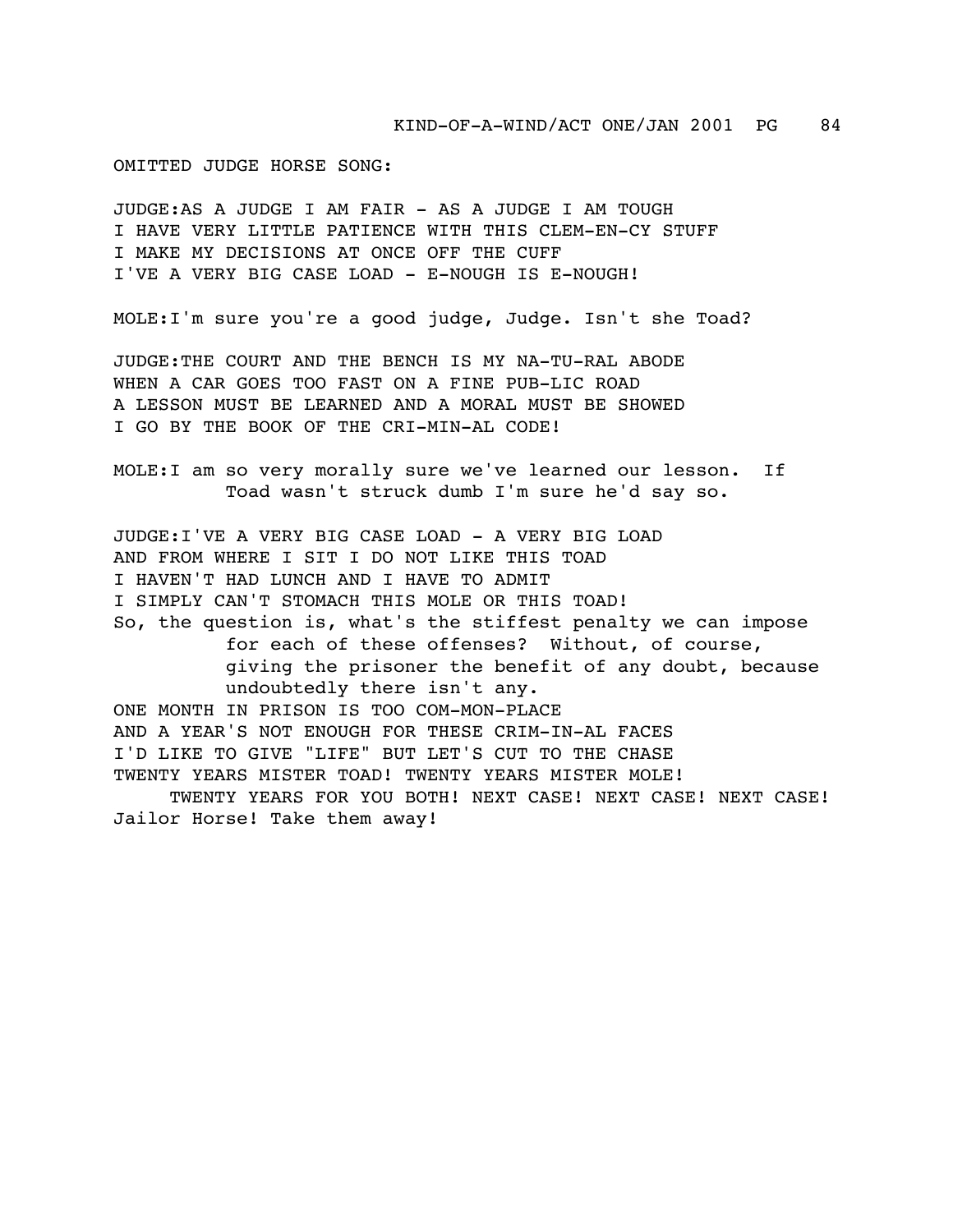## CHARACTERS:

THE TWO BIRDS are young, lively, lyrical, do not look alike. MRS. OTTER, sixty, chattering gossip, self appointed caretaker, well meaning, lonely but always busy. MOLE, nineteen, unsophisticated, optimistic, inquisitive, willing to be led, asserts himself to retrieve Toad Hall. RAT, almost forty, frustrated poet at a crossroad - is he missing adventure? Is there no place like home? Becomes a mentor to Mole. TOAD thirties. rich, irresponsible, vain but vulnerable, faithful to friends, typical literary country squire loved by all. BADGER, late forties/early fifties. Confirmed bachelor, private, conventional, resorts to homilies. Mesmerized by the Widow Mink. THE WIDOW MINK, forty five, wealthy, sexy, self confident, lonely but practical. Won't sacrifice independence but willing to share. THE HORSE, POLICE OFFICER HORSE, JUDGE HORSE and JILL, THE JAILOR HORSE'S DAUGHTER played by the same actor. THE TWINS POSSUMS, thirties, don't look alike, business women, no tolerance for male animals, played by actors who play birds. THE SAILOR RAT, about forty, a romantic/exotic/seductive figure, friends in every port, belongs nowhere. POSSIBLE CAST OF EIGHT OR TEN DEPENDING ON DOUBLE CASTING OF WIDOW/HORSES, BADGER/SAILOR RAT. EVERYBODY DOUBLES AS STOATS, WEASELS, FOXES.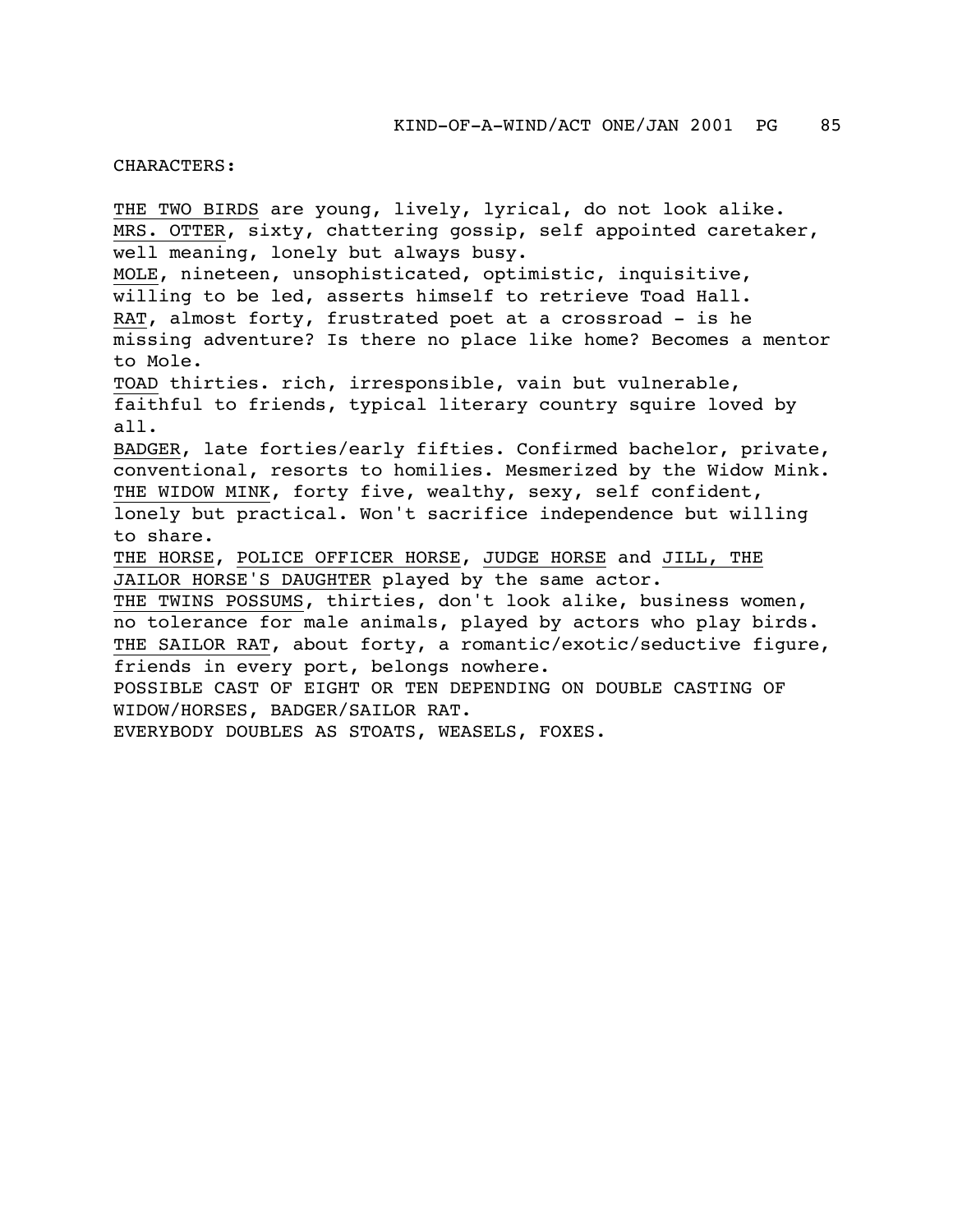SYNOPSIS:ALL THE ACTION TAKES PLACE IN ONE YEAR BETWEEN SPRING 1919 AND SPRING 1920.

ACT ONE: MISCHIEVOUS, THIEVING WEASELS, STOATS, SQUIRRELS AND FOXES WHO LIVE IN THE WILD WOOD WATCH THE BIRDS FLY HOME. THE ANIMALS WAKE UP AND YOUNG MOLE (HIS FIRST SPRING OUT OF THE MOLE ORPHANAGE) MEETS HIS NEIGHBOR RAT WHO TAKES HIM UNDER HIS PAW, TEACHES HIM TO ROW, INTRODUCES HIM TO MRS. OTTER AND TO TOAD OF TOAD HALL. TOAD CONVINCES RAT AND MOLE TO SET OUT ON AN ADVENTURE WITH A HORSE AND WAGON. THEY ARE SIDESWIPED BY A CAR AND TOAD FALLS UNDER THE SPELL OF THIS NEW NOISY VEHICLE AND RUNS OFF TO BUY ONE OF HIS OWN.

RESTLESS YOUNG MOLE WANDERS OFF TO VISIT BADGER EVEN THOUGH RAT WARNS OF WILD WOOD DANGERS. MOLE GETS LOST IN A FREAK SNOWSTORM. RAT WORRIES AND GOES AFTER HIM. BADGER GIVES THEM SHELTER. THE LONELY WIDOW MINK LIVES NEXT DOOR TO BADGER (SHE HAS AN EYE FOR HIM) AND DELIVERS A POT OF SOUP. SHE NOTICES MOLE HAS A COLD. RAT LEAVES MOLE WITH BADGER. BADGER AND MOLE FIND THEY HAVE A LOT IN COMMON BOTH BEING BURROWING ANIMALS AND THE WIDOW MINK COOKS SEDUCTIVELY. MOLE GETS WELL, HEADS FOR HOME, BUMPS INTO TOAD IN A NEW RED CAR. MOLE, STILL GAME FOR ADVENTURE JOINS TOAD, DISCOVERS THE CAR IS STOLEN. A POLICE HORSE TAKES THEM TO A JUDGE HORSE WHO SENTENCES THEM TO A LOT OF YEARS IN JAIL. RAT GROWS INCREASINGLY UNHAPPY. HE LOST HIS NEW FRIEND MOLE, HIS OLD FRIEND TOAD AND FALL IS COMING WHICH MEANS GETTING READY FOR WINTER AGAIN. MRS. OTTER TRIES TO SOOTHE HIM BY REMINDING HIM OF THE NATURAL ORDER OF THINGS BUT RAT HAS BEGUN TO QUESTION THE NATURAL ORDER.

THE DAUGHTER OF THE JAILER HORSE, FEELS PITY FOR THE UNHAPPY JAIL BIRDS (TOAD AND MOLE) AND PLOTS TO HELP THEM ESCAPE DISGUISED AS HER TWIN POSSUM WASHERWOMEN AUNTS.THE BOYS ESCAPE, STEAL A TRAIN, GET CHASED BY THE POLICE HORSE, JUMP OFF, MEET THE ORIGINAL HORSE WHO PULLED THE WAGON WHO SHOWS THEM THE WAY HOME.

THE BIRDS PREPARE TO FLY AWAY AGAIN AND RAT MEETS A SAILOR RAT WHO DESCRIBES THE EXOTIC LIFE OF THE SEA.RAT GROWS MORE RESTLESS. MOLE,TOAD,THE WIDOW MINK,BADGER AND RAT ALL MEET IN THE WILD WOOD AND RAT CONVINCES THEM TO RUN AWAY WITH HIM TO THE FRENCH RIVIERA TO FIND OUT HOW TO BE A MIGRATING ANIMAL AT LEAST ONCE. THEY GO OFF IN A BALLOON LEAVING THEIR HOMES IN THE CARE OF MRS. OTTER AND VULNERABLE TO THE WEASELS, SQUIRRELS, STOATS AND FOXES.

ACT TWO: OUR FURRY FRIENDS IN BATHING SUITS AND SUNGLASSES ON THE RIVIERA BEACH AREN'T ALL HAPPY WITH THE EXPERIMENTS RESULTS. MISSING THEIR OLD LIVES AND COMFORTABLE HOMES, THEY EACH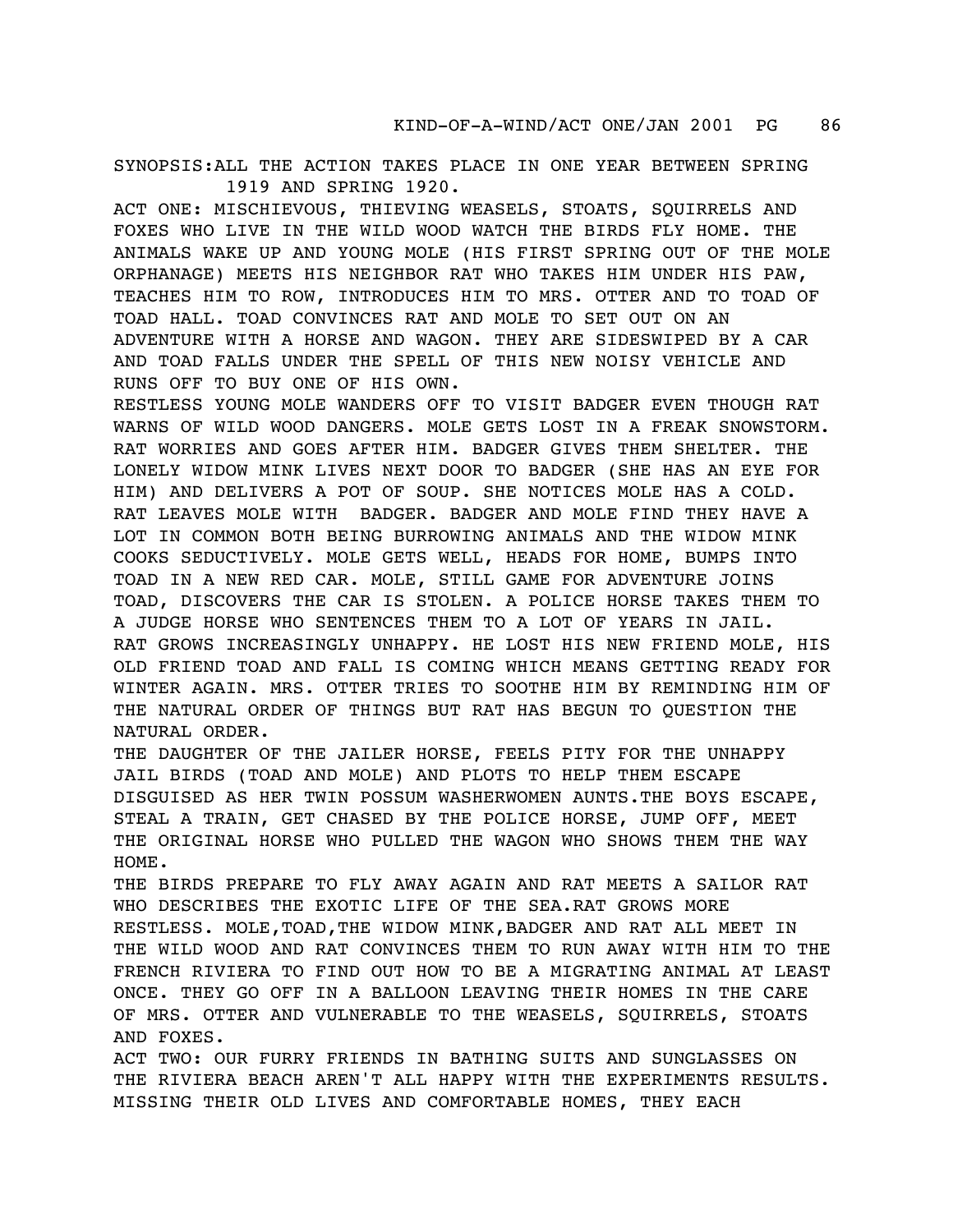## KIND-OF-A-WIND/ACT ONE/JAN 2001 PG 87

COMPLAIN ABOUT THE TOO LONG VACATION. ENOUGH TIME HAS PASSED FOR THE BIRDS TO PLAN THEIR RETURN TRIP. THE ANIMALS MAKE AIRLINE RESERVATIONS AND FLY HOME WHERE, MET BY MRS. OTTER, THEY LEARN THAT TOAD HALL IS STOLEN BY THE WEASELS, ETC. MOLE (MATURED IN THIS YEAR OUT OF THE ORPHANAGE) PLANS TO WAGE WAR TO GET TOAD HALL BACK. THEY WIN THE BATTLE. THE CELEBRATION COINCIDES WITH THE WEDDING OF THE WIDOW AND BADGER AND THE ADOPTION OF MOLE AS THEIR ONLY SON. RAT DECIDES TO LIVE HIS LIFE QUIETLY AT HOME AND TO BE MOLE'S UNCLE RAT, AND TOAD DISCOVERS THAT MODES OF TRAVEL ARE WHAT MAKE HIM HAPPY AND TAKES A ROCKET TO THE MOON AS THE FIRST TOAD ASTRONAUT.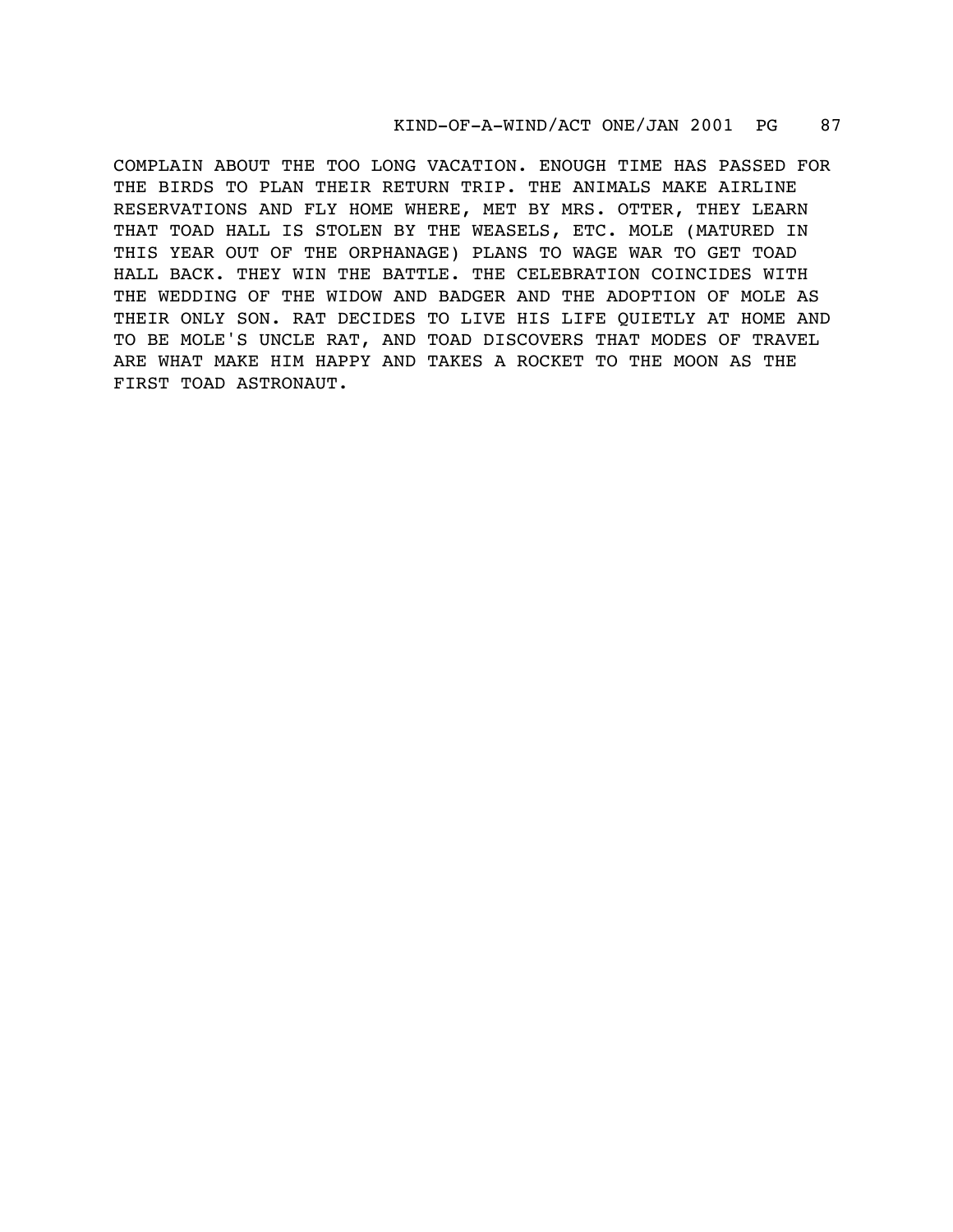SYNOPSIS:

ACT ONE: Action takes place between Spring 1919 and Spring 1920. Mischievous, thieving weasels, stoats, squirrels and foxes, who live in the wild wood, watch the birds fly home. The animals wake up on the riverbank. Young Mole, fresh from the orphanage, meets Rat who takes him under his paw and introduces him to Mrs. Otter and Toad of Toad Hall. Toad convinces Rat and Mole to have an adventure in a horse and wagon. They are side-swiped by a car and Toad falls under the spell of this new noisy vehicle and runs off to buy one of his own. Restless young Mole goes to visit Badger in the wild wood and gets lost in a freak snowstorm. Rat goes after him. Badger gives them shelter. The lonely Widow Mink next door comes by with soup and notices Mole has a cold and he stays the night. Badger and Mole discover they have a lot in common, both being burrowing animals. The widow cooks seductively till Mole gets well. He heads for home and bumps into Toad in a new red car. Mole, still game for adventure joins Toad but discovers the car is stolen. Police Horse takes them to Judge Horse who sentences them to many years in jail. Rat grows increasingly unhappy. He misses Mole and Toad and winter is coming again. Mrs. Otter reminds him hibernation is their natural order but Rat questions the natural order. Jill, the jailer's daughter helps Toad and Mole escape disguised as her twin Possum Washerwomen aunts. Meanwhile, the Birds prepare to migrate and Rat meets Sailor Rat who describes the exotic life of the sea. Mole and Toad find their way home and Rat convinces them and Badger and the Widow to run away to the French Riviera to find out how it feels to be a migrating animal. They go off in a balloon leaving their homes in the care of Mrs. Otter and vulnerable to the Stoats and the Weasels. ACT TWO: Our furry friends in bathing suits and sunglasses on the Riviera beach find they aren't at all happy with the experiment. They miss their homes and they hate the beach but luckily, the Birds fly by and tell them it's time to go. Once back, Mrs. Otter tells them Toad Hall was captured by the Weasels, etc. Mole plans a war to get Toad Hall back. They win. The celebration coincides with the wedding of the Widow Mink and Badger. They adopt Mole and Ratty officially becomes Uncle Rat. Toad discovers that new vehicles make him happy and takes a rocket to the moon becoming the first Toad Astronaut.

CHARACTERS: THE TWO BIRDS/young, lively, do not look alike. MRS. OTTER/(60) well meaning gossip, lonely but always busy.